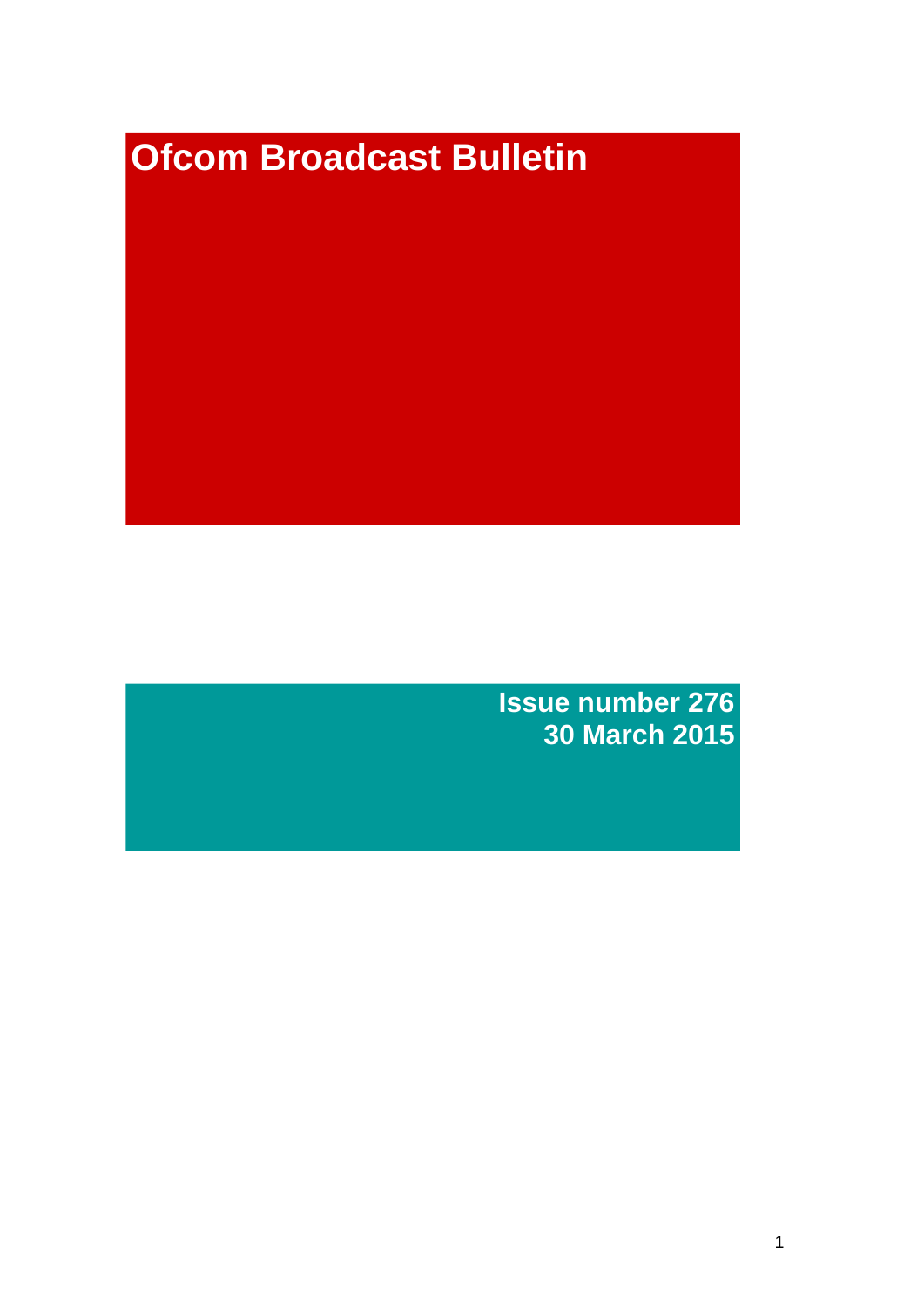# **Contents**

| Introduction                                                                                                                                                    | 3  |
|-----------------------------------------------------------------------------------------------------------------------------------------------------------------|----|
| Note to Broadcasters                                                                                                                                            |    |
| Guidance on Rules 1.28 and 1.29 of the Code                                                                                                                     | 5  |
| <b>Standards cases</b>                                                                                                                                          |    |
| In Breach                                                                                                                                                       |    |
| <b>News</b><br>BBC1, 29 October 2014, 13:00 and 18:00                                                                                                           | 6  |
| <b>South East Today</b><br>BBC1 South East, 22 November 2014, 18:00                                                                                             | 12 |
| <b>Competition</b><br>5USA, various dates and times                                                                                                             | 14 |
| <b>Sponsorship credits</b><br>Tritio Matra, Channel i, 29 December 2014, 00:15                                                                                  | 18 |
| <b>Advertising Scheduling cases</b>                                                                                                                             |    |
| In Breach                                                                                                                                                       |    |
| <b>Breach findings table</b><br>Code on the Scheduling of Television Advertising<br>compliance reports                                                          | 21 |
| <b>Broadcast Licence Conditions cases</b>                                                                                                                       |    |
| In Breach                                                                                                                                                       |    |
| Licence Condition 17(2) - compliance procedures<br>and arrangements<br>International Television Channel Europe Limited<br>regarding its service NTV (TLCS-1624) | 22 |
| <b>Fairness and Privacy cases</b>                                                                                                                               |    |
| <u>Upheld</u>                                                                                                                                                   |    |
| <b>Complaint by Mr Musawer Mansoor Ijaz</b><br>Khara Sach, ARY News, 18 February 2014                                                                           | 31 |
| <b>Investigations Not in Breach</b>                                                                                                                             | 44 |
| <b>Complaints Assessed, Not Investigated</b>                                                                                                                    | 45 |
| <b>Investigations List</b>                                                                                                                                      | 53 |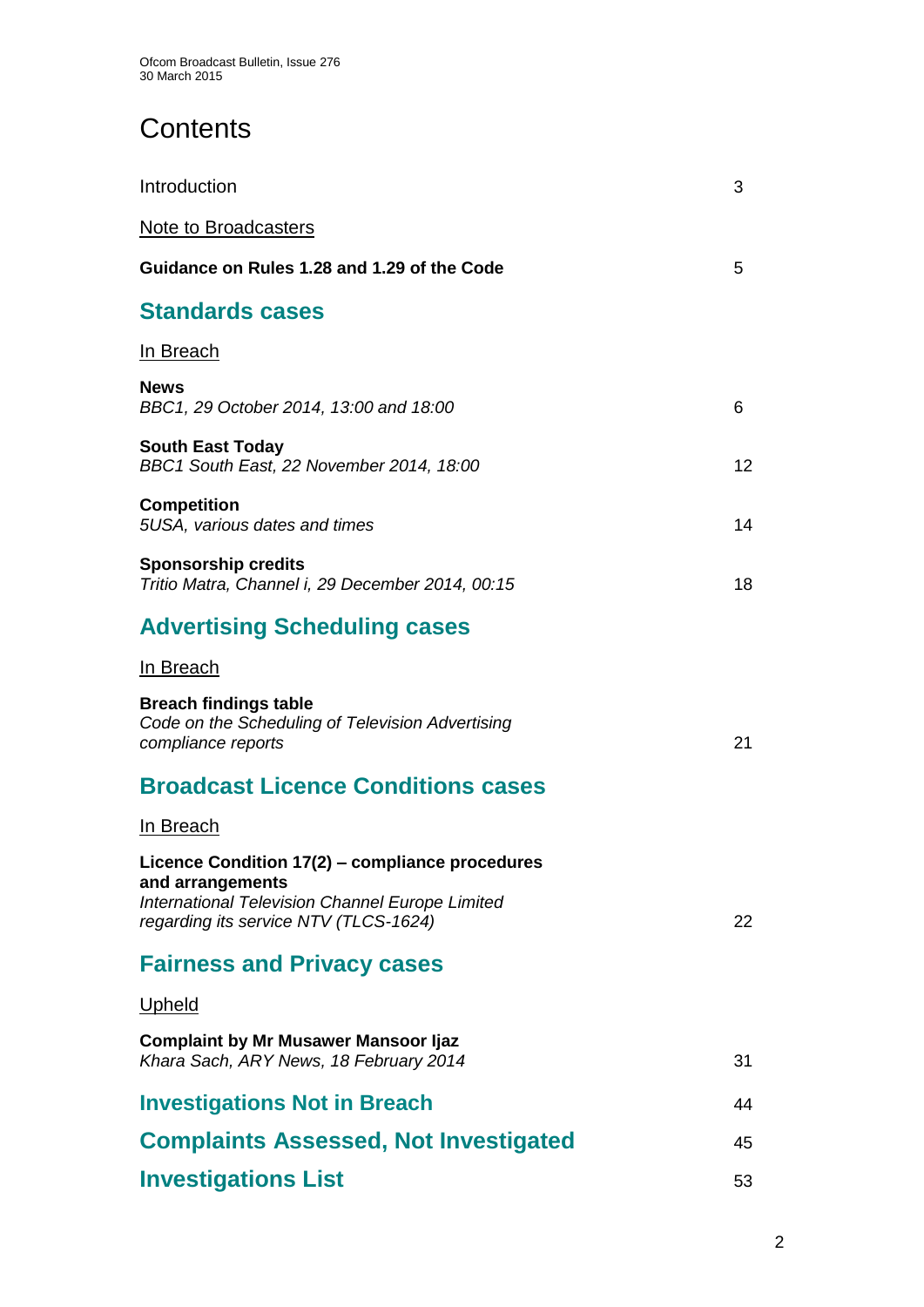# **Introduction**

Under the Communications Act 2003 ("the Act"), Ofcom has a duty to set standards for broadcast content as appear to it best calculated to secure the standards objectives<sup>1</sup>. Ofcom must include these standards in a code or codes. These are listed below. Ofcom also has a duty to secure that every provider of a notifiable On Demand Programme Services ("ODPS") complies with certain standards requirements as set out in the  $Act<sup>2</sup>$ .

The Broadcast Bulletin reports on the outcome of investigations into alleged breaches of those Ofcom codes below, as well as licence conditions with which broadcasters regulated by Ofcom are required to comply. We also report on the outcome of ODPS sanctions referrals made by ATVOD and the ASA on the basis of their rules and guidance for ODPS. These Codes, rules and guidance documents include:

- a) [Ofcom's Broadcasting Code](http://stakeholders.ofcom.org.uk/broadcasting/broadcast-codes/broadcast-code/) ("the Code").
- b) the [Code on the Scheduling of Television Advertising](http://stakeholders.ofcom.org.uk/broadcasting/broadcast-codes/advert-code/) ("COSTA") which contains rules on how much advertising and teleshopping may be scheduled in programmes, how many breaks are allowed and when they may be taken.
- c) certain sections of the [BCAP Code: the UK Code of Broadcast Advertising,](http://www.bcap.org.uk/Advertising-Codes/Broadcast-HTML.aspx) which relate to those areas of the BCAP Code for which Ofcom retains regulatory responsibility. These include:
	- the prohibition on 'political' advertising:
	- sponsorship and product placement on television (see Rules 9.13, 9.16 and 9.17 of the Code) and all commercial communications in radio programming (see Rules 10.6 to 10.8 of the Code);
	- 'participation TV' advertising. This includes long-form advertising predicated on premium rate telephone services – most notably chat (including 'adult' chat), 'psychic' readings and dedicated quiz TV (Call TV quiz services). Ofcom is also responsible for regulating gambling, dating and 'message board' material where these are broadcast as advertising<sup>3</sup>.
- d) other licence conditions which broadcasters must comply with, such as requirements to pay fees and submit information which enables Ofcom to carry out its statutory duties. Further information can be found on Ofcom's website for [television](http://licensing.ofcom.org.uk/tv-broadcast-licences/) and [radio](http://licensing.ofcom.org.uk/radio-broadcast-licensing/) licences.
- e) rules and guidance for both [editorial content and advertising content on ODPS.](http://www.atvod.co.uk/uploads/files/ATVOD_Rules_and_Guidance_Ed_2.0_May_2012.pdf) Ofcom considers sanctions in relation to ODPS on referral by the Authority for Television On-Demand ("ATVOD") or the Advertising Standards Authority ("ASA"), co-regulators of ODPS for editorial content and advertising respectively, or may do so as a concurrent regulator.

[Other codes and requirements](http://stakeholders.ofcom.org.uk/broadcasting/broadcast-codes/) may also apply to broadcasters and ODPS, depending on their circumstances. These include the Code on Television Access Services (which sets out how much subtitling, signing and audio description relevant

<sup>1</sup>  $1$  The relevant legislation is set out in detail in Annex 1 of the Code.

 $2$  The relevant legislation can be found at Part 4A of the Act.

 $3$  BCAP and ASA continue to regulate conventional teleshopping content and spot advertising for these types of services where it is permitted. Ofcom remains responsible for statutory sanctions in all advertising cases.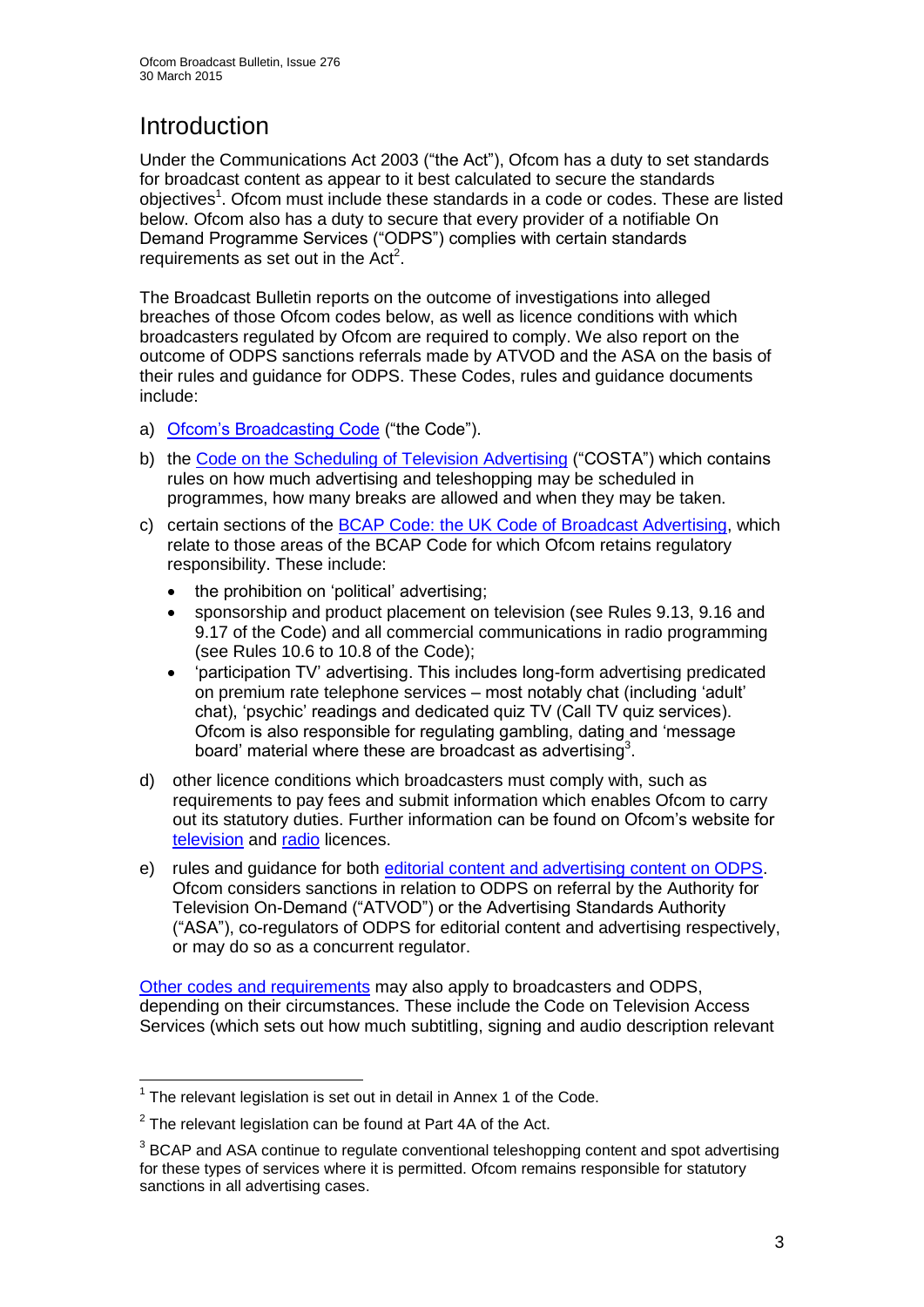licensees must provide), the Code on Electronic Programme Guides, the Code on Listed Events, and the Cross Promotion Code.

**It is Ofcom's policy to describe fully the content in television, radio and on demand content. Some of the language and descriptions used in Ofcom's Broadcast Bulletin may therefore cause offence.**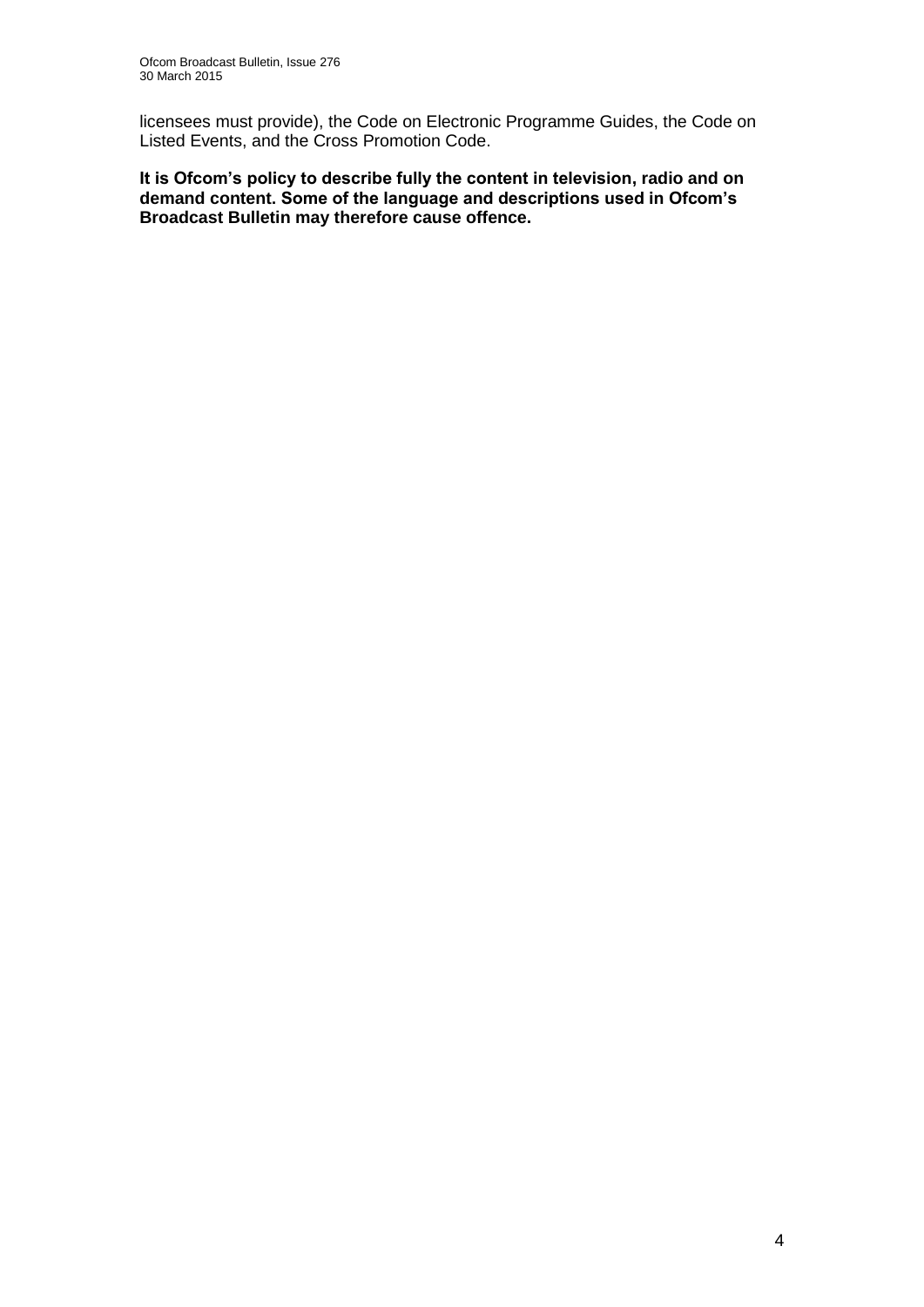# **Note to Broadcasters**

## **Guidance on Rules 1.28 and 1.29 of the Code**

As a result of recent investigations into cases involving the due care of children who appear or participate in programmes and the application of Rules 1.28, 1.29 and 2.3 in these cases, Ofcom has updated the Guidance relating to these rules. The updated Guidance brings together the most up to date best practice in this area and provides links to precedent cases to assist broadcasters with compliance. In particular, the new Guidance suggests best practice on the use of risk assessments relating to the emotional care of under-eighteens appearing in programmes and the need to consider fully any potential negative impacts of their participation.

The new Guidance will replace the existing guidance (currently set out in Section One of the Code Guidance) and will be published as a separate link on the website from today. See:

[http://stakeholders.ofcom.org.uk/binaries/broadcast/guidance/831193/updated-code](http://stakeholders.ofcom.org.uk/binaries/broadcast/guidance/831193/updated-code-guidance.pdf)[guidance.pdf](http://stakeholders.ofcom.org.uk/binaries/broadcast/guidance/831193/updated-code-guidance.pdf)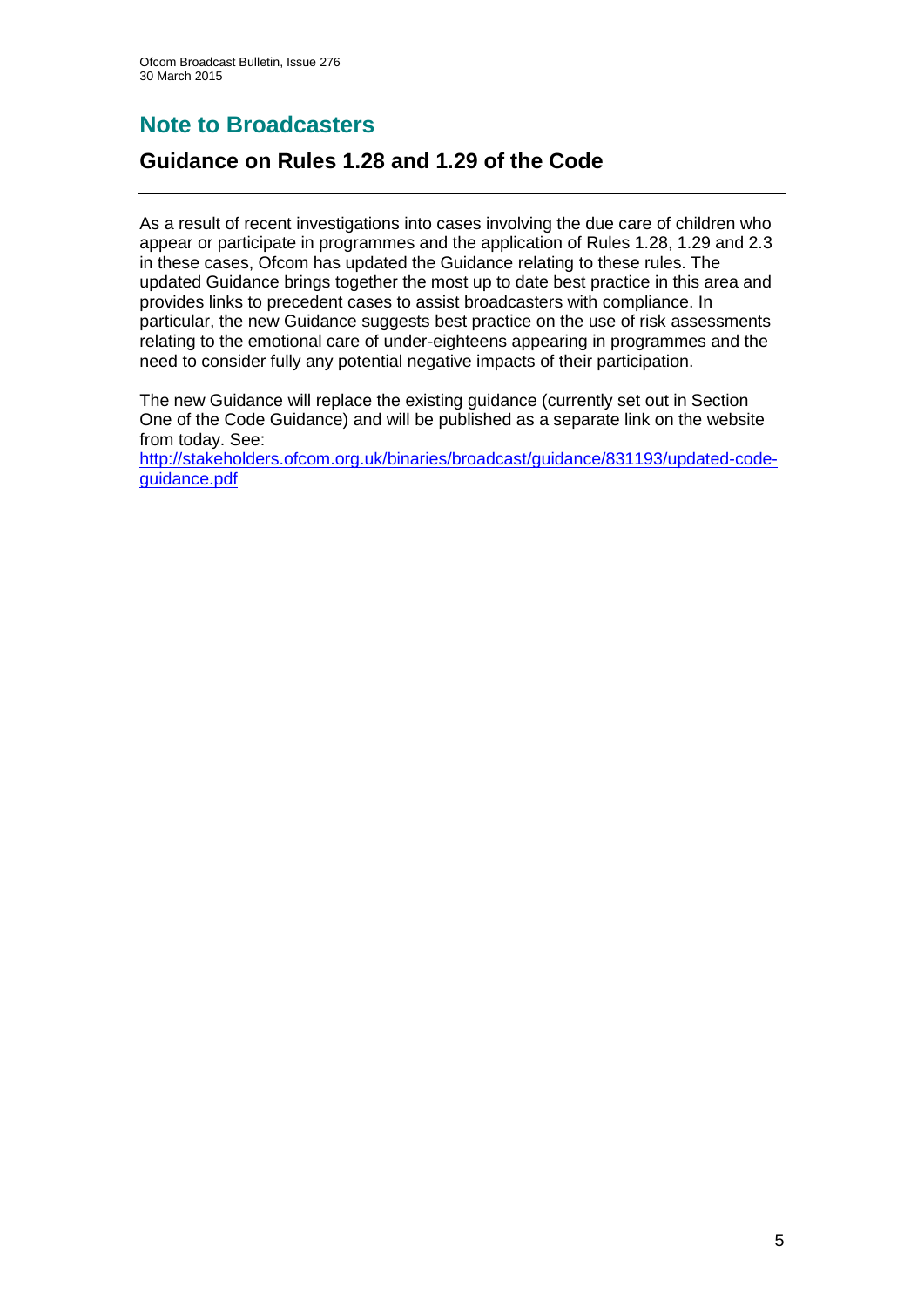## **Standards cases**

## **In Breach**

## **News**

*BBC1, 29 October 2014, 13:00 and 18:00*

#### **Introduction**

On 29 October 2014, in its national news bulletins broadcast at 13:00 and 18:00 on BBC1, the BBC reported on the conclusion of the murder trial of John Lowe. Mr Lowe was found guilty of murdering his partner, Christine Lee, and her daughter, Lucy Lee, at his puppy breeding farm in Surrey.

Ofcom received two complaints about the broadcast in these bulletins of the 999 call made by Lucy Lee ("the 999 call") shortly before her murder. The complainants considered that the inclusion of the call was "unnecessary", "inappropriate" and that "viewers should have been warned of upsetting content beforehand".

#### News at 13:00

The headlines began with the newsreader, Reeta Chakrabarti, giving brief details of an appeal for funds to tackle the Ebola outbreak, before saying *"and also this lunchtime…".* 

An extract from the 999 call was then played, accompanied by a photograph of Lucy Lee and an aerial shot of the puppy farm where her murder took place. Due to the relatively poor sound quality of the call, Ms Lee's words were shown on screen in the form of subtitles. She was heard to say:

*"…my mother's just been shot…Keeper's Cottage Stud…I'm running for my life…he's just shot my mum, John Lowe…I don't know if he's going to shoot me …"*.

The newsreader then said:

*"Gunned down by her mother's partner, a jury finds John Lowe guilty of murdering Christine Lee, and her daughter Lucy"*.

Later in the bulletin, Reeta Chakrabarti read the introduction to a pre-recorded news report about the murder trial of John Lowe:

*"An 82 year-old man has been found guilty of murdering his partner and her daughter whom he shot dead at their puppy farm near Farnham in Surrey. John Lowe told police after his arrest that he 'put down' Christine Lee and her daughter Lucy because they had been causing problems for weeks"*.

The report was by the BBC's South of England correspondent, Duncan Kennedy. Accompanied by aerial footage of the puppy farm, he said:

*"This is the moment 82 year-old John Lowe gave himself up to police. It's last February at his farm in Surrey and he's just murdered two women. They were Christine Lee, his partner, and her daughter, Lucy Lee, both shot at close range. Christine was killed inside the farmhouse. Lowe then fired at Lucy. She made a*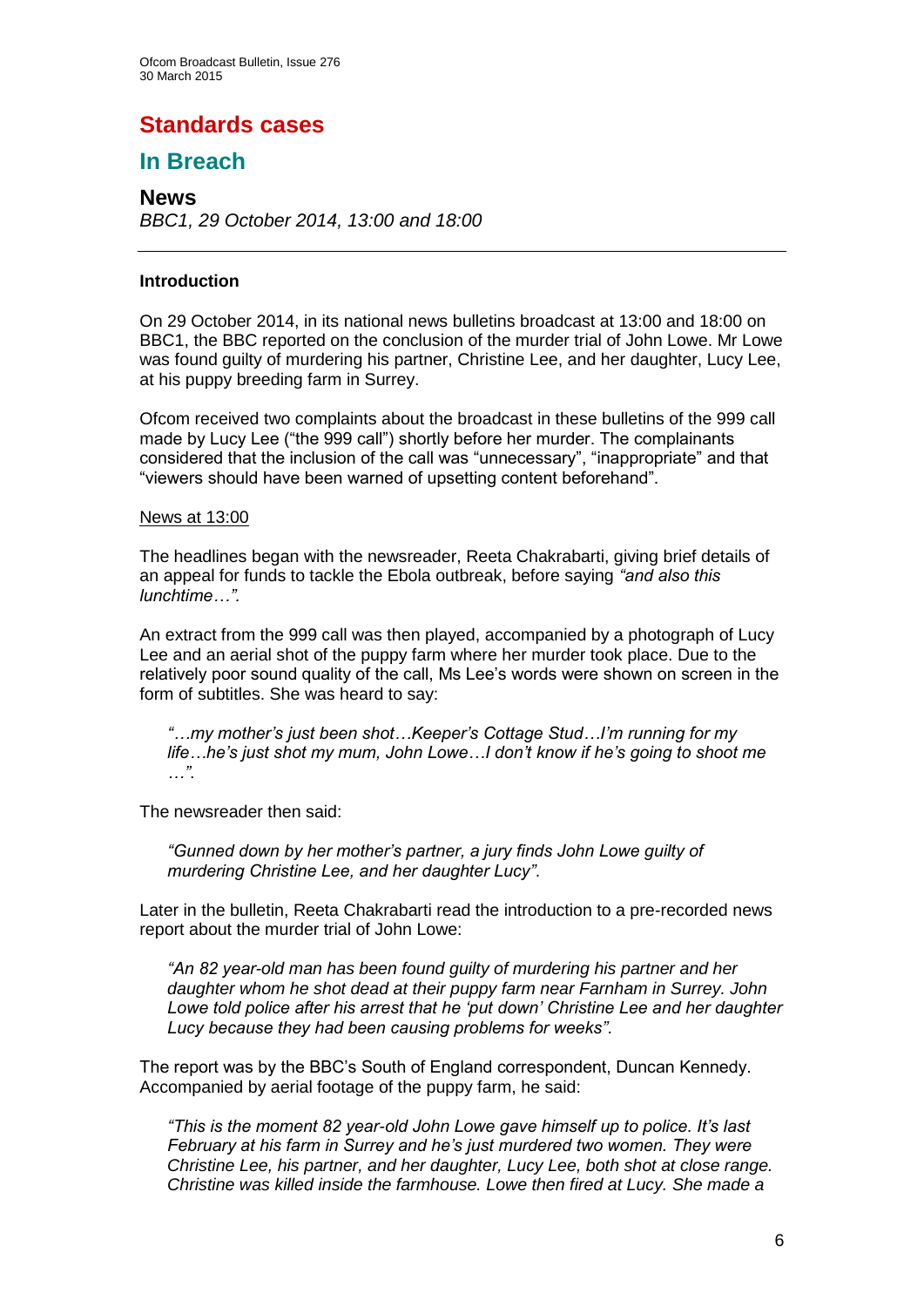*desperate run for it and managed to phone 999. A chilling call from a woman in fear of her life"*.

A slightly extended version of the 999 call as described above was then played:

*"…my mother's just been shot…Keeper's Cottage Stud…I'm running for my life…he's just shot my mum, John Lowe…I don't know if he's going to shoot me…I don't know if I'm going to be alive if I go back in there"*.

Mr Kennedy said:

*"But moments after that harrowing phone call, Lucy did go back inside the farm here. A decision that cost her her life. John Lowe shot her dead as well"*.

The report then continued with an interview with Stacey Banner, Lucy Lee's sister.

#### News at 18:00

In the 18:00 bulletin (presented by Sophie Raworth), the Lowe murder trial was the lead story. The newsreader read the following headline:

*"Surrey Police apologise to the family of two women who were murdered by an 82-year old man on his puppy farm. Police confiscated John Lowe's guns but returned them shortly before he killed his partner and then her daughter after this desperate call"*.

The same audio of the 999 call as had been played during the 13:00 bulletin headlines was then broadcast, accompanied by aerial footage of the puppy farm and in-vision subtitles of Lucy Lee's words.

After the news headlines, Sophie Raworth introduced the story by saying:

*"Surrey Police have apologised to the family of two women who were shot dead by an 82-year-old man on his dog breeding farm in Surrey. John Lowe was found guilty at Guildford Crown Court of murdering Christine and Lucy Lee last February during an argument. The jury heard a frantic 999 call from Lucy telling police that Lowe had shot her mother and that she feared for her own life. Police had confiscated his guns last year but handed them back seven months before he killed the women. Well Duncan Kennedy joins us now from outside the farm in the village of Tilford in Surrey"*.

Duncan Kennedy then briefly introduced a revised version of his pre-recorded report. The report began with aerial footage of the puppy farm filmed shortly after the murders. Mr Kennedy said:

*"The white-haired figure of John Lowe, at his farm, moments after he's murdered the two women. Christine Lee, his partner, and her daughter Lucy, were killed with his shotgun. Police believe Christine was hit first inside the house. That forced Lucy to run for her life. Outside, she made this desperate 999 call"*.

The same extended version of the 999 call as had been played in the Duncan Kennedy 13:00 news report was then broadcast accompanied by in-vision subtitles, a photograph of Ms Lee and aerial footage of forensic officers searching the crime scene.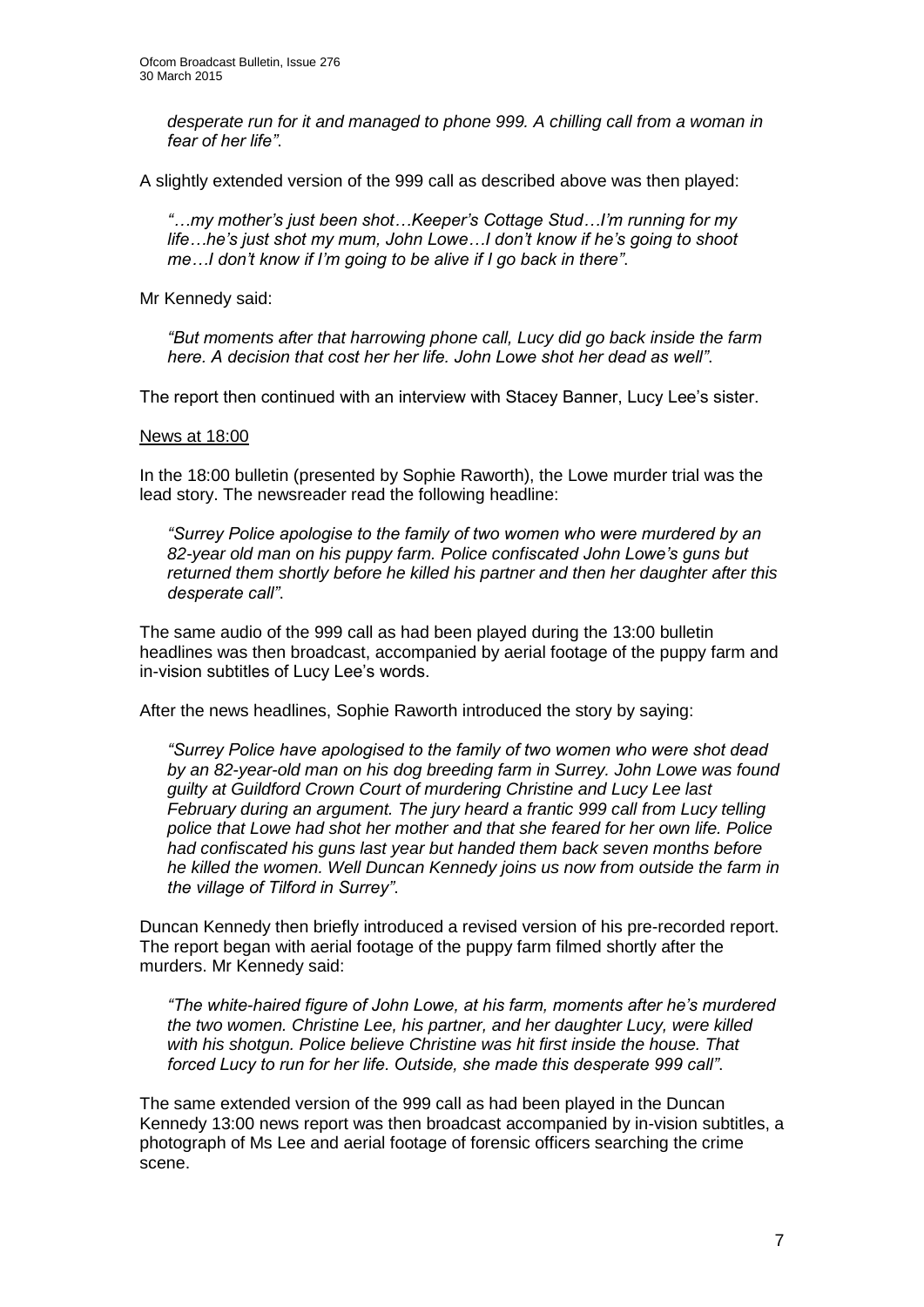We noted that the broadcasts took place during school half-term holidays.

We considered that the material raised potential issues under the following rules of the Code:

- Rule 1.3: "Children must […] be protected by appropriate scheduling from material that is unsuitable for them".
- Rule 2.3: "In applying generally accepted standards broadcasters must ensure that material which may cause offence is justified by the context (see meaning of "context" below). Such material may include, but is not limited to, offensive language, violence, sex, sexual violence, humiliation, distress, violation of human dignity, discriminatory treatment or language (for example on the grounds of age, disability, gender, race, religion, beliefs and sexual orientation). Appropriate information should also be broadcast where it would assist in avoiding or minimising offence."

We therefore sought comments from the BBC as to how the broadcast of the 999 call in the two news bulletins complied with these rules.

#### **Response**

The BBC set out how it takes into account the audience when scheduling its BBC1 daytime news bulletins. The broadcaster said that BBC1 news bulletins "are intended for UK audiences of all ages throughout the year" and that the "issue of school attendance is not of primary importance in determining editorial decisions over the use of potentially disturbing material, because school holidays result in only a small increase in the already small proportion of the audience composed of children".

The BBC said that the use of the 999 call raised two questions: "whether the use of the material was editorially justified, and whether there was (or needed to be) appropriate warning or signposting".

On whether the inclusion of the material was editorially justified, the BBC said that Ms Lee's phone call "was a crucial element in the day's tragic events and gave a clear insight both into John Lowe's criminal conduct – that, in respect of the second shooting [i.e. of Lucy Lee] it was more evidently calculated – and into Ms Lee's bravery".

The BBC said that against these considerations it also "had to weigh the potentially distressing impact of a recording which showed Ms Lee to have been in a state of anxiety and fear, and which viewers would have been aware had been made immediately before she decided to re-enter the house and lost her life". The BBC told Ofcom that the programme team concluded that although it "was a disturbing recording", in its view it was "integral to understanding the events of that day and the case against Lowe".

As regards warnings to viewers, the BBC referred to Duncan Kennedy's words read out in his pre-recorded reports before the 999 call was played, and said these "provided a limited form of signposting". But it stated that "in retrospect…viewers should have been provided with a more detailed and considered warning of what they were about to hear […] in the cue read by the presenter". The BBC added that it believed "the extracts from the recording should not have been used in the headlines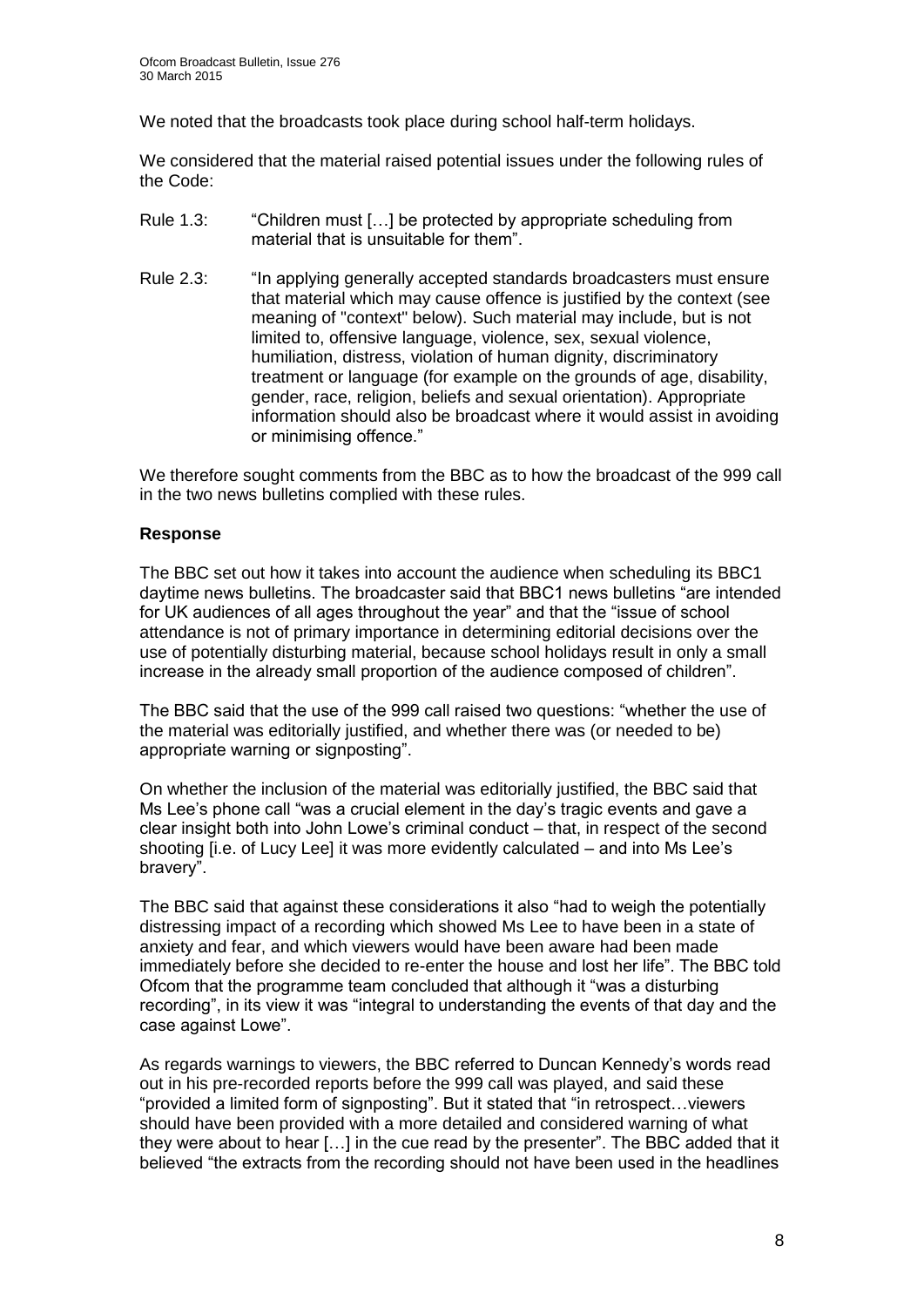of bulletins […] before there was an opportunity for the reporter and presenter to provide more detailed context".

In light of the above, the BBC said that it "accept [ed] that the bulletins did not fully comply with Rule 2.3, in relation either to the audience in general or to the small proportion of it composed of children". As a result, the BBC said that: "Editorial managers in BBC News reminded the programme teams about the editorial guidelines in relation to such items and the sensitivities involved, and of the need for the provision of proper context and warning if any decision to broadcast similar material in the future is made".

## **Decision**

Under the Communications Act 2003, Ofcom has a statutory duty to set standards for broadcast content as appear to it best calculated to secure the standards objectives, which include ensuring that persons under the age of eighteen are protected from material that is unsuitable for them, and providing adequate protection for members of the public from harmful and/or offensive material. These objectives are reflected in Sections One and Two of the Code.

In reaching a Decision in this case, Ofcom has taken into account that broadcasters and audiences have the right to freedom of expression. This gives the broadcaster a right to transmit and the audience a right to receive creative material, information and ideas without interference from a public body, but subject to restrictions prescribed by law and necessary in a democratic society. This is set out in Article 10 of the European Convention of Human Rights.

The Code contains no prohibition on broadcasting distressing or violent content in news programmes. It is important that news programmes shown before the 21:00 watershed are able to report freely on distressing or violent events. In doing so however they must comply with the Code. When including offensive or distressing content in the news before the watershed they must ensure that as necessary or appropriate such material must be appropriately scheduled or justified by the context. Ofcom acknowledges that this frequently involves news broadcasters making finely nuanced decisions, often under considerable time pressure.

## Rule 1.3

Rule 1.3 states that children must be protected by appropriate scheduling from material that is unsuitable for them. Appropriate scheduling is judged by a number of factors including: the nature of the content, the time of the broadcast, the likely audience expectations and the availability of children to view, taking into account school time, weekends and holidays.

We first considered whether the programme contained material unsuitable for children.

The words and tone of Ms Lee's voice made it clear she was highly distressed. We also considered that viewers (including some children) would have understood that Ms Lee was to be murdered in the moments following the 999 call. In Ofcom's view, given that the call represented the last traumatic moments of Ms Lee's life before her murder, it had the clear potential to disturb viewers. This was particularly true with regard to children, whose exposure to death (and their ability to understand it and place it in context) is generally more limited than that of adults. We therefore considered that the material was not suitable for children.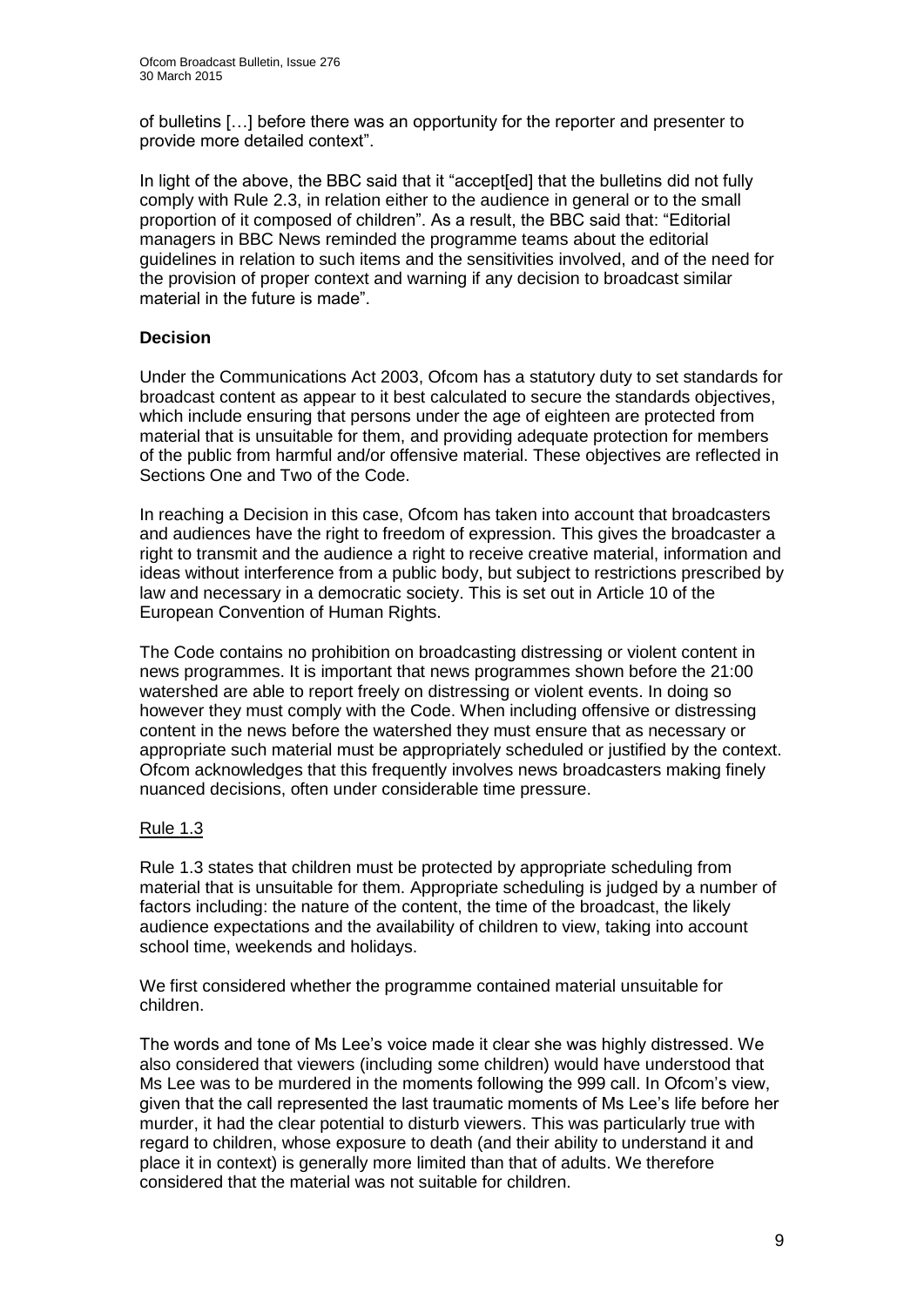We went on to assess whether the 999 call material was appropriately scheduled.

Ofcom noted that the 999 call was broadcast in the BBC1 News bulletins at 13:00 and 18:00 during the school half-term holidays. We noted the BBC's comments that school holidays have a limited impact on the amount of children watching its news bulletins. We also however took into account that the BARB $<sup>1</sup>$  audience figures for the</sup> two bulletins indicated that around 46,000 children under 15 watched the 13:00 news, and around 176,000 were in the audience for the 18:00 news. These figures represented respectively 1.4% and 2.9% of the total audiences for these programmes.

Ofcom's guidance<sup>2</sup> on Section One of the Code states:

"It is accepted that it is in the public interest that, in certain circumstances, news programmes may show material which is stronger than may be expected prewatershed in other programmes as long as clear information is given in advance so that adults may regulate the viewing of children".

We noted that there was no warning before the 999 call was played in the two programmes' headline sequences. We recognise it is not in keeping with audience expectations nor the well-established style of television news bulletins to give warnings to viewers in advance about the content of new headline sequences. However, the consequence of this is that viewers (and in particular parents and carers) therefore have no advance information about the broadcast of potentially distressing material, as happened in this case.

In Ofcom's view the potential for the 999 call to cause distress and offence when included in the Duncan Kennedy reports was reduced to some extent by it being used in the context of considered and longer reports on the murder trial, and after introductory words by the reporter. On balance however Ofcom's Decision was that the uses of the 999 call in the headlines of the two bulletins, and in the Duncan Kennedy reports, were not appropriately scheduled. We noted that, in its comments to Ofcom, the BBC said that it accepted that the phone call "should not have been used in the headlines of the two bulletins" and "there should have been detailed and considered warning of the inclusion of material in the bodies of the bulletin".

Taking all these factors into account, on balance we considered that Rule 1.3 was breached.

## Rule 2.3

Rule 2.3 states that in applying generally accepted standards broadcasters must ensure that potentially offensive material is justified by the context. Context is assessed by reference to factors such as the editorial content, the degree of offence and likely audience expectations.

Ofcom first considered whether the material was potentially offensive.

<sup>1</sup> 1 Broadcasting Audience Research Board (BARB) is the official source of television viewing figures in the UK.

<sup>&</sup>lt;sup>2</sup> <http://stakeholders.ofcom.org.uk/binaries/broadcast/guidance/831193/section1.pdf>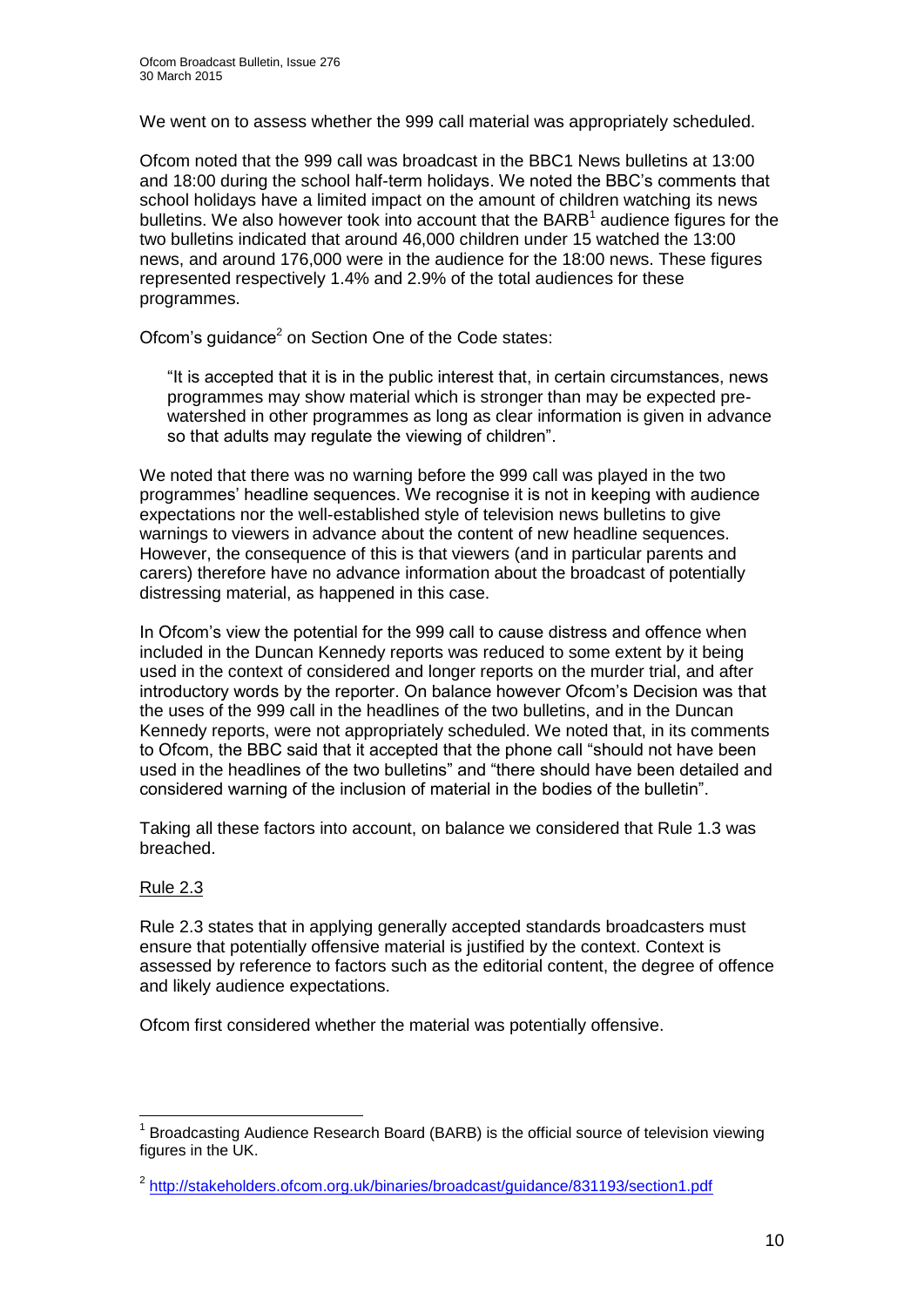In our view for the same reasons that broadcast of the 999 call was unsuitable for children (see above), Ofcom considered that it was capable of causing offence to viewers in general. We also took into account that the call was played alongside aerial footage of the crime scene and (with the exception of the call's broadcast during the 18:00 headlines) a photograph of the murder victim, Lucy Lee, who made the call. We considered that these visual elements heightened to some extent the potential offence caused by the accompanying audio.

We next considered whether the material was justified by the context.

In its representations, the BBC said that "the extracts from the recording should not have been used in the headlines of bulletins…before there was an opportunity for the reporter and presenter to provide more detailed context". We agreed. We recognised that the broadcaster had valid reasons for wishing to use the 999 call as part of its reporting of a contemporaneous news story. However, the use of this potentially distressing and offensive material required sufficient contextualisation. In our view, the broadcast of this distressing 999 call in the headlines of these two pre-watershed news bulletins did not provide an opportunity for it to be properly contextualised.

Concerning the use of the 999 call within the pre-recorded reports, we noted that some limited context was given to their broadcast. This included the introductions to the Duncan Kennedy pre-recorded reports read out by the newsreaders, and Duncan Kennedy's words in the reports themselves, for example describing the call as *"chilling"* immediately before it was broadcast during the 13:00 bulletin, and *"desperate"* during the 18:00 bulletin. However, on balance, we did not consider that this limited contextualisation provided sufficient context overall to justify the broadcast of the 999 call in the Duncan Kennedy reports in the form they were broadcast at both these times.

We noted that as a result of these broadcasts, the BBC has reminded its news programme teams about the BBC's editorial guidelines on sensitivities surrounding the broadcast of this type of material, and about the need for proper context and warning to be given to the audience.

Nevertheless, we considered on the facts of this particular case that the use of the 999 call in these news programmes was not justified by the context. Rule 2.3 was therefore breached.

We have previously reminded broadcasters including the BBC $^3$  to take care, in particular, to ensure that material in news bulletin headline sequences is appropriate for the likely audience. As a result of this case, we reiterate the need for broadcasters to consider carefully the material included in news headline sequences.

## **Breaches of Rules 1.3 and 2.3**

 3 See Ofcom's Decision on *BBC News at Six*, BBC 1, 24 May 2013, 18:00 in issue 245 of Ofcom's Broadcast Bulletin, available at: <http://stakeholders.ofcom.org.uk/binaries/enforcement/broadcast-bulletins/245/obb245.pdf>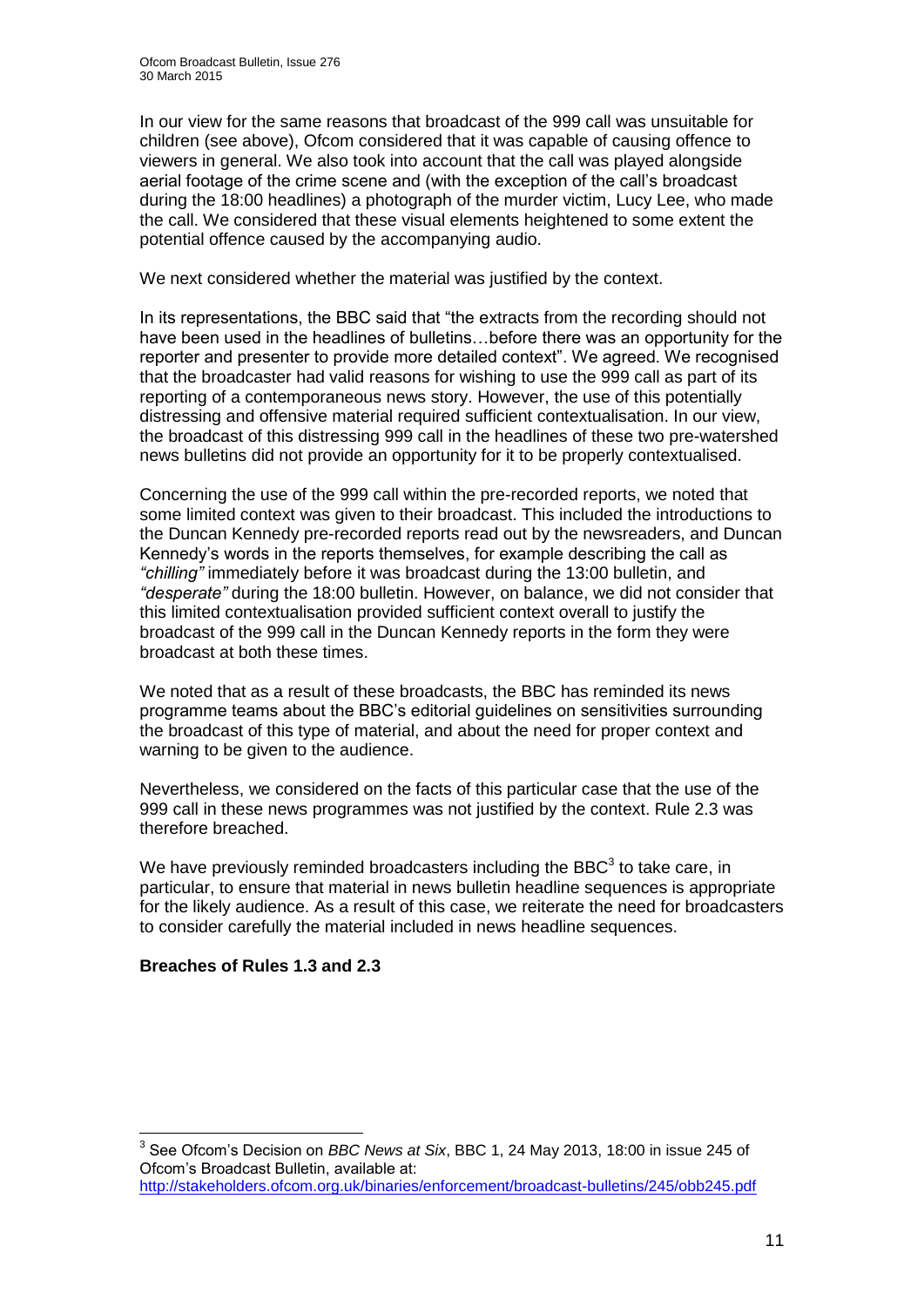# **In Breach**

## **South East Today**

*BBC1 South East, 22 November 2014, 18:00*

## **Introduction**

During this edition of *South East Today*, a news item reported on comments by UKIP MP Mark Reckless about his party's immigration policy. The item was read by the South East Today presenter and was accompanied by two brief clips of pre-recorded footage. One of these clips showed Mr Reckless with the UKIP Leader, Nigel Farage, and contained flashing images, caused by flash photography.

Ofcom received a complaint from a viewer who has photosensitive epilepsy ("PSE"). The complainant was particularly concerned that the report contained no warning before or during its broadcast, and reported that they experienced seizures as a result of watching the footage.

Ofcom therefore carried out an assessment of the broadcast content against Ofcom's Technical Guidance to broadcasters on flashing images (the "PSE Guidance")<sup>1</sup>. The PSE Guidance states that a sequence containing flashing at a rate of more than three flashes per second which exceeds specific intensity thresholds may be potentially harmful. The technical assessment of the flashing images in this news report found that the material did not comply with the PSE Guidance.

Ofcom considered the material raised issues under Rule 2.12 of the Code, which states:

"Television broadcasters must take precautions to maintain a low level of risk to viewers who have photosensitive epilepsy. Where it is not reasonably practicable to follow the Ofcom guidance (see the Ofcom website), and where broadcasters can demonstrate that the broadcasting of flashing lights and/or patterns is editorially justified, viewers should be given an adequate verbal and also, if appropriate, text warning at the start of the programme or programme item".

We therefore asked the BBC how this material complied with this rule.

## **Response**

The BBC agreed that there should have been a warning prior to the broadcast of the news item. It explained that the omission of a warning was as the result of an "oversight by the staff concerned" for which it apologised.

The BBC explained that since this event the Editor of South East News has reminded producers to "ensure that warnings are given prior to reports that contain flash photography and advised that wherever possible they should try to avoid using pictures that contain it."

<sup>1</sup> 1 <http://stakeholders.ofcom.org.uk/binaries/broadcast/guidance/812612/section2.pdf>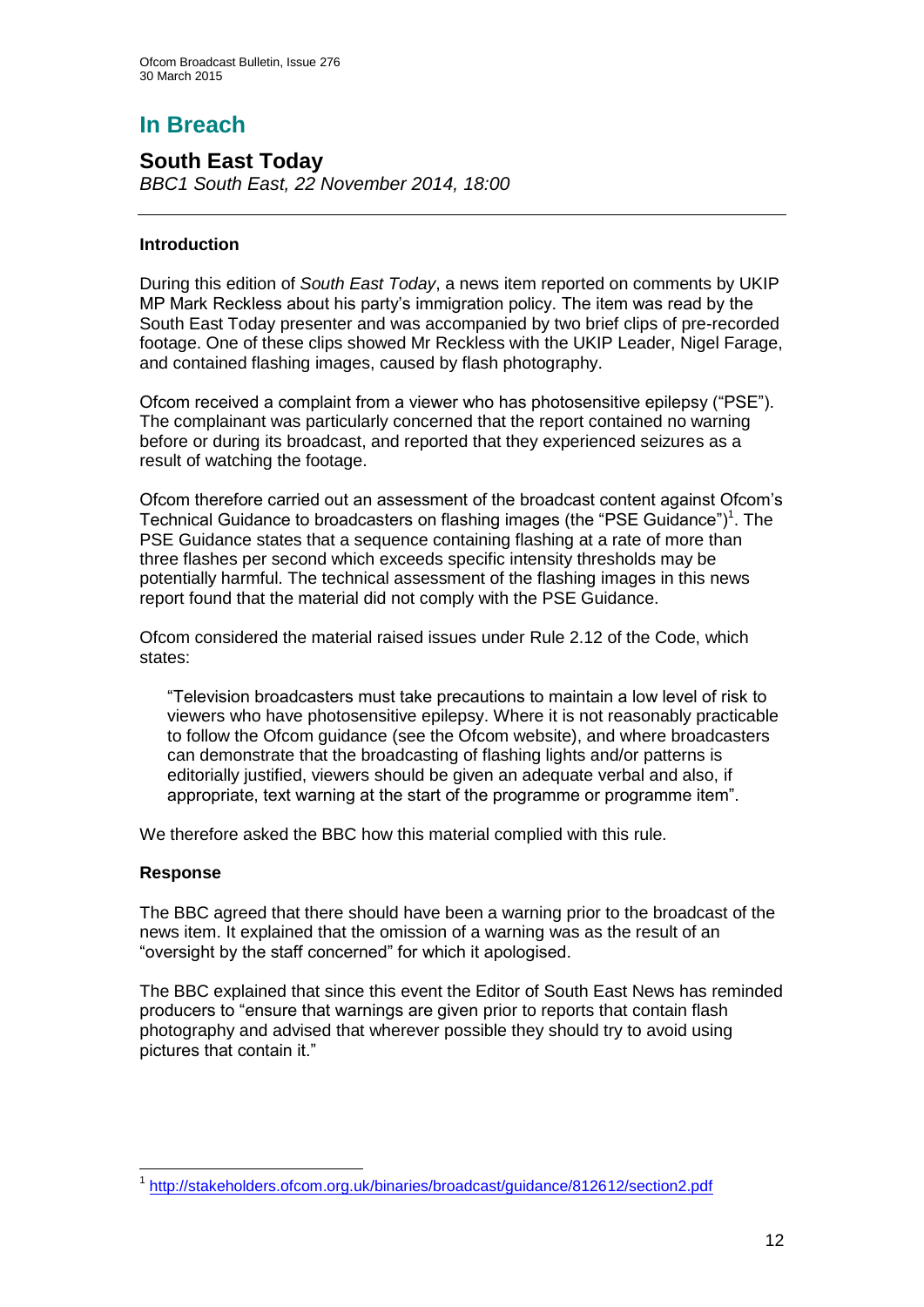## **Decision**

Under the Communications Act 2003, Ofcom has a statutory duty to set standards for broadcast content as appear to it best calculated to secure the standards objectives, one of which is that "generally accepted standards are applied to the content of television and radio services so as to provide adequate protection for members of the public from the inclusion in such services of harmful and/or offensive material".

Given the significant potential for harm to viewers with PSE who are exposed to flashing images, Rule 2.12 makes clear that Ofcom expects broadcasters to maintain a low level of risk in this regard. Further, the PSE Guidance, which was developed with input from medical experts, sets out technical parameters which are intended to reduce the risk of broadcast content provoking seizures.

In this case, the content showing Mark Reckless and Nigel Farage lasted for approximately 11 seconds. Ofcom's technical assessment of this material found that it materially exceeded the maximum limits set out in the PSE Guidance (in terms of the proportion of the screen area occupied by the flashing, and the intensity of the screen brightness changes involved). The sequence contained flashing images at an average rate of approximately six flashes per second (the limit in the PSE Guidance being no more than three flashes per second). It therefore posed a significant risk of harm to viewers in the audience with PSE and we noted that the complainant in this case had reported experiencing seizures as a result of watching it.

Ofcom acknowledged that the omission of a warning was as a result of human error on this occasion, and that the *South East Today* producers have been reminded of their compliance responsibilities with regard to Rule 2.12. Nonetheless this report contained flashing images at levels which significantly exceeded the technical limits in the PSE Guidance, and the broadcast was therefore in breach of Rule 2.12 of the Code.

**Breach of Rule 2.12**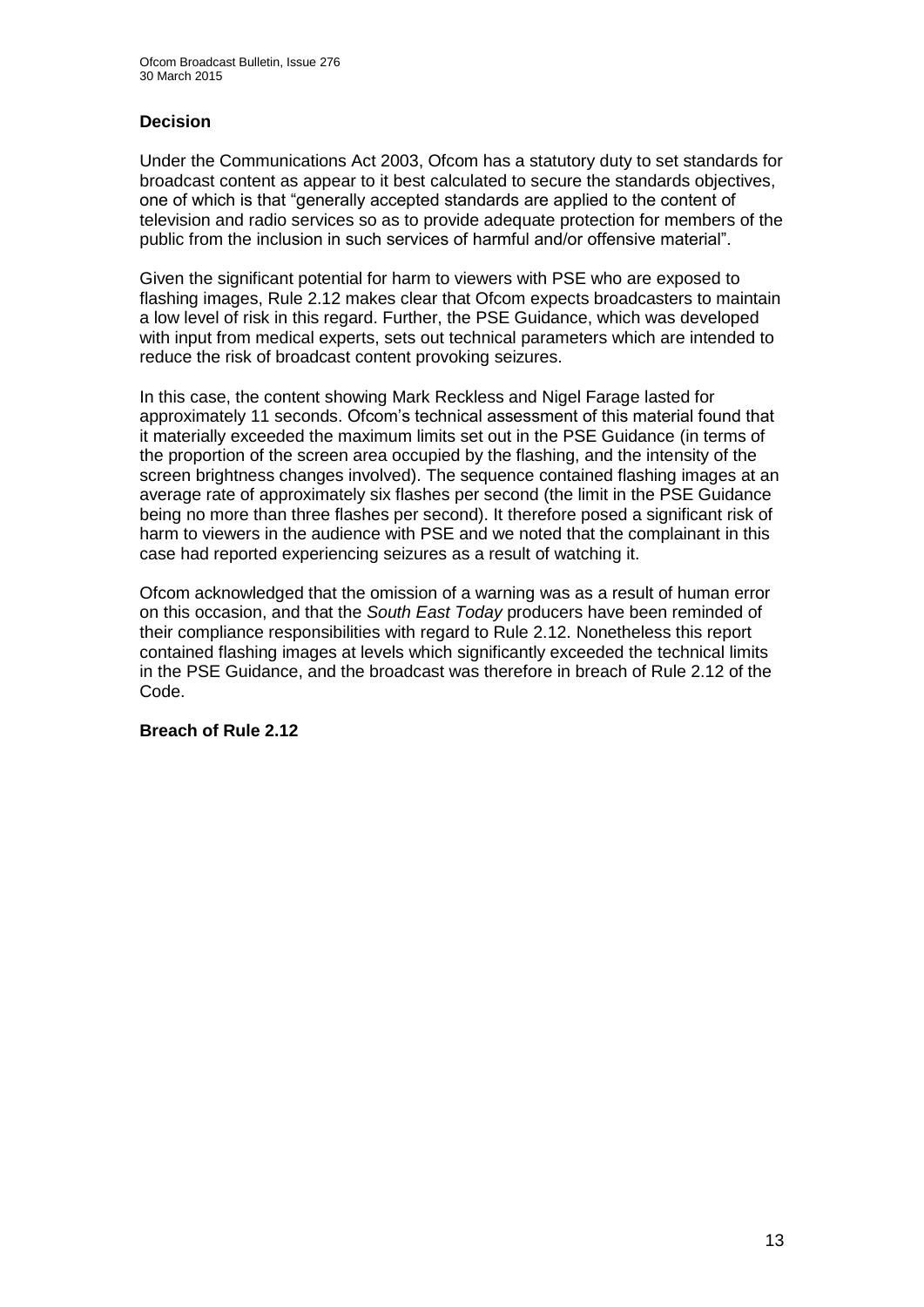# **In Breach**

**Competition** *5USA, various dates and times*

## **Introduction**

5USA is a general entertainment channel operated by Channel 5 Broadcasting Limited ("Channel 5" or "the Licensee"). A complaint alerted Ofcom to a broadcast competition on 5USA offering viewers the chance to win £15,000. The competition was transmitted as a standalone item after a drama programme, and consisted of the following voiceover:

*"How does an extra five thousand pounds a month for the rest of the year, tax free, sound? Yes, that's right, you'll receive five grand for October, November and December. That's a massive £15,000. You can finally book that luxury holiday you've been dreaming of; maybe pay off someone's university fees; or give your house that much needed make-over. Whatever you decide, you could be walking away with £15,000, plus some 'Drama on Five' goodies."*

This was followed by details of how to enter – via premium rate telephony services  $("PRS")<sup>1</sup>$  or post – including terms and conditions. The voiceover was accompanied by various visual representations of the prize and ways to spend it, followed by onscreen entry details.

The Licensee confirmed to Ofcom that the competition was broadcast in programming time. Ofcom therefore considered that the transmission of the competition raised issues warranting investigation under the following rule:

- Rule 9.27: "Premium rate telephony services will normally be regarded as products or services, and must therefore not appear in programmes, except where:
	- a) they enable viewers to participate directly in or otherwise contribute directly to the editorial content of the programme; or
	- b) they fall within the meaning of programme-related material."

Ofcom requested comments from the Licensee on how the material complied with this rule.

## **Response**

1

Channel 5 explained that the competition was Channel 5's "Drama competition", created for viewers of specific dramas broadcast on Channel 5. The dramas were *Body of Proof, NCIS, Secrets and Lies, Wentworth, CSI, Under the Dome, Dallas, Longmire, Chicago PD, Castle, Diagnosis Murder, Columbo and McBride*. The competition was promoted only in and around those dramas.

 $1$  "PRS" is defined in a note to Section Nine of the Code as referring to a premium rate telephony service regulated by PhonepayPlus.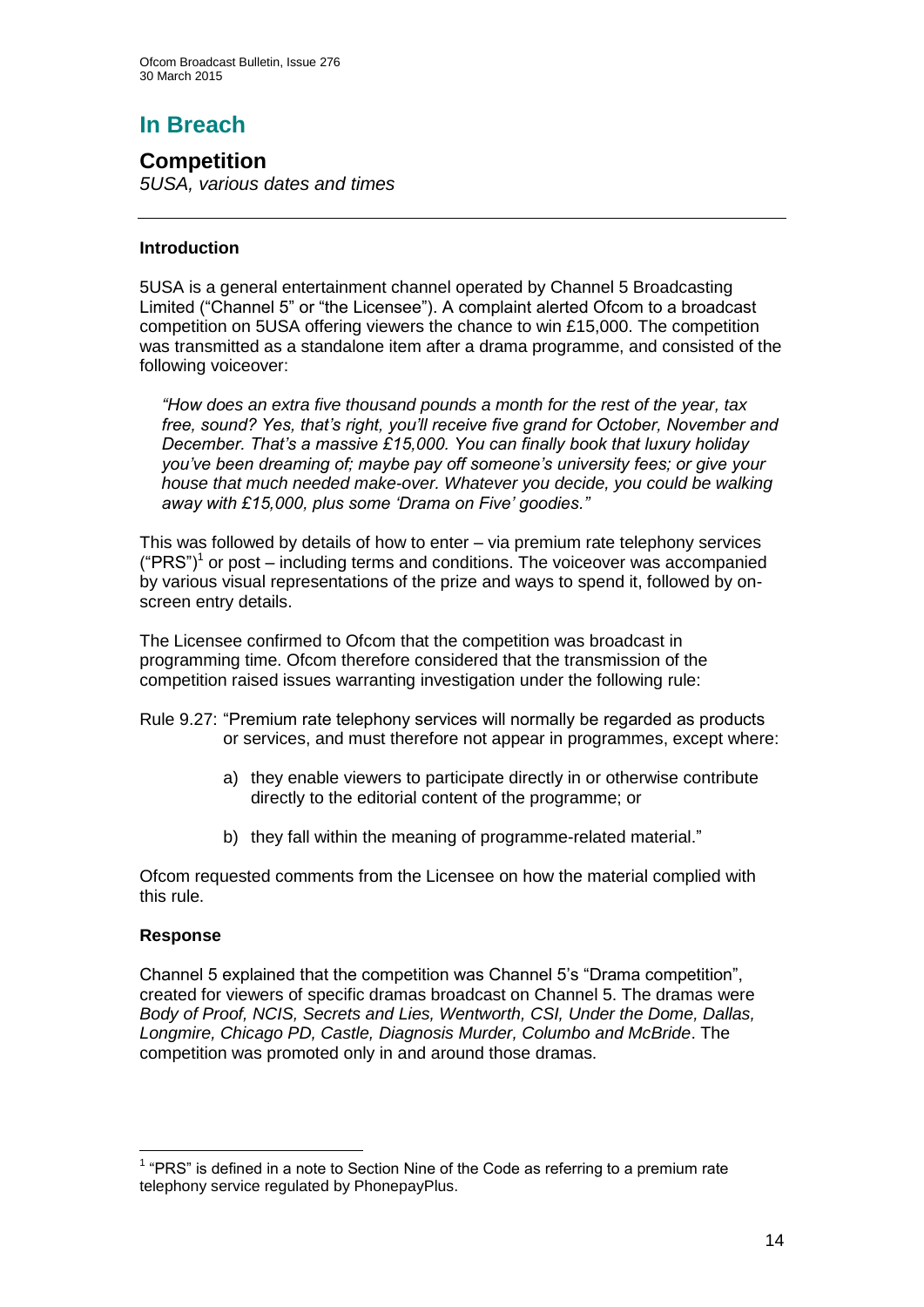The Licensee stated that the competition was promoted in standalone items "to ensure that it was distinct from the editorial of the programmes, thereby ensuring that the primary purpose of the programmes remained editorial and the competition and the promotion of the PRS entry to it was subsidiary to that."

Channel 5 said it was conscious that PRS promoted in editorial airtime must fall into one of the categories set out in Rule 9.27 in order to be compliant with the Code. The Licensee believed Ofcom had accepted PRS competitions broadcast by Channel 5 and many other broadcasters promoted in and around television programmes in editorial airtime were compliant with the Code, whether pursuant to Rule 9.27(a) or (b). The Licensee was of the view that such competitions "tend to be linked to one programme or series, but that a number of broadcasters link PRS competitions to more than one programme, such as Channel 5 had done with this Drama competition."

Channel 5 noted that Ofcom's published guidance<sup>2</sup> to Rule 9.27(a) specifically recognises that PRS competition entries can enable viewers to participate directly in or contribute directly to the editorial content of programmes thereby bringing them within the provisions of Rule 9.27. The Licensee said that it had always considered that even if a PRS competition promoted in editorial airtime was not considered to fall within Rule 9.27(a) (i.e. it did not enable viewers to participate directly in or otherwise contribute directly to the editorial content of the programme) then it would comply with the provisions in the Code in relation to 'programme-related material' under Rule  $9.27(b).$ <sup>3</sup>

Channel 5 noted that Ofcom's published guidance on programme-related material, states that: "a product or service directly derived from more than one specific programme may be considered to be programme-related material in relation to those programmes". The Licensee stated that the competition in this case was promoted only during and around the specific dramas for which it was "specifically created… and directly derived." It believed that the competition was "intended to allow viewers to benefit fully from, or interact with, the Drama programmes in precisely the same way as a competition created for one programme or series would." The Licensee said that, in this case, it was the competition itself that it considered to be directly derived from the programmes. Further, the Licensee considered that the "*Drama on 5 goodies"* that formed part of the prize fulfilled the provision of Rule 9.27(b), allowing viewers to benefit fully from, or interact with the programme.

## **Decision**

Under the Communications Act 2003, Ofcom has a statutory duty to set standards for broadcast content as appear to it best calculated to secure specific standards objectives, including "that the international obligations of the United Kingdom with respect to advertising included in television and radio services are complied with". These obligations include ensuring compliance with the Audiovisual Media Services ("AVMS") Directive.

<sup>1</sup>  $2$  Ofcom's Guidance to Section Nine of the Code can be found at: [http://stakeholders.ofcom.org.uk/binaries/broadcast/guidance/831193/section9.pdf.](http://stakeholders.ofcom.org.uk/binaries/broadcast/guidance/831193/section9.pdf)

 $3$  "Programme-related material" is defined in a note to Section Nine of the Code as consisting of "products or services that are both directly derived from a programme and specifically intended to allow viewers to benefit fully from, or to interact with, that programme."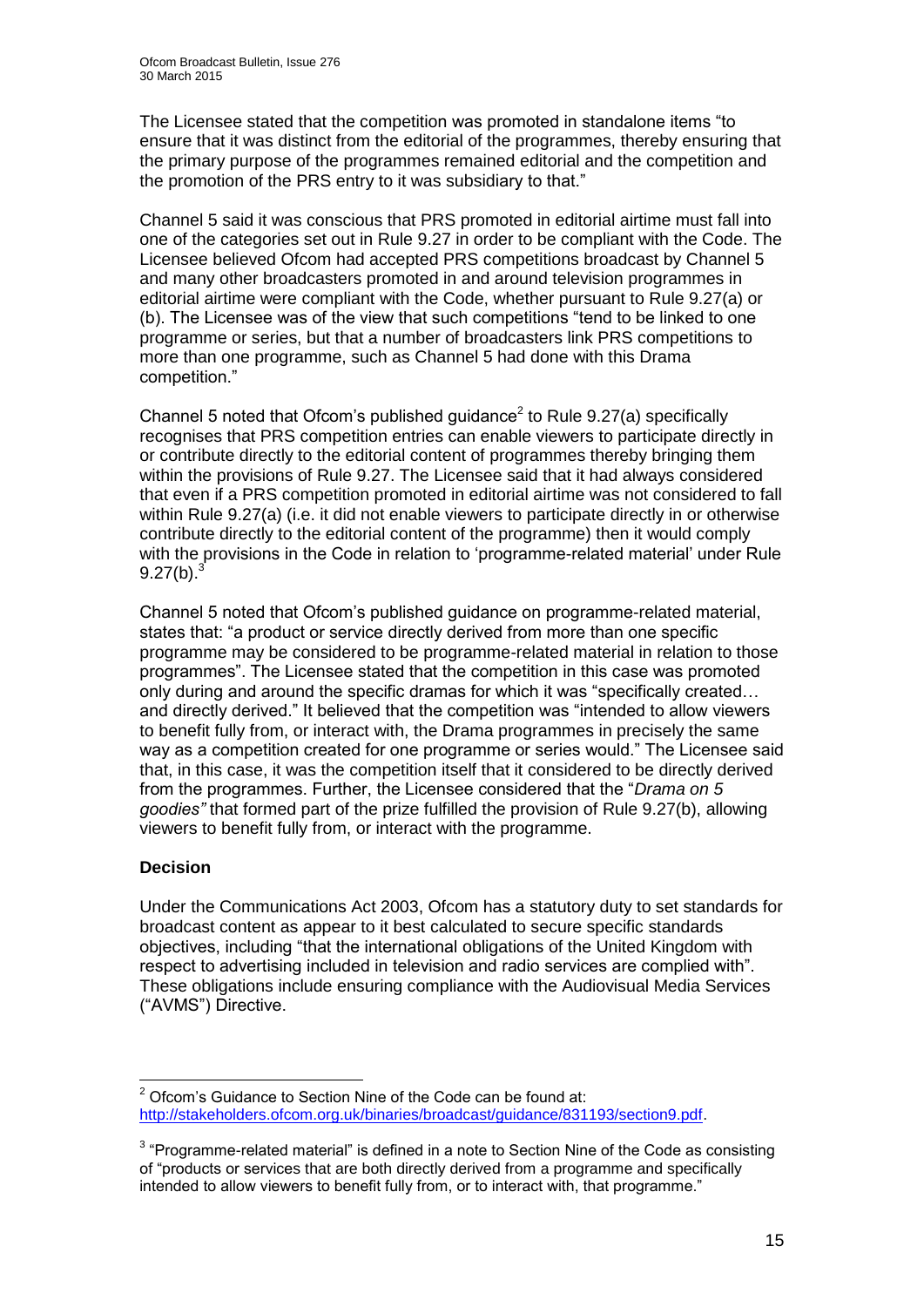Article 23 of the AVMS Directive limits the amount of advertising a broadcaster can transmit to 12 minutes per hour. However, announcements made by a broadcaster in connection with its own programmes and ancillary products directly derived from those programmes are exempt from this limit.<sup>4</sup>

Ofcom enforces the limit on the amount of advertising that can be shown through rules in the Code on the Scheduling of Television Advertising or 'COSTA'.<sup>5</sup> The exemption, required by the AVMS Directive, to this limit – i.e. for announcements made by a broadcaster in connection with its own programmes – is reflected in Section Nine of the Broadcasting Code, including Rule 9.27.

Rule 9.27 of the Code therefore does permit broadcasters to utilise PRS within programming content in specific circumstances. However, because such services do enable broadcasters to seek to generate income from viewers during programming material, the circumstances in which they may do so are limited – where the PRS either enables viewers to participate directly in or otherwise contribute directly to the editorial content of the programme (Rule 9.27(a)) *or* if it constitutes 'programmerelated material' as defined in the Code (Rule 9.27(b)).

In this case, we noted that entrants to the competition could not in any way impact on the editorial content of the drama programming shown, which consisted of prerecorded dramatic serials such as murder mysteries and soap operas. In relation to competitions, the requirements of Rule 9.27(a) are likely to be met **only** where a competition forms part of the fabric of a programme and not, as in this case, a separate and largely unrelated, piece of content. Therefore, we did not consider the exemption set out in Rule 9.27(a) applied.

We then considered whether the competition satisfied the Code's definition of programme-related material and therefore fell with the exemption permitted by Rule 9.27(b). The Code makes clear that in order for a product or service to qualify as programme-related material it must be both directly derived from a programme and specifically intended to allow viewers to benefit fully from, or interact with, that programme.

Ofcom's Guidance to Section Nine of the Code explains that "similarity, in terms of genre or theme(s), between a programme and a product or service…is not in itself sufficient to establish that the product or service is directly derived from the programme." As identified by Channel 5, the Guidance does state that a "product or service directly derived from more than one specific programme may be considered to be programme-related material in relation to those programmes". However, the Guidance continues that "…scope for this is limited. Ultimately this will depend on the facts of an individual case. In each case, in order for the material to be considered programme-related material and promoted accordingly, a broadcaster would need to be able to demonstrate to Ofcom's satisfaction that the material in question was directly derived **to a significant extent** from each of those programmes" [emphasis in original].

Ofcom did not accept Channel 5's argument that the competition met the definition of programme-related material because it was created to be broadcast around the specific programmes. As made clear in the Guidance, for material linked to a number

<sup>1</sup> <sup>4</sup> See Article 23 and Recital 97 of the AVMS Directive.

<sup>&</sup>lt;sup>5</sup> A copy of COSTA can be found at: [http://stakeholders.ofcom.org.uk/binaries/broadcast/other-codes/tacode.pdf.](http://stakeholders.ofcom.org.uk/binaries/broadcast/other-codes/tacode.pdf)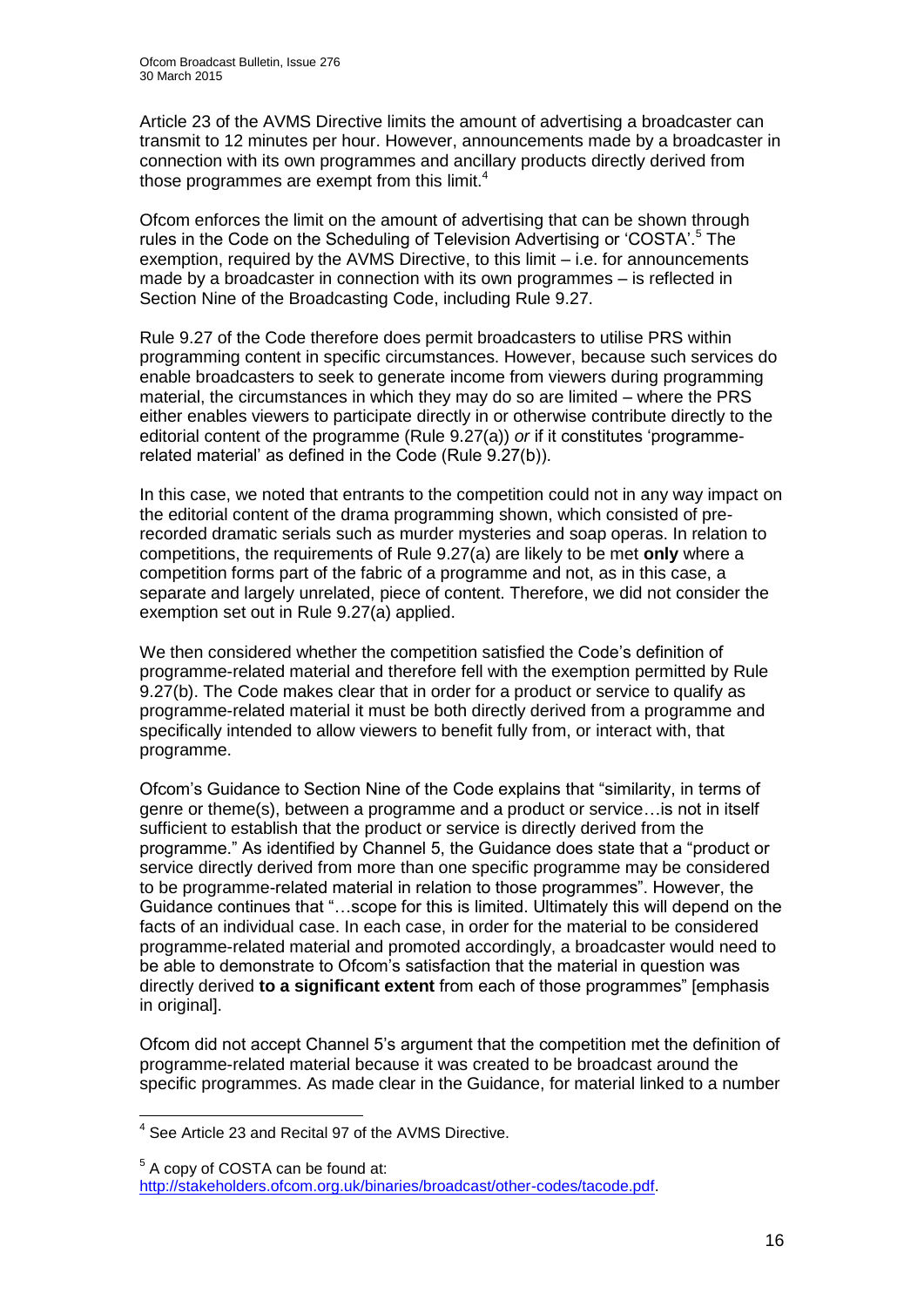of programmes to be deemed to be programme-related, broadcasters are likely to need to be able to demonstrate that it is directly derived to a significant extent from each of those programmes. Ofcom did not consider that simply creating a competition to be scheduled around specific programmes was sufficient to demonstrate that the competition was directly derived from those programmes and allowed viewers to fully benefit from or interact with them.

Ofcom therefore went on to consider whether the competition content, including the prizes, met the definition of programme-related material. We noted that the prizes in the competition consisted of £15,000 in cash and *"some Drama on 5 goodies*". In our view the focus of the competition was an opportunity for entrants to win a cash sum. We noted that the voiceover focused almost entirely on the benefits of winning a significant cash prize: *"You can finally book that luxury holiday you've been dreaming of: maybe pay off someone's university fees; or give your house that much needed make-over."* There was no reference to specific programmes. Further, we considered that the reference to the *"Drama on 5 goodies"*, which consisted of a mug, coasters, umbrella and bag with channel and genre branding, was brief and clearly secondary to the main prize – none of these items was shown or described in detail. In our view, this was insufficient to establish that the competition considered as a whole was "directly derived" to any significant extent from the drama programmes in question. As a result, the competition did not meet the definition of programme-related material set out in the Code.

Further, even if the focus of the competition had been on the *"Drama on 5 goodies",* Ofcom did not accept that the genre-based merchandise in this case was directly derived to a significant extent from the specific dramas.

Because the competition neither enabled viewers to participate or otherwise contribute directly to the editorial content of the programme, nor constituted 'programme-related material', we concluded that the competition was in breach of the Code.

## **Breach of Rule 9.27**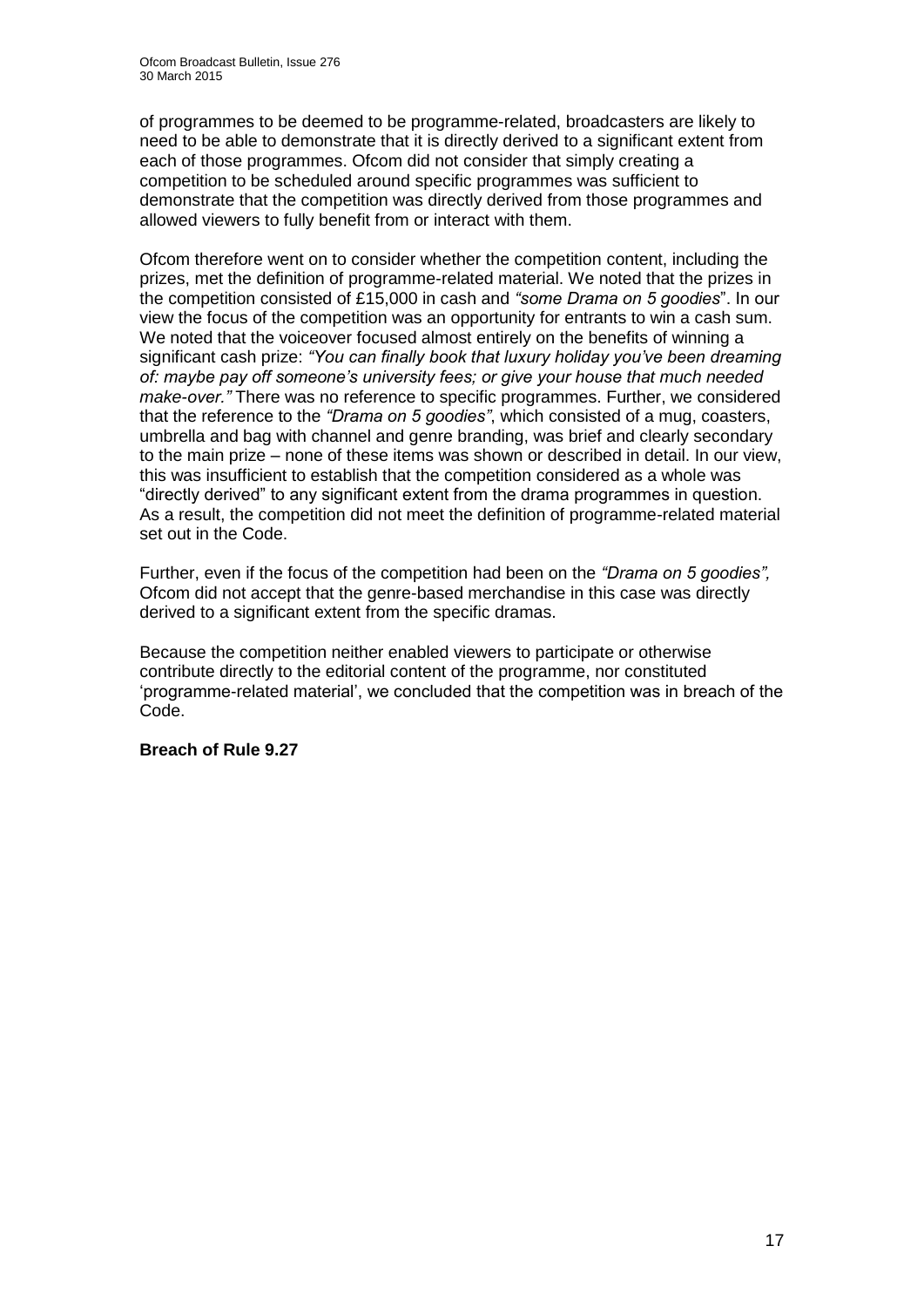# **In Breach**

## **Sponsorship credits**

*Tritio Matra, Channel i, 29 December 2014, 00:15*

## **Introduction**

Channel i is a news and general entertainment channel aimed at the Bangladeshi community in the UK and Europe. The licence for Channel i is held by Prime Bangla Limited ("Prime Bangla" or "the Licensee").

Ofcom received a complaint that a sponsorship credit attached to a talk show called *Tritio Matra* was akin to advertising. We viewed the material and noted the following on-screen text during a sponsorship credit for the UK-based shop Bangla Carpets and Furniture:

*"Free UK delivery*

*BANGLA CARPETS & FURNITURE*

[website address, postal address, telephone number]*"*.

This was accompanied by footage of carpets being attended to by a member of staff in the shop.

We also noted a sponsorship credit for the international cargo company JMG Air Cargo, which included the following on-screen text:

*"Call* [telephone numbers]

*ONLINE BOOKING & TRACKING JMG*

[website address]*"*.

This was accompanied by an image of the company's logo.

Ofcom considered that the material raised issues warranting investigation under Rule 9.22(a) of the Code:

Rule 9.22: "Sponsorship credits must be distinct from advertising. In particular:

(a) Sponsorship credits broadcast around sponsored programmes must not contain advertising messages or calls to action. Credits must not encourage the purchase or rental of the products or services of the sponsor or a third party. The focus of the credit must be the sponsorship arrangement itself. Such credits may include explicit reference to the sponsor's products, services or trade marks for the sole purpose of helping to identify the sponsor and/or the sponsorship arrangement."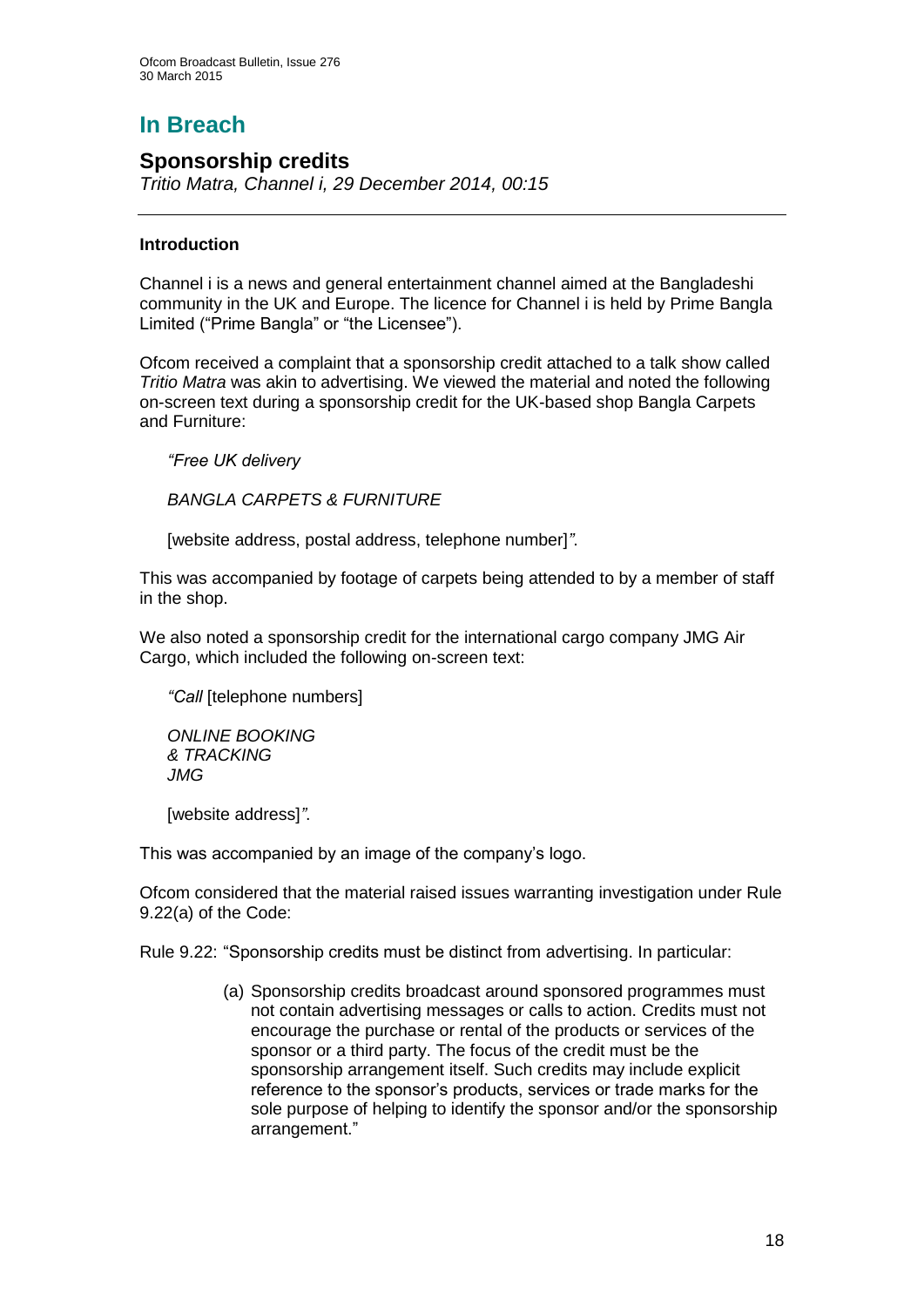We therefore asked the Licensee for its comments as to how the content complied with Rule 9.22(a).

#### **Response**

The Licensee chose not to comment.

#### **Decision**

1

Under the Communications Act 2003, Ofcom has a statutory duty to set standards for broadcast content as appear to it best calculated to secure the standards objectives, one of which is that "the international obligations of the United Kingdom with respect to advertising included in television and radio services are complied with". The rules in Section Nine of the Code, among others, reflect this objective.

The Audiovisual Media Services Directive limits the amount of advertising a broadcaster can transmit and requires that advertising is kept distinct from other parts of the programme service. Sponsorship credits are treated as part of the sponsored content and do not count towards the amount of airtime a broadcaster is allowed to use for advertising. To prevent credits effectively becoming advertisements, and therefore increasing the amount of advertising transmitted, broadcasters are required to ensure that sponsorship credits do not contain advertising messages.

Rule 9.22(a) of the Code therefore requires that sponsorship credits broadcast around sponsored programmes must not contain advertising messages or calls to action, or encourage the purchase or rental of the products or services of the sponsor or a third party. The focus of the credit must be the sponsorship arrangement itself and references to the sponsor's products, services or trade marks should be for the sole purpose of helping to identify the sponsor and/or the sponsorship arrangement.

Ofcom's published guidance<sup>1</sup> on Rule  $9.22(a)$  states: "[C]laims about the sponsor's products/services (in particular those that are capable of objective substantiation) are likely to be considered as advertising messages and therefore should not be included in sponsorship credits. Examples include:…the use of promotional language and/or superlatives to describe the sponsor and/or its products and services (e.g. referring to: the breadth of range of products a sponsor provides or how easy a sponsor's product is to use)."

The guidance also states: "[C]redits that contain direct invitations to the audience to contact the sponsor are likely to breach the Code. However, basic contact details (e.g. websites or telephone numbers) may be given in credits, but these should not be accompanied by language that is likely to be viewed as an invitation to the audience to contact the sponsor."

Ofcom considered that the on-screen text *"Free UK delivery"* in the sponsorship credit for Bangla Carpets and Furniture constituted a claim about the convenience of accessing the service provided by the company and the financial benefit of doing so, and was therefore an advertising message.

In the sponsorship credit for JMG Cargo, Ofcom considered that the on-screen text *"Call* [telephone numbers]*"*, shown alongside two telephone numbers, directly invited the viewer to contact the sponsor, and was therefore a call to action. Ofcom also

<sup>&</sup>lt;sup>1</sup> See: [http://stakeholders.ofcom.org.uk/binaries/broadcast/guidance/831193/section9.pdf.](http://stakeholders.ofcom.org.uk/binaries/broadcast/guidance/831193/section9.pdf)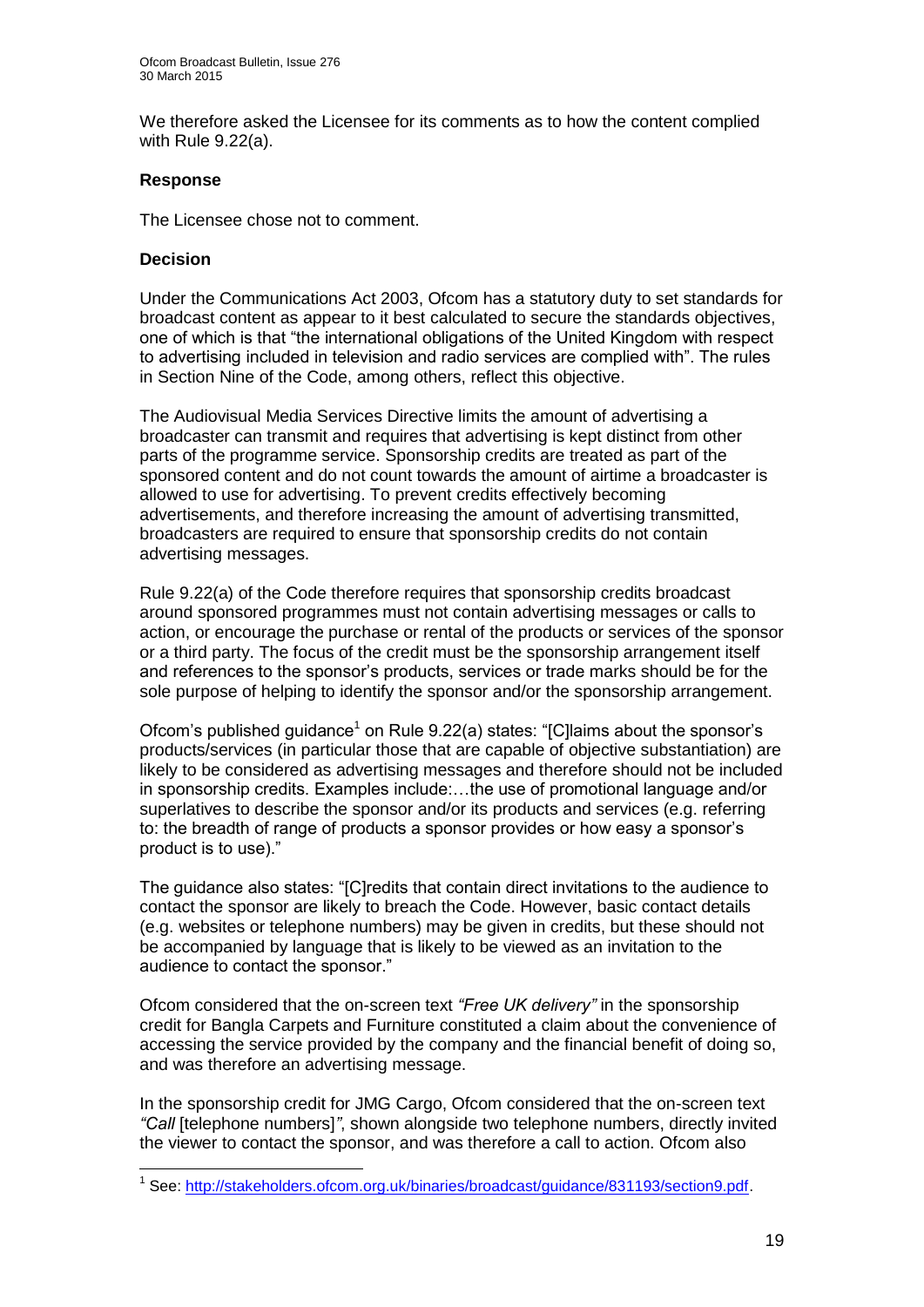considered that the text *"ONLINE BOOKING & TRACKING"* constituted a claim about the services offered by the company.

The sponsorship credits were therefore in breach of Rule 9.22(a).

## **Breaches of Rule 9.22(a)**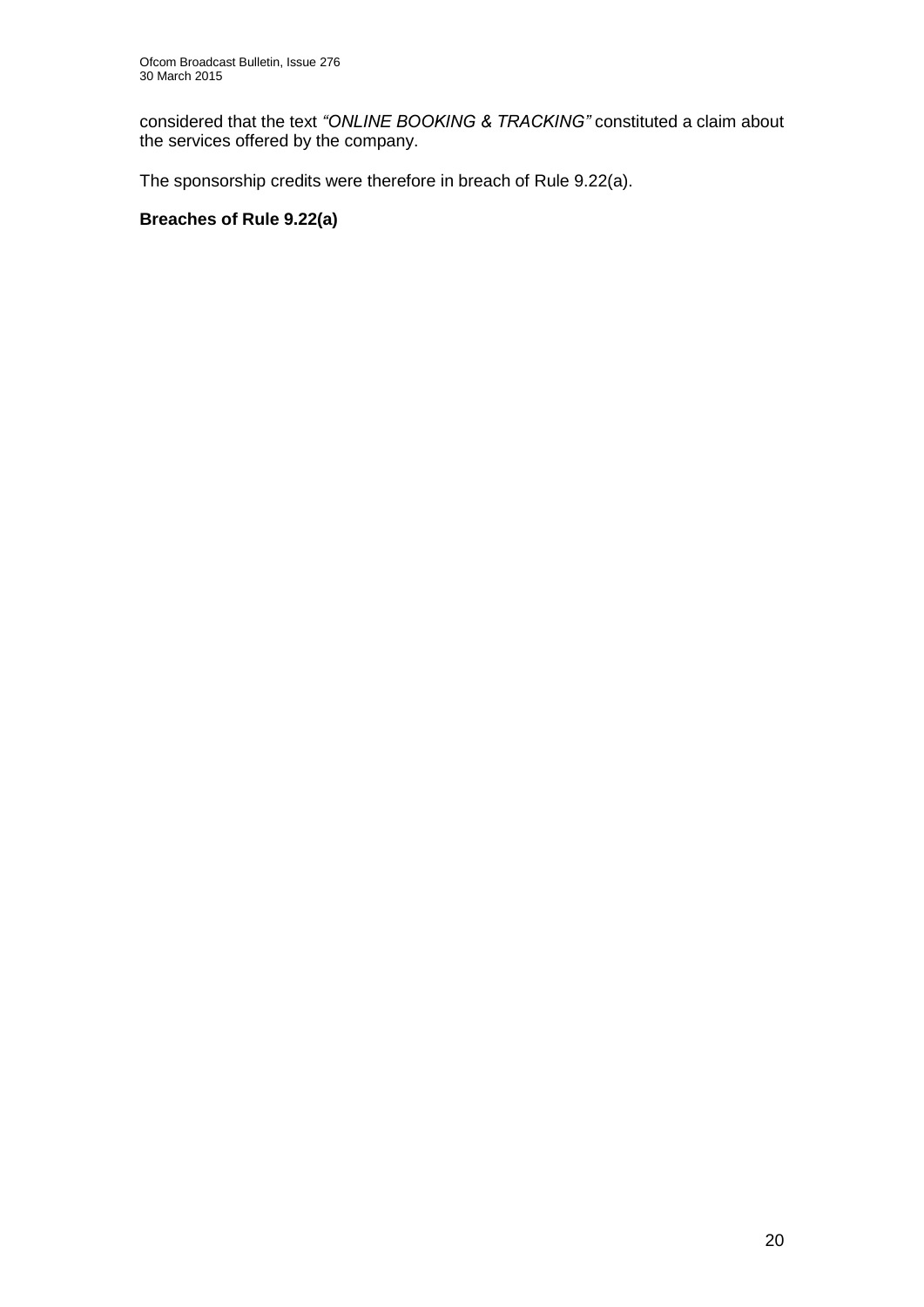# **Advertising Scheduling cases**

## **In Breach**

## **Breach findings table**

*Code on the Scheduling of Television Advertising compliance reports*

Rule 4 of the Code on the Scheduling of Television Advertising ("COSTA") states:

"... time devoted to television advertising and teleshopping spots on any channel must not exceed 12 minutes."

| <b>Channel</b> | Transmission<br>date and time | Code and<br>rule /<br>licence<br>condition | <b>Summary finding</b>                                                                                                                                                                                                                                                                                                                                                                                                                                                                    |
|----------------|-------------------------------|--------------------------------------------|-------------------------------------------------------------------------------------------------------------------------------------------------------------------------------------------------------------------------------------------------------------------------------------------------------------------------------------------------------------------------------------------------------------------------------------------------------------------------------------------|
| Vox Africa     | 24 October 2014,<br>21:00     | Rule 4 of<br><b>COSTA</b>                  | Ofcom noted, during monitoring<br>that Vox Africa exceeded the<br>permitted advertising allowance in<br>a clock hour on 24 October 2014<br>by 50 seconds.<br>The licence holder for Vox Africa,<br>Vox Africa Plc ("the Licensee"),<br>explained the error occurred due to<br>live news programming which<br>pushed additional commercials into<br>the 21:00 clock hour.<br>The Licensee confirmed it had<br>reviewed its procedures to ensure<br>compliance with COSTA.<br><b>Breach</b> |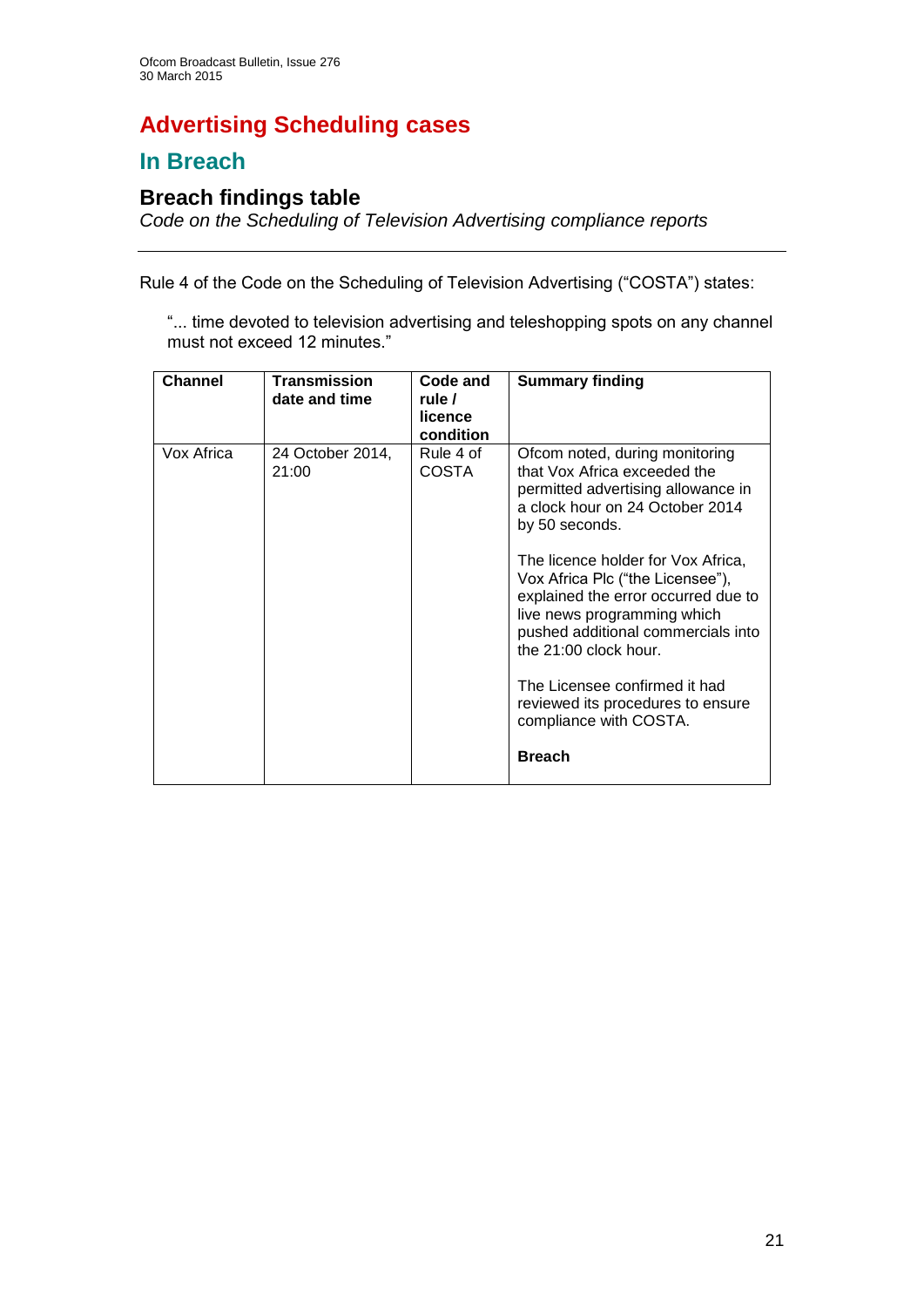# **Broadcast Licence Conditions cases**

## **In Breach**

## **Licence Condition 17(2) – compliance procedures and arrangements**

*International Television Channel Europe Limited regarding its service NTV (TLCS-1624)*

## **Introduction**

NTV is a general entertainment and news service broadcast on the digital satellite platform. The channel is aimed at the Bangladeshi community in the UK and other parts of Europe. The licence for the service is held by International Television Channel Europe Limited ("ITCE" or "the Licensee"). Ofcom granted this Television Licensable Content Service ("TLCS") licence on 31 January 2012.

Between April 2013 and September 2014, Ofcom recorded a total of 20 breaches of the Ofcom Broadcasting Code ("the Code") against ITCE because of material broadcast on its service NTV. Of these 20 breaches of the Code: there were 15 breaches of rules in Section Nine of the Code (Commercial References in Television Programming); two breaches of rules in Section Five (Due Impartiality and Due Accuracy and Undue Prominence of Views and Opinions) and three breaches of Section Six (Elections and Referendums). All breaches related to material broadcast on NTV during the period May 2012 to June 2014.

The 20 breaches were recorded in 16 separate cases, as follows:

- 1) Sponsorship credits, NTV, 20 May 2012 to present: breaches of Rule 9.22(a) of the Code for inclusion of advertising messages in sponsorship credits. Issue 227 of the Broadcast Bulletin, (one breach published 8 April 2013): [http://stakeholders.ofcom.org.uk/binaries/enforcement/broadcast](http://stakeholders.ofcom.org.uk/binaries/enforcement/broadcast-bulletins/obb227/obb227.pdf)[bulletins/obb227/obb227.pdf](http://stakeholders.ofcom.org.uk/binaries/enforcement/broadcast-bulletins/obb227/obb227.pdf)
- 2) Bangladesh Nationalist Party item, NTV, 19 January 2013, 21:00: breach of Rules 5.5, 9.1 and 9.2 of the Code for broadcasting a message from the Bangladeshi Nationalist Party. Issue 227 of the Broadcast Bulletin (three breaches published 8 April 2013): [http://stakeholders.ofcom.org.uk/binaries/enforcement/broadcast](http://stakeholders.ofcom.org.uk/binaries/enforcement/broadcast-bulletins/obb227/obb227.pdf)[bulletins/obb227/obb227.pdf](http://stakeholders.ofcom.org.uk/binaries/enforcement/broadcast-bulletins/obb227/obb227.pdf)
- 3) Sponsorship of Metro Life, NTV, 20 April 2013, 21:00: breach of Rule 9.22(a) of the Code relating to advertising claims in a Lycamobile sponsorship credit. Broadcast Bulletin (one breach published 5 August 2013): [http://stakeholders.ofcom.org.uk/binaries/enforcement/broadcast](http://stakeholders.ofcom.org.uk/binaries/enforcement/broadcast-bulletins/obb235/obb235.pdf)[bulletins/obb235/obb235.pdf](http://stakeholders.ofcom.org.uk/binaries/enforcement/broadcast-bulletins/obb235/obb235.pdf)
- 4) *Maya Nigom*, NTV, 14 April 2013, 21:00 and *News*, NTV, 14 April 2013, 21:30: breach of Rule 9.2 of the Code for failure to ensure distinction between editorial and advertising. Issue 236 of the Broadcast Bulletin (one breach published 27 August 2013): [http://stakeholders.ofcom.org.uk/binaries/enforcement/broadcast](http://stakeholders.ofcom.org.uk/binaries/enforcement/broadcast-bulletins/obb236/obb236.pdf)[bulletins/obb236/obb236.pdf](http://stakeholders.ofcom.org.uk/binaries/enforcement/broadcast-bulletins/obb236/obb236.pdf)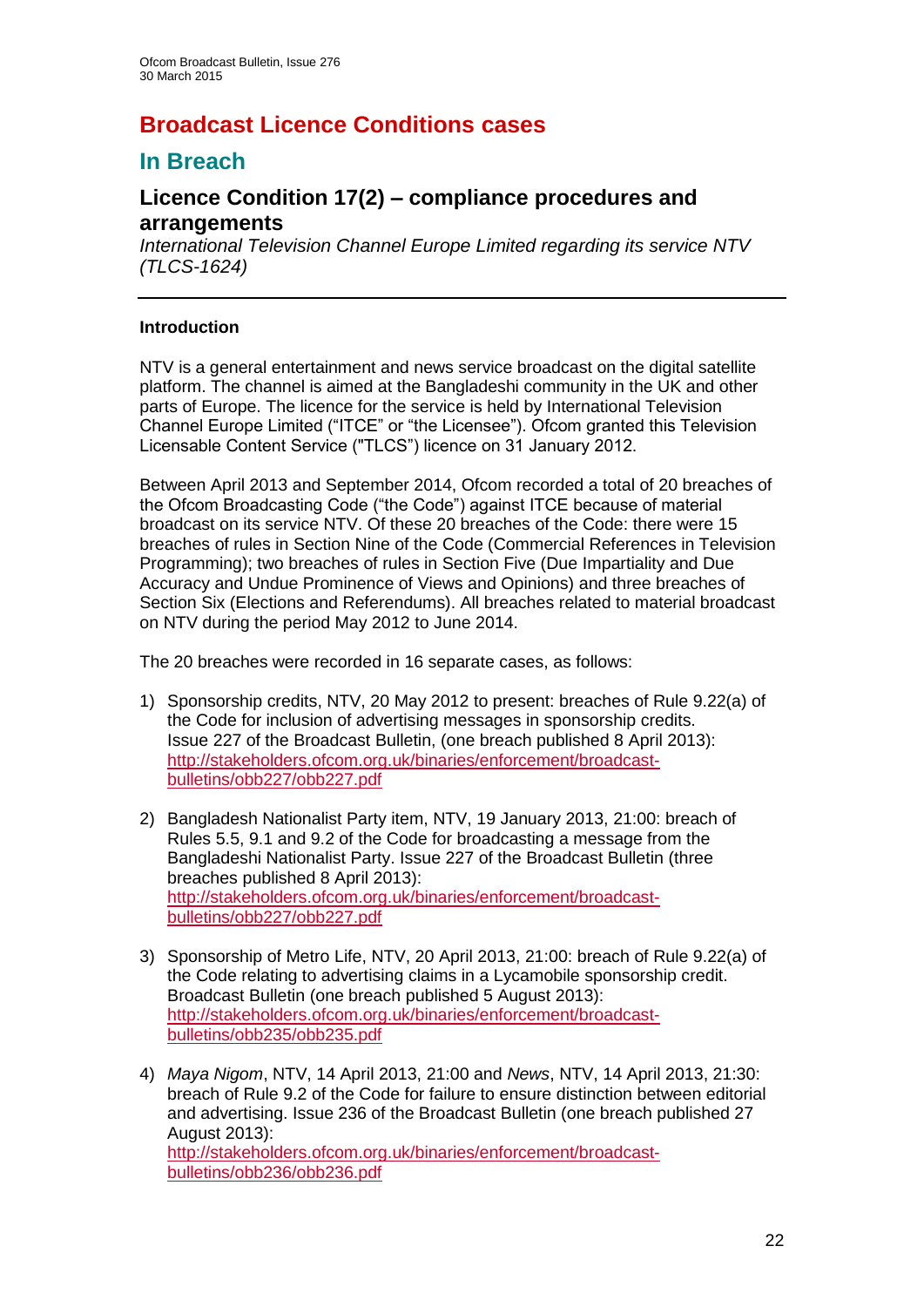- 5) *Accountancy with Mahbub Murshed*, NTV, 29 April 2013, 15:30: breach of Rule 9.12 of the Code for product placement in a consumer advice programme. Issue 237 of the Broadcast Bulletin (one breach published 9 September 2013): [http://stakeholders.ofcom.org.uk/binaries/enforcement/broadcast](http://stakeholders.ofcom.org.uk/binaries/enforcement/broadcast-bulletins/obb2361/obb237.pdf)[bulletins/obb2361/obb237.pdf](http://stakeholders.ofcom.org.uk/binaries/enforcement/broadcast-bulletins/obb2361/obb237.pdf)
- 6) Sponsorship of *Adhan-e-Isha,* NTV, 6 August 2013, 22:05: breach of Rule 9.23 of the Code from a sponsorship credit appearing during a religious programme. Issue 244 of the Broadcast Bulletin (one breach published 16 December 2013): [http://stakeholders.ofcom.org.uk/binaries/enforcement/broadcast](http://stakeholders.ofcom.org.uk/binaries/enforcement/broadcast-bulletins/2431/obb244.pdf)[bulletins/2431/obb244.pdf](http://stakeholders.ofcom.org.uk/binaries/enforcement/broadcast-bulletins/2431/obb244.pdf)
- 7) Charity Appeal, NTV, 9 July 2013, 19:00: breach of Rule 9.33 of the Code for failing to establish the charitable status of the recipient of charitable donations. Issue 244 of the Broadcast Bulletin (one breach published 16 December 2013): [http://stakeholders.ofcom.org.uk/binaries/enforcement/broadcast](http://stakeholders.ofcom.org.uk/binaries/enforcement/broadcast-bulletins/2431/obb244.pdf)[bulletins/2431/obb244.pdf](http://stakeholders.ofcom.org.uk/binaries/enforcement/broadcast-bulletins/2431/obb244.pdf)
- 8) *Shomoyer Sathe*, NTV, 28 October 2013, 23:00: breach of Rule 5.5 of the Code for broadcasting material without due impartiality. Issue 250 of the Broadcast Bulletin 250 (one breach published 17 March 2014): [http://stakeholders.ofcom.org.uk/binaries/enforcement/broadcast](http://stakeholders.ofcom.org.uk/binaries/enforcement/broadcast-bulletins/obb250/obb250.pdf)[bulletins/obb250/obb250.pdf](http://stakeholders.ofcom.org.uk/binaries/enforcement/broadcast-bulletins/obb250/obb250.pdf)
- 9) Sponsorship of *Tobuo Jibon*, NTV, 21 December 2013, 20:30: breach of 9.22(a) of the Code for inclusion of an advertising message in a sponsorship credit. Issue 253 of the Broadcast Bulletin (one breach published 6 May 2014): [http://stakeholders.ofcom.org.uk/binaries/enforcement/broadcast](http://stakeholders.ofcom.org.uk/binaries/enforcement/broadcast-bulletins/obb2521/obb253.pdf)[bulletins/obb2521/obb253.pdf](http://stakeholders.ofcom.org.uk/binaries/enforcement/broadcast-bulletins/obb2521/obb253.pdf)
- 10) *Aine O Adhikar*, NTV, 14 December 2013, 12:30 breach of 9.12(b) of the Code for product placement in a consumer advice programme. Issue 253 of the Broadcast Bulletin (one breach published 6 May 2014): [http://stakeholders.ofcom.org.uk/binaries/enforcement/broadcast](http://stakeholders.ofcom.org.uk/binaries/enforcement/broadcast-bulletins/obb2521/obb253.pdf)[bulletins/obb2521/obb253.pdf](http://stakeholders.ofcom.org.uk/binaries/enforcement/broadcast-bulletins/obb2521/obb253.pdf)
- 11) *Accountancy with Mahbub Murshed*, NTV, 5 January 2014, 15:00: breach of 9.12(b) of the Code for product placement in a consumer advice programme. Issue 253 of the Broadcast Bulletin (one breach published 6 May 2014): [http://stakeholders.ofcom.org.uk/binaries/enforcement/broadcast](http://stakeholders.ofcom.org.uk/binaries/enforcement/broadcast-bulletins/obb2521/obb253.pdf)[bulletins/obb2521/obb253.pdf](http://stakeholders.ofcom.org.uk/binaries/enforcement/broadcast-bulletins/obb2521/obb253.pdf)
- 12) *Education Consultancy with Kazi*, NTV, 7 January 2014, 20:00: breach of Rule 9.12(b) of the Code for product placement in a consumer advice programme. Issue 253 of the Broadcast Bulletin (one breach published 6 May 2014): [http://stakeholders.ofcom.org.uk/binaries/enforcement/broadcast](http://stakeholders.ofcom.org.uk/binaries/enforcement/broadcast-bulletins/obb2521/obb253.pdf)[bulletins/obb2521/obb253.pdf](http://stakeholders.ofcom.org.uk/binaries/enforcement/broadcast-bulletins/obb2521/obb253.pdf)
- 13) *Aey Shomoy,* NTV, 8 April 2014, 23:00 *-* breach of Rule 9.12 of the Code for product placement in a current affairs programme. Issue 261 of the Broadcast Bulletin (one breach published 8 September 2014): [http://stakeholders.ofcom.org.uk/binaries/enforcement/broadcast](http://stakeholders.ofcom.org.uk/binaries/enforcement/broadcast-bulletins/obb2601/obb261.pdf)[bulletins/obb2601/obb261.pdf](http://stakeholders.ofcom.org.uk/binaries/enforcement/broadcast-bulletins/obb2601/obb261.pdf)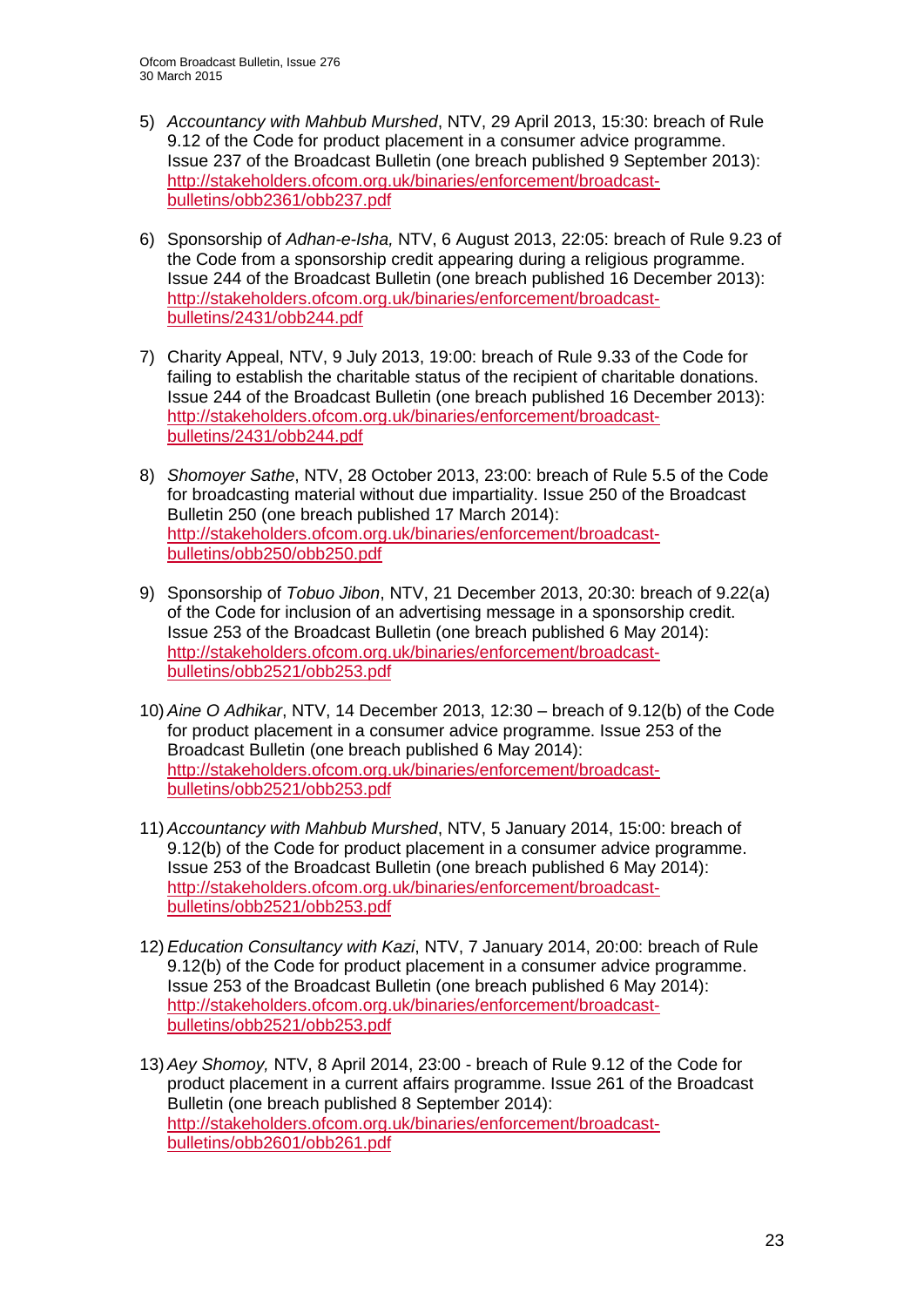14) *Europer Shangbad,* NTV, 6 May 2014, 22:15: breaches of Rules 6.8, 6.9 and 6.11 of the Code for failing to observe reporting rules during an election period. Issue 261 of the Broadcast Bulletin (three breaches published 8 September 2014):

[http://stakeholders.ofcom.org.uk/binaries/enforcement/broadcast](http://stakeholders.ofcom.org.uk/binaries/enforcement/broadcast-bulletins/obb2601/obb261.pdf)[bulletins/obb2601/obb261.pdf](http://stakeholders.ofcom.org.uk/binaries/enforcement/broadcast-bulletins/obb2601/obb261.pdf)

- 15) *Icche Ghuri,* NTV, 6 May 2014, 22:30: breach of Rule 9.22 of the Code for inclusion of an advertising message in a sponsorship credit. Issue 261 of the Broadcast Bulletin (one breach published 8 September 2014): [http://stakeholders.ofcom.org.uk/binaries/enforcement/broadcast](http://stakeholders.ofcom.org.uk/binaries/enforcement/broadcast-bulletins/obb2601/obb261.pdf)[bulletins/obb2601/obb261.pdf](http://stakeholders.ofcom.org.uk/binaries/enforcement/broadcast-bulletins/obb2601/obb261.pdf)
- 16) *Nil Ronger Golpo,* NTV, 3 June 2014, 21:00: breach of Rule 9.22 of the Code for inclusion of an advertising message in a sponsorship credit. Issue 261 of the Broadcast Bulletin (one breach published 8 September 2014): [http://stakeholders.ofcom.org.uk/binaries/enforcement/broadcast](http://stakeholders.ofcom.org.uk/binaries/enforcement/broadcast-bulletins/obb2601/obb261.pdf)[bulletins/obb2601/obb261.pdf](http://stakeholders.ofcom.org.uk/binaries/enforcement/broadcast-bulletins/obb2601/obb261.pdf)

Condition 17(2) of ITCE's TLCS licence requires the Licensee to adopt and observe compliance procedures to ensure that its programming meets the standards set in the Code. Specifically, Condition 17(2) requires that:

"The Licensee shall adopt procedures and ensure that such procedures are observed by those involved in providing the Licensed Service for the purposes of ensuring that programmes included in the Licensed Service comply in all respects with the provisions of this Licence, the 1990 Act, the 1996 Act, the Communications Act, relevant international obligations and all relevant codes and guidance. The Licensee shall, without prejudice to the generality of the foregoing, ensure that:

- (a) there are sufficient persons involved in providing the Licensed Service who are adequately versed in the requirements of this Licence, the 1990 Act, the 1996 Act, the Communications Act, relevant international obligations and all relevant codes and guidance and that such persons are able to ensure compliance with such requirements on a day to day basis;
- (b) adequate arrangements exist for the immediate implementation of such general and specific directions as may from time to time be given to the Licensee by Ofcom;
- (c) the requirements of the Audiovisual Media Services Directive [Directive 2010/13/EU] are complied with where practicable, having regard to the provisions set out in Articles 16, 17 and 18 of the Directive and any guidance issues and from time to time revised by Ofcom for the purpose of giving effect to those provisions;
- (d) adequate arrangements exist for the advance clearance of advertisements of such types and for such products as Ofcom shall determine;
- (e) that in each department of the Licensee where any of the procedures referred to in this Condition are to be implemented the member of staff responsible is of sufficient seniority to ensure immediate action and that issues relating to compliance may be brought where necessary directly before senior management for consideration".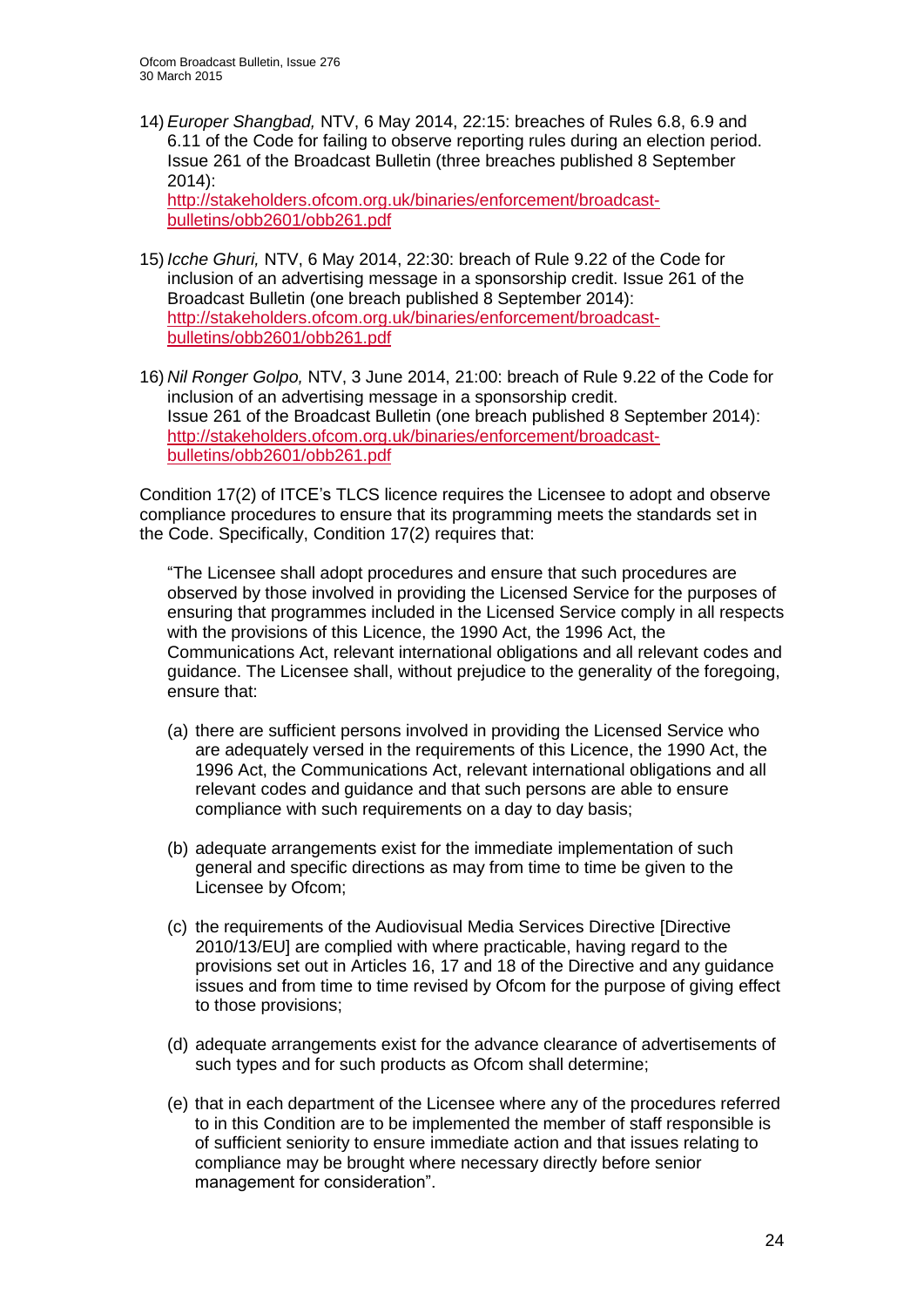Given the requirements of Licence Condition 17(2), Ofcom requires that an applicant for a licence sets out the compliance arrangements it will have in place from the point at which a licence is granted.

In its application for a TLCS licence, ITCE provided various details about the compliance procedures it said would be in place following the award of the licence. These referred to a compliance operation managed by a named compliance officer and supported by a compliance team consisting of the CEO and a further individual, as well as details of how staff would be trained on Ofcom codes.

The licence was granted on 31 January 2012. On 25 May 2012, ITCE informed Ofcom that the individual named on their licence application form was no longer the compliance contact for NTV and that his responsibilities had been passed to the CEO of ITCE.

## Summary of Ofcom's investigation

Following publication in the Broadcast Bulletin of the breaches in cases (1) to (7)<sup>1</sup> recorded between April 2013 and December 2013, Ofcom requested that the Licensee attend a meeting to discuss its compliance arrangements, particularly concerning the Licensee's application of Section Nine of the Code. This meeting, which took place on 20 January 2014, was attended by ITCE's Chief Executive Officer ("the CEO") and an NTV contributor. During this meeting, ITCE informed Ofcom that the majority of the content broadcast on NTV was checked for compliance by the CEO. At this meeting, ITCE agreed that it would provide Ofcom with a detailed document setting out the compliance measures it had implemented since the breaches occurred.

ITCE subsequently informed Ofcom on 22 January 2014 that the CEO had reminded the team of the importance of Ofcom rules and that an external compliance consultant had been approached with a view to obtaining compliance guidance. The Licensee then in February 2014 supplied Ofcom with a copy of a document titled "NTV Compliance Procedures". This document consisted of a short summary of the main principles in Section Nine of the Code, as well as a list of the rules in Section Nine transcribed from the Code. No other documents concerning compliance were supplied.

On 12 March 2014, ITCE's CEO informed Ofcom that when a programme proposal is received, the CEO along with the team go through their consultant's guidelines and "…make sure that anything we put on the channel is complying with Ofcom regulations, if I have any confusion I get in touch with our consultant for their advice. This is the simple procedure we follow…" In the same month, Ofcom recorded a further Section Five breach (see case (8)).

Given that the breaches by NTV appeared to indicate an ongoing and systemic compliance failure by the Licensee, Ofcom notified ITCE on 14 April 2014 that it was opening an investigation and requested formal representations on how ITCE had complied with Licence Condition 17(2) in respect of the 10 breaches recorded to date at that time (see cases (1) to (8)). ITCE provided representations on 6 May 2014 ("the May 2014 Representations").

<sup>&</sup>lt;u>1</u><br><sup>1</sup> See above list.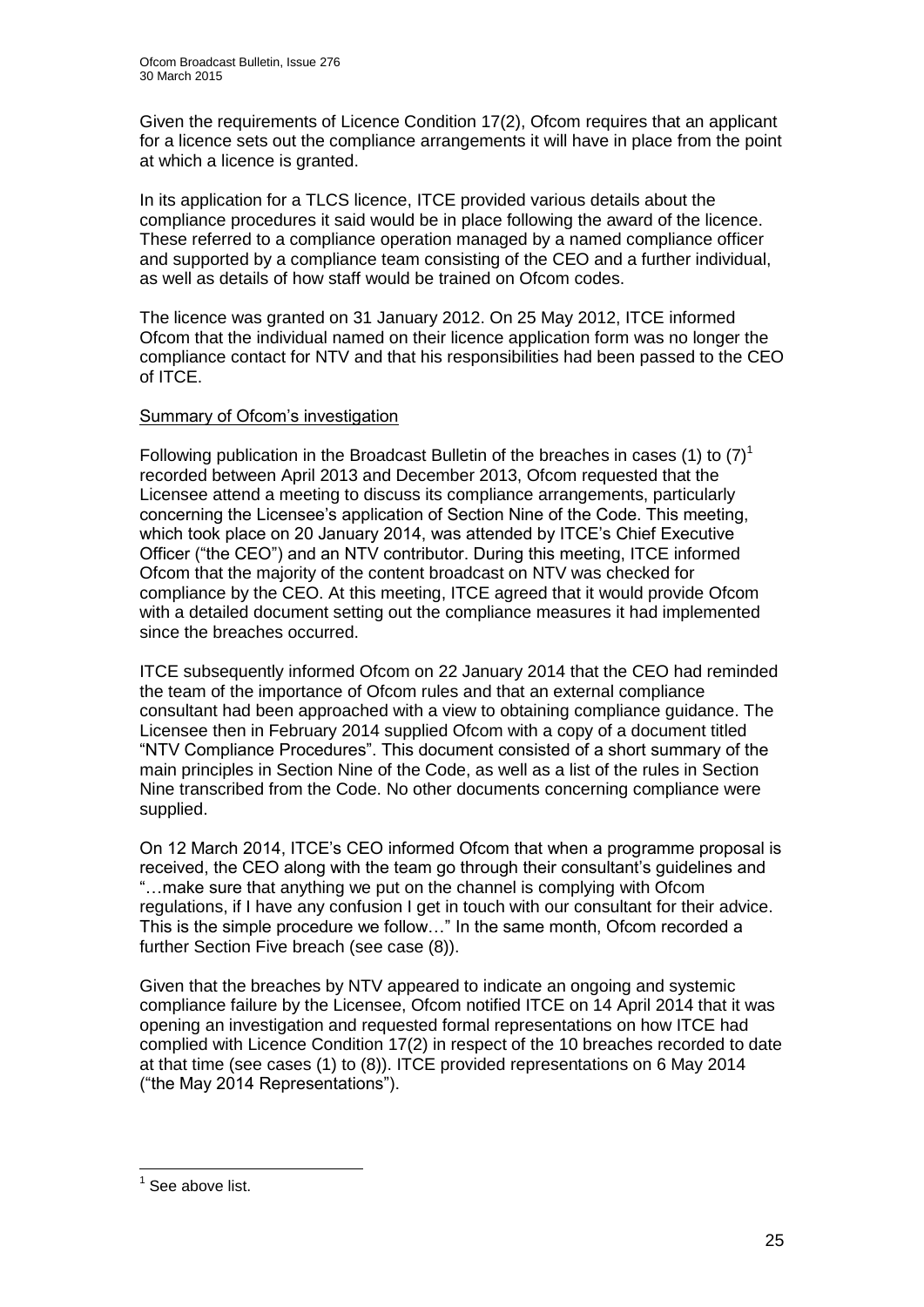During the course of this Licence Condition 17(2) investigation, Ofcom found further material in breach of the Code which resulted in a total of 10 further breaches being recorded in the period between 6 May 2014 and 8 September 2014 (see cases (9) to (16)). Five of these ten breaches related to material broadcast *after* Ofcom launched its Licence Condition 17(2) investigation on 14 April 2014 (see cases (14) to (16)). On 16 October 2014 Ofcom informed the Licensee that all of the 20 breaches set out in cases (1) to (16) may be relied upon as evidence of non-compliance with Condition 17(2) and provided a further opportunity for ITCE to provide representations on its compliance with Condition 17(2).

Although ITCE provided a response on 29 October 2014 (the "October 2014 Representations"), it did not make any representations on any of the other breaches recorded against the licence, nor did it not provide any supporting compliance guidelines or procedures.

Having regard to the representations received from ITCE and the 20 breaches of the Code recorded in this case, Ofcom formed a Preliminary View in March 2015 proposing a breach of Licence Condition 17(2) and invited ITCE to comment on this.

## **Response**

In summary, Ofcom invited ITCE on three occasions to provide representations setting out how it had fulfilled Licence Condition 17(2). These occasions were in response to:

- Ofcom's initial investigation (the May 2014 Representations)
- the further breaches recorded against the Licensee after the initial investigation was launched (the October Representations); and
- Ofcom's Preliminary View, proposing a breach of Licence Condition 17(2), sent in March 2015 (the Preliminary View Representations).

## May 2014 Representations

The Licensee explained that the CEO was responsible for day-to-day compliance decisions for NTV.

However, ITCE confirmed that a new and experienced member of staff ("the Bureau Chief") had been appointed on 1 May 2014 and compliance decisions would now follow "a two-fold procedure" with the Bureau Chief making compliance decisions with the CEO. The CEO further explained that there were now, as a result of these changes, a total of six members of staff responsible for the compliance of NTV, including the CEO and the Bureau Chief.

ITCE confirmed that all the compliance staff had read the licence conditions, relevant codes and guidance and that they reviewed the Ofcom website "at least once a week" as "a compulsory internal procedure". The Licensee also provided a document titled "NTV Compliance Procedures", which consisted of a short summary of the principles behind Section Nine of the Code followed by a verbatim reproduction of the rules set out in Section Nine.

The Licensee also explained that, as NTV was "a small television station", it tended to keep its operation "simple". There were no written compliance procedures and, as at 6 May 2014, the Licensee said its compliance procedures were implemented through "internal verbal communications". ITCE stated that it had "prepared a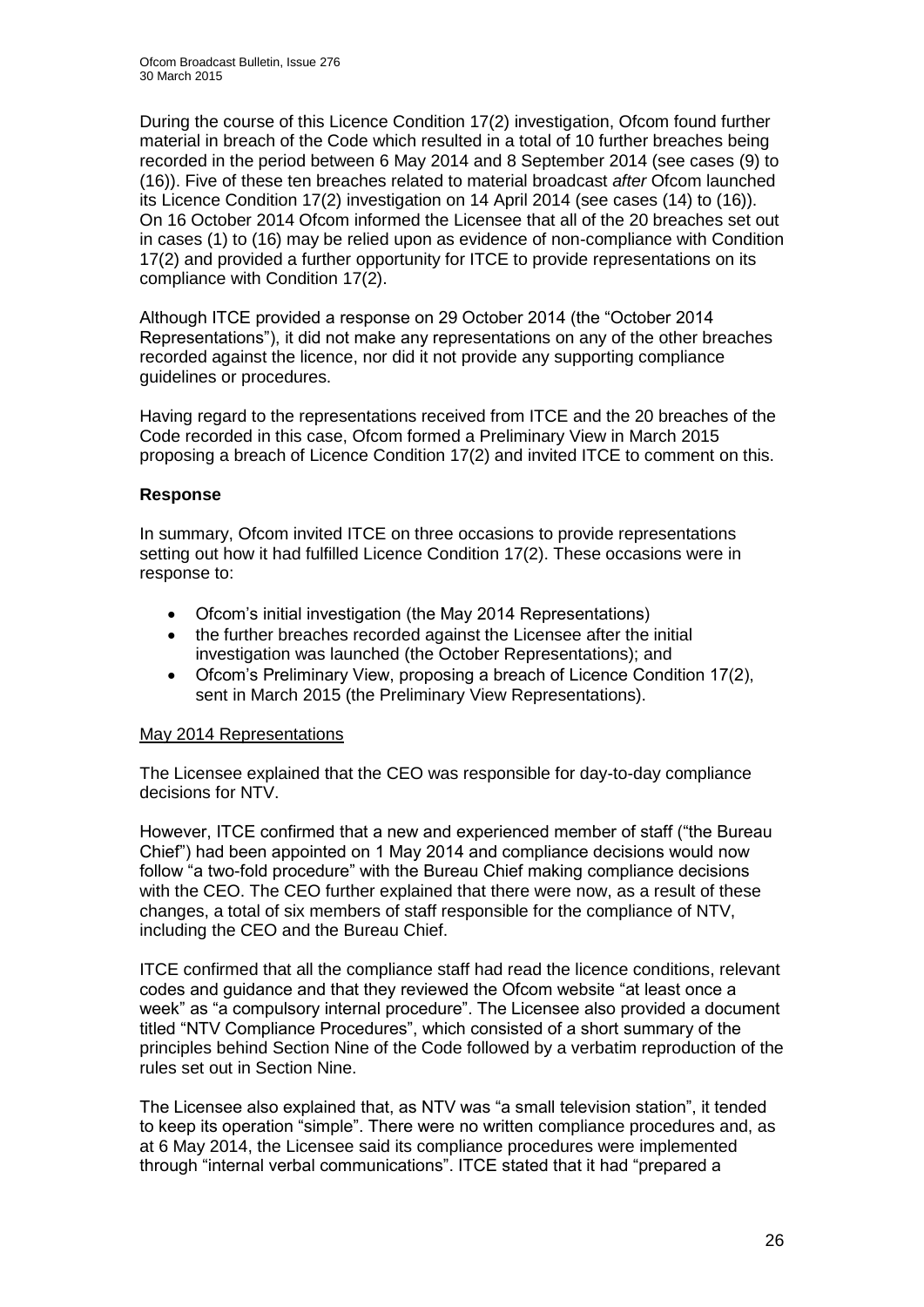guideline for the staff to follow" but "it is yet to develop". ITCE undertook to provide a copy of this to Ofcom once it was "fully updated".

#### October 2014 Representations

The Licensee did not provide any comments with regard to the more recent breaches and nor did it supply any further supporting compliance guidelines or procedures.

#### Preliminary View Representations

ITCE said that it had been "taking some initiatives to conduct several workshops to enlighten our staff in relation to the compliance procedure."

ITCE also highlighted that after the new compliance team was set up on 1 May 2014, "it can be claimed that things are gradually developing". In response to Ofcom's observation that the last three breaches $2$  had been recorded in May and June 2014, soon after the establishment of this new compliance team, ITCE argued that the team were "just settling down with every single issue relating to compliance" at this time.

ITCE explained that it had appointed a consultant to "prepare a detailed guideline" but the person "missed several deadlines" and this was why the guideline was not prepared on time. A new consultant had now been appointed and ITCE stated it was "expecting that the detailed guideline will be prepared at the end of the month [March 2015] and we will be able to send it to you accordingly."

In conclusion, ITCE stated in its Preliminary View Representations that it understood Ofcom's dissatisfaction about the compliance arrangements and procedures in place. It said it accepted that in the past there had been "systemic problems with [its] compliance procedures" but these had been identified and "will be resolved in a timely manner." The Licensee therefore requested Ofcom "to allow us some time before imposing any sanction so that we can make things better." It added that NTV had, in a short period of time, "created a positive impact on British-Bangladeshi diaspora and their social lives."

## **Decision**

Under the Communications Act 2003 ("the Act"), Ofcom has a statutory duty to set standards for broadcast content as appear to it best calculated to secure a series of standards objectives set out in the Act. These standards are implemented through the rules in the Code and Ofcom's other codes.

The Act also requires Ofcom to include licence conditions for securing that the standards as set out in the Code are observed in the provision of that service. Licensees must therefore comply with the standards set by Ofcom in the Code.

Licence Condition 17(2) requires licensees to adopt procedures to ensure their programmes comply in all respects with their licence conditions, and ensure that such procedures are observed. In particular, it obliges the licensee to ensure there are enough sufficiently qualified or trained people to ensure compliance, and that they have sufficient seniority to ensure the licensed service complies "in all respects" with the Code.

 2 See cases (14) to (16) in the list set out in the Introduction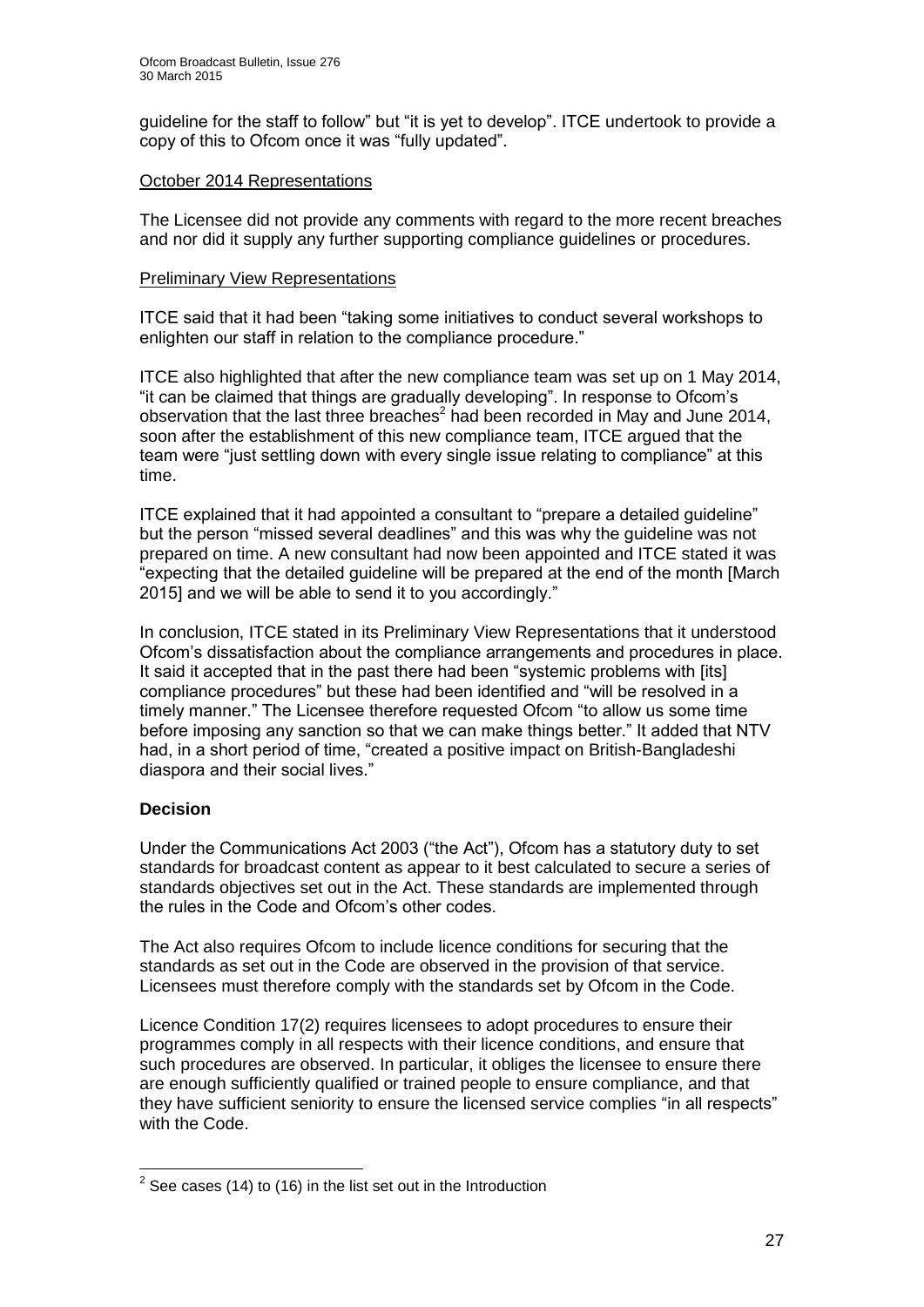In this case, Ofcom recorded 20 breaches of the Code during the period between April 2013 and September 2014, relating to material broadcast on NTV in the period May 2012 to June 2014. Of the 20 breaches recorded, 15 involved Section Nine of the Code, two involved Sections Five and three involved Section Six. Significantly, five of the breaches recorded against ITCE related to programming broadcast on NTV *after* Ofcom had notified the Licensee of its investigation into ITCE's compliance with Condition  $17(2)^3$ . Ofcom has also engaged extensively with the Licensee for the purposes of securing its compliance with the Code. In addition to the published breach findings setting out the nature of the breach or breaches in each case and Ofcom's reasons for its findings, Ofcom met with the Licensee on 20 January 2014 to discuss its compliance arrangements and followed this with further email and telephone communications with the Licensee. Ofcom considered that, as a result of this engagement, the Licensee should have been clear about the requirements of the Code and the need for it to have effective procedures in place to comply with those requirements. Ofcom does not provide detailed advice on how licensees should carry out day to day compliance. However, in this case it had suggested to the Licensee measures it could take to address compliance weaknesses, for example: training for compliance staff; ensuring sufficient time and resource is available for compliance procedures and implementing specific written processes for identifying and addressing compliance risks.

In investigating whether ITCE had breached the requirements of Condition 17(2) Ofcom considered the number and repetitiveness of the breaches found against ITCE and the information and evidence provided by it about its compliance procedures. Ofcom assessed the adequacy of ITCE's compliance procedures and noted the following:

- ITCE provided a copy of a document entitled "NTV Compliance Procedures*"*. This document consisted solely of a summary of the main principles of Section Nine of the Code and set out the Section Nine rules. This document did not include any information or guidance added by the Licensee.
- The CEO telephoned Ofcom on 12 March 2014 and said that the compliance procedures at NTV were "simple" and she personally reviewed all content prior to transmission. In a follow up email to Ofcom, the CEO set out NTV's compliance procedures as follows:

"…we try and follow a very simple procedure, when we get a programme proposal I myself [the CEO] sit down with the team and go through the guidelines that our consultant has put together for us and make sure that anything we put on the channel is comply with Ofcom regulations, if I have any confusion I get in touch with out consultant for their advice. This is the simple procedure we follow…".

 ITCE supplied information about the establishment of a new compliance team under the Bureau Chief from 1 May 2014. It also sent an additional copy of the "NTV Compliance Procedures". The Licensee added that:

<sup>1</sup>  $3$  Ofcom notified the Licensee that it was investigating Licence Condition 17(2) on 14 April 2014. On 6 May 2014 the Licensee broadcast two programmes in breach of Section Six and Section Nine of the Code and on 3 June 2014 it breached Section Nine of the Code again. See cases (14) to (16).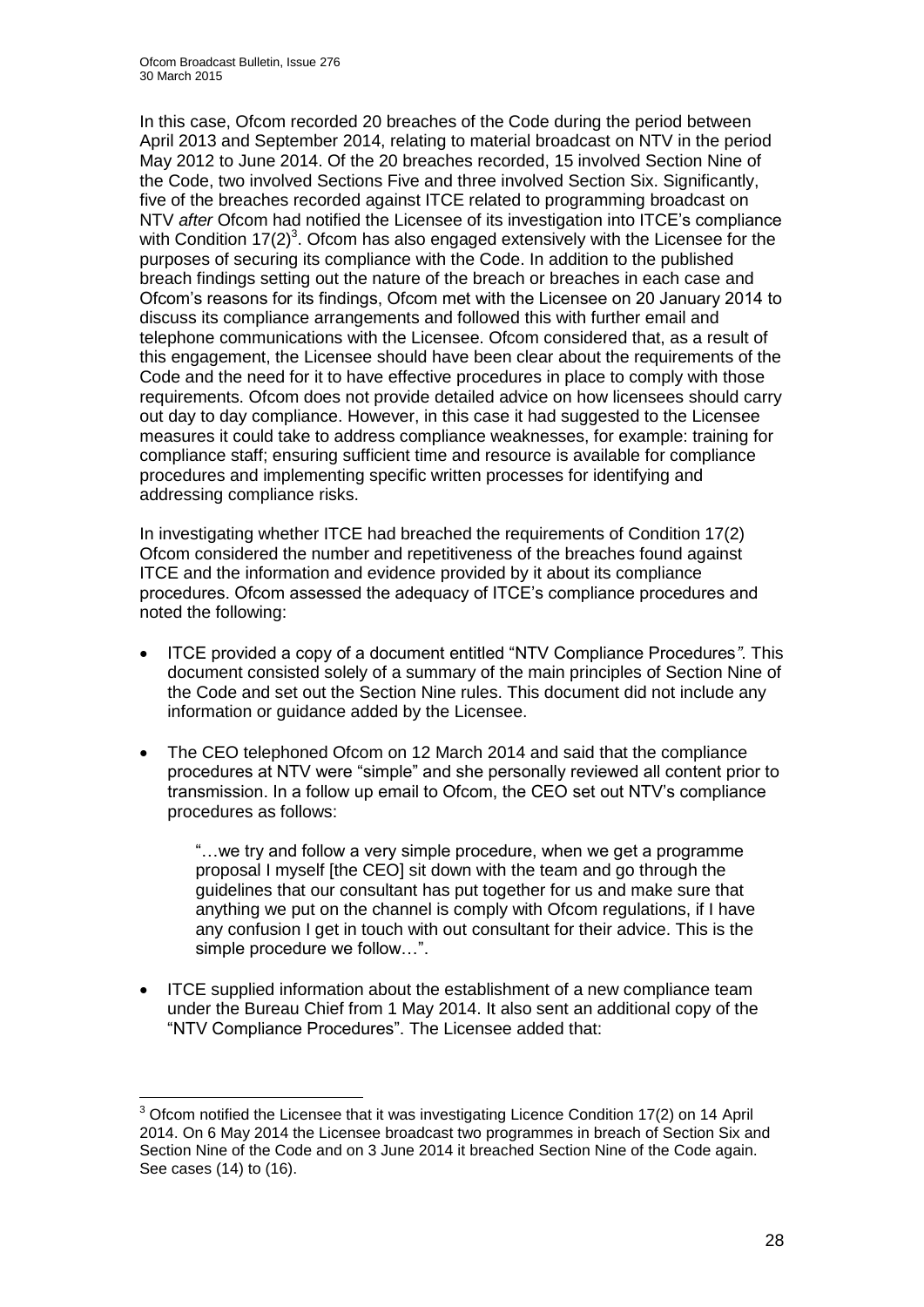"at this moment, the compliance procedures and processes are implemented through an internal verbal communications. However, we have prepared a quideline for the staff to follow and it is yet to develop. We will be enclosing it<sup>4</sup> once the guideline is fully updated… We have now made it mandatory for the compliance staff to go through Ofcom website at least once a week and it can be considered as compulsory internal procedure."

Ofcom noted that as of 1 May 2014 the Licensee had taken some steps to increase its compliance team by appointing an experienced Bureau Chief and six members of staff to provide compliance. Ofcom accepted that the new compliance team was not in post during the time period when the majority of the breaches occurred. However, we noted that after the new team was in place, material continued to be broadcast on the service which resulted in three further breaches of the Code<sup>5</sup>.

In any event, a Licensee is required under Licence Condition 17(2) to have suitable compliance arrangements in place from the point at which a licence is granted. The licence for the service NTV was granted on 31 January 2012 and the first breaches related to material broadcast on 20 May 2012<sup>6</sup>. ITCE went on to breach the Code on 19 further occasions up to and including June 2014 (despite Ofcom continuing to seek reassurances with regard to the Licensee's compliance arrangements during this time). ITCE's TLCS licence requires from the point at which the licence is granted that the Licensee has "sufficient persons involved in providing the service" who are "adequately versed in the requirements of the Licence" and that it is "able to ensure compliance with such requirements on a day to day basis". Ofcom therefore did not accept the Licensee's position that the new compliance team "were just settling down", that "things are gradually developing".

Additionally, Ofcom took into account that despite having invited the Licensee in October 2014 to make further representations six months after the new NTV compliance team had been established, ITCE provided no further documentation setting out the Licensee's compliance arrangements or procedures. We also noted that when responding to Ofcom's Preliminary View in March 2015, almost a year after the new compliance team was in place, the Licensee was still unable to provide Ofcom with any evidence of its compliance arrangements or procedures. We noted that the Licensee said it appointed a consultant/lawyer in 2014 to "prepare a detailed [compliance] guideline" but the consultant "missed several deadlines." In Ofcom's view, this was not an adequate explanation since ITCE as the Licensee has the responsibility of ensuring its compliance arrangements meet the requirements of Licence Condition 17(2). It should therefore have taken action to secure that this work was carried out and completed in a timely way, and clearly failed to do so.

In reaching our Decision, we took account of the number and nature of the breaches recorded against ITCE. We also carefully reviewed all the evidence provided by the Licensee of its compliance arrangements, as set out above. Ofcom was not satisfied that this evidence was sufficient to demonstrate that the Licensee had adopted procedures to ensure compliance with the Code, and had adopted arrangements to ensure those procedures were observed as required by Condition 17(2). Given the volume of Code breaches recorded against ITCE, Ofcom's Decision is that these were not isolated failures but resulted from the Licensee's systemic failure to

<sup>1</sup>  $<sup>4</sup>$  The Licensee had not supplied this to Ofcom as at the date of this Decision.</sup>

 $5$  See cases (14) to (16) in the list set out in the Introduction.

 $6$  See case (1) in the list set out in the Introduction.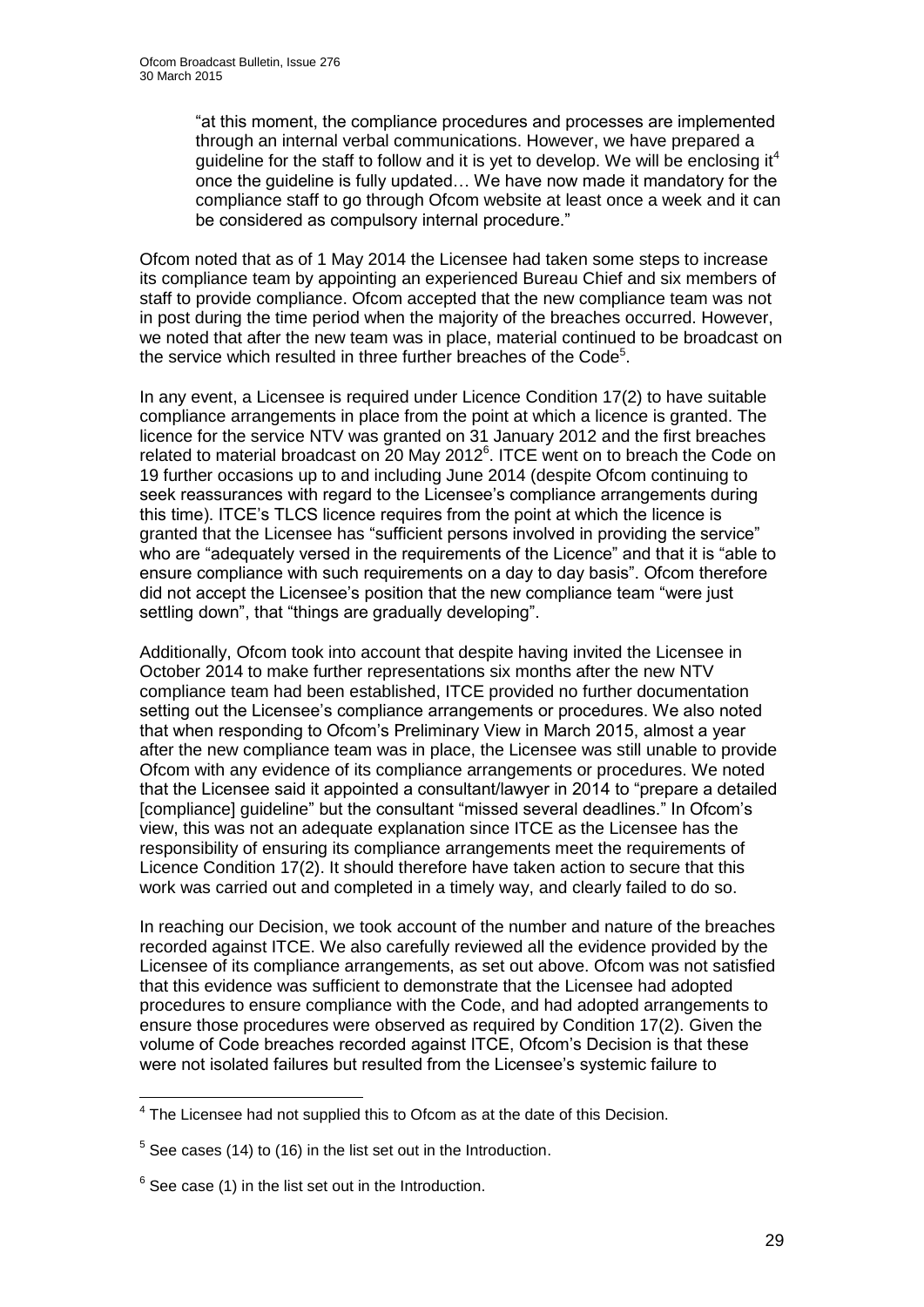implement adequate compliance procedures, and satisfactory arrangements to ensure they are followed.

Ofcom's Decision was therefore that ITCE was in breach of Licence Condition 17(2) of its licence for NTV. We considered that, despite repeated requests from Ofcom, there was a lack of evidence that the Licensee had taken sufficient steps to put in place adequate compliance arrangements for the purposes of ensuring that all programmes broadcast complied in all respects with the provisions of its TLCS licence. The requirement to have effective arrangements to ensure compliance with licence obligations is fundamental to protecting UK audiences from harm and therefore Ofcom considers a breach of the requirement set out in Condition 17(2) to be serious.

Furthermore, the evidence provided by ITCE to date about its compliance processes has not satisfied Ofcom that the compliance weaknesses at NTV have been adequately addressed by the Licensee. Ofcom noted the Licensee's emphasis on the simplicity of its approach to compliance. Although the Licensee provided evidence that it had increased its compliance team, this did not prevent three further breaches of the Code by ITCE. Ofcom noted the absence of evidence of documented compliance procedures, and the lack of documented guidance by the Licensee for its compliance team on the application of the Code. For these reasons, Ofcom's Decision is that there continues to be a systemic problem with compliance procedures at the NTV service and that there is a material risk that there will be further breaches of the Code unless this is addressed.

**Ofcom is therefore putting the Licensee on notice that it will consider this case for the imposition of a statutory sanction. Further, this breach of Licence Condition 17(2) is so serious that Ofcom is putting the Licensee on notice in this case that revocation of the licence may be recommended as an appropriate sanction.** 

**Breach of Licence Condition 17(2)**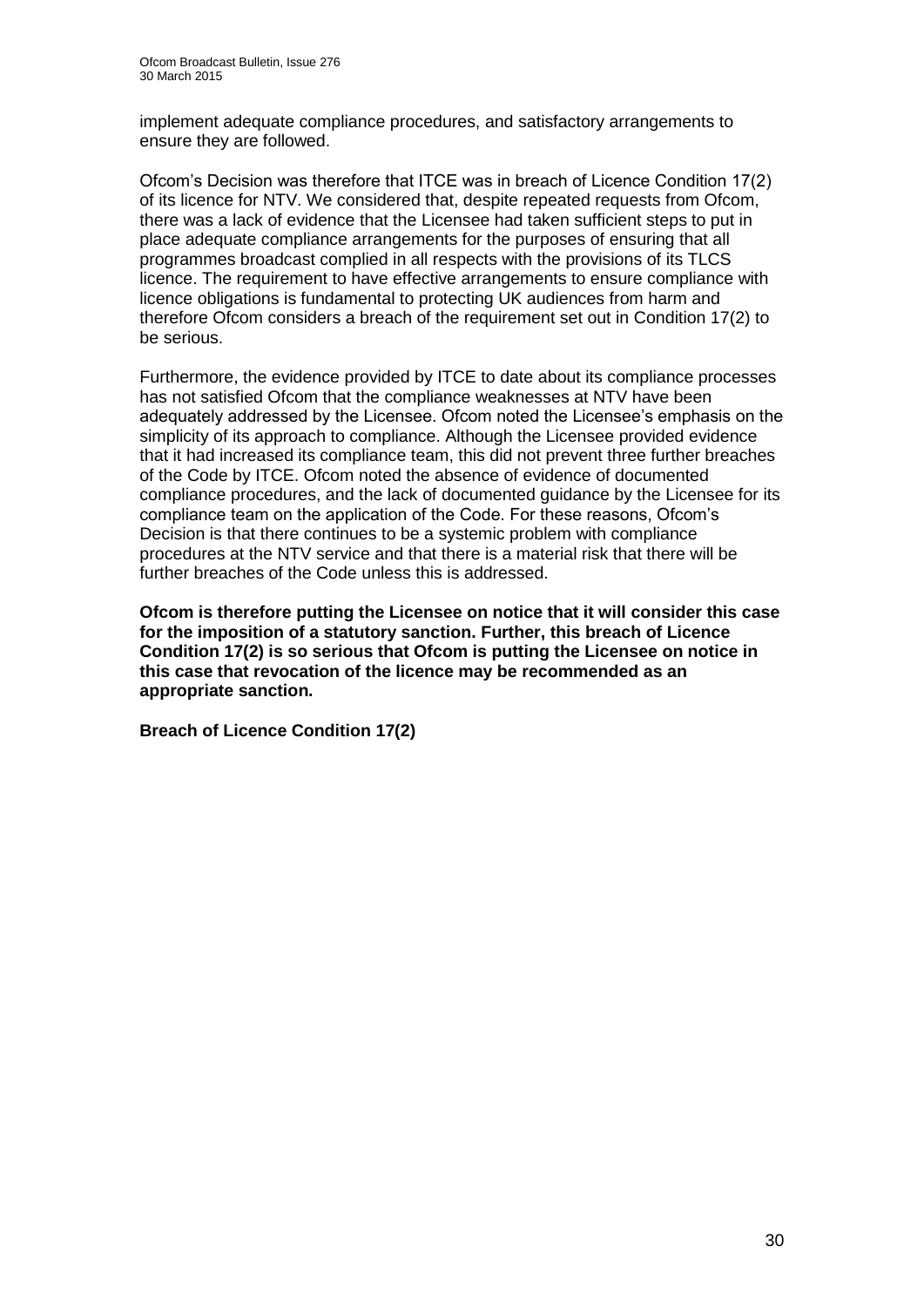## **Fairness and Privacy cases**

## **Upheld**

## **Complaint by Mr Musawer Mansoor Ijaz**

*Khara Sach, ARY News, 18 February 2014* 

## **Summary**

1

Ofcom has upheld this complaint made by McClure Naismith LLP ("McClure Naismith") on behalf of Mr Mansoor Ijaz of unjust or unfair treatment in the programme as broadcast.

This programme featured a studio-based discussion about the work of the former Chief Justice of Pakistan, Mr Iftikhar Chaudhary, and this part of the broadcast included a number of allegations about the previous conduct of Mr Mansoor Ijaz, an [American](http://en.wikipedia.org/wiki/United_States) venture financier and hedge-fund manager. These allegations included that for example Mr Ijaz had been involved in fraud.

Ofcom found that the broadcaster did not take reasonable care to satisfy itself that the programme did not present, disregard or omit material facts with regard to serious claims made about Mr Ijaz's conduct. As a result, the programme was unfair to him.

## **Introduction and programme summary**

ARY News is a television station providing news coverage and information programming to the Pakistani community in the UK.

This magazine programme dealt with a number of different issues and topics. On various specific occasions during the programme comments were made about Mr Mansoor Ijaz, a Pakistani businessman. A transcript in English (translated from the original Urdu) of the full programme broadcast on 18 February 2014 was prepared by an independent translation company for Ofcom. Both parties to the complaint confirmed that the translated transcript accurately represented both the wider programme and the content which related specifically to the complainant, and that they were satisfied that Ofcom could rely on the translated transcript for the purpose of investigating and adjudicating on the complaint.

On the 18 February 2014, ARY News broadcast an edition of *Khara Sach* (translated as "the Plain Truth")*,* a talk show programme presented by Mr Mubashir Luqman. During a discussion about the work of the former Chief Justice of Pakistan, Mr Iftikhar Chaudhary, the presenter spoke about an investigation by Pakistan's Supreme Court into the allegation that in May 2011, Pakistan's ambassador to the United States, Mr Hussein Haqqani, wrote a memorandum asking the US government for help to avert a military takeover of the civilian government in Pakistan in the wake of the US military raid which resulted in the death of Osama Bin Laden<sup>1</sup>.

 $<sup>1</sup>$  In 2012 Pakistan's Supreme Court conducted an investigation into the allegation that in May</sup> 2011, Mr Hussein Haqqani (who was then Pakistan's ambassador to the United States) wrote a memorandum asking the American government for help to avert a military takeover of the civilian government in Pakistan in the wake of the US military raid which resulted in the death of Osama Bin Laden. Prior to the investigation Mr Ijaz had written an article for the *Financial Times* (published on 10 October 2011) in which he claimed that he had delivered the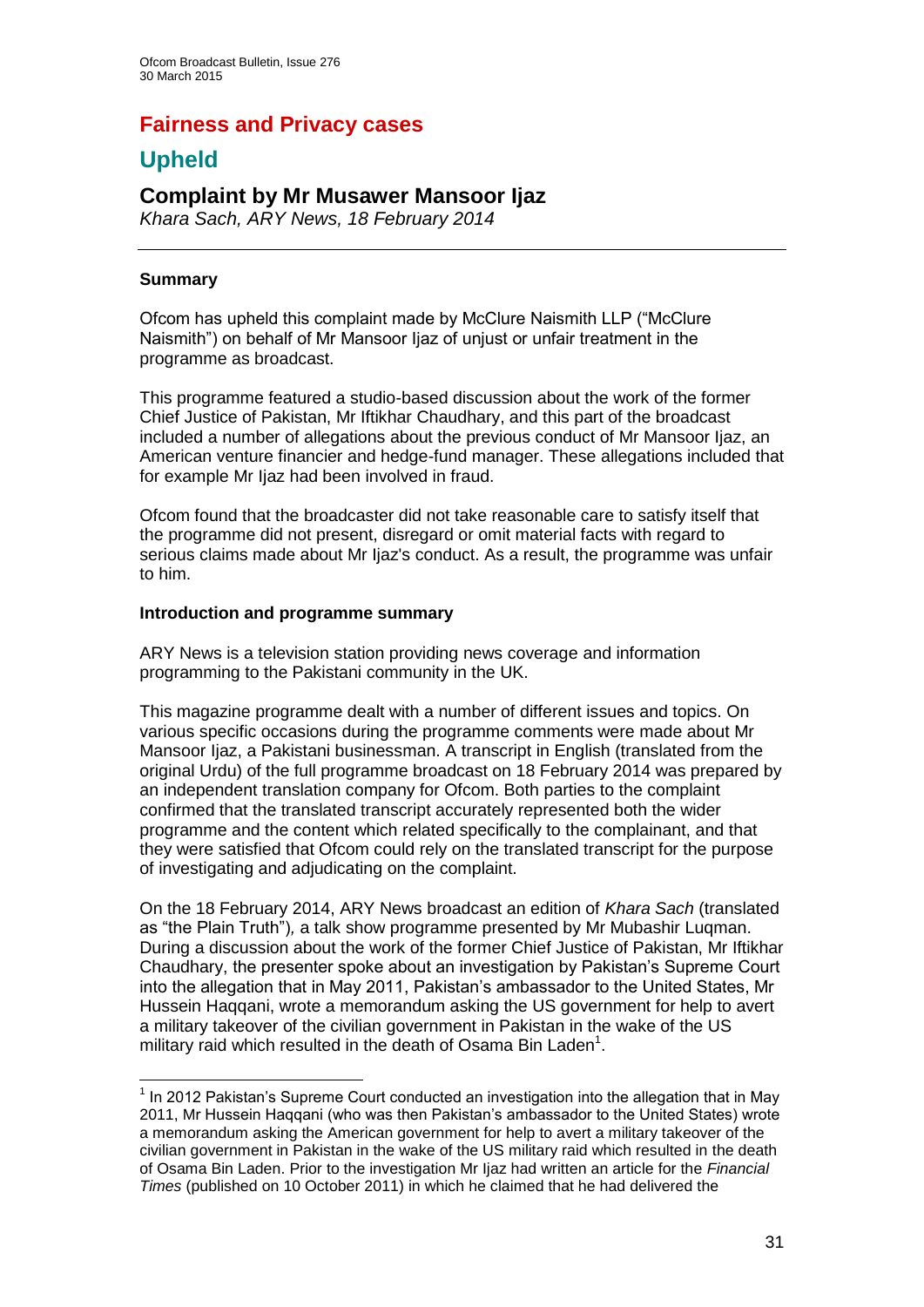During the programme, the presenter discussed the political ramifications of this incident, most notably the fact that: *"Mr Haqqani lost his job and Mr Zardari* [the former president of Pakistan] *lost the elections"*. He also questioned why the investigation (which he referred to as a *"lawsuit"*) was never *"resolved".* 

Later in the programme, after a discussion about the handling of some other court cases, the presenter introduced a studio guest, Mr Abid Saaqi of the Lahore High Court Bar Association, and spoke about *"what Mr Mansoor Ijaz is doing these days"*.

Mr Luqman said:

1

*"Mr Mansoor please do not file a suit against me because what I am saying is available on the internet – that you are trying to commit another fraud and you are busy doing a deal with Formula 1 in London* [and] *Lotus Cars, and to that end, you have formed a company by the name of "Quantum" for which you have not been able to raise financing of \$15 million. Many problems have arisen. Lotus is in trouble. You are in trouble.* 

*Then there was a deal you were involved in brokering between the government of Sudan and the American government in which Osama bin Laden was to be handed over to the United States, and that deal did not work out either, and in that you had to pay.*

*You were on contract as analyst with Fox News but that contract too is now gone – finished. You used to make some startling revelations but suddenly those startling revelations are no longer of value. It is said that you also embezzled some money from the Citibank in America.* 

*A lot has been happening in this period, praise Allah, but these days Mr Mansoor Ijaz is doing a very interesting job. Yes, he arranges for wrestling between naked women. I cannot show you the full images but I will try to show you a little bit. Watch this first; who else would like to do Mansoor Ijaz's job? Who would do it? Watch this".*

Immediately after these comments, the programme showed a video clip of women wrestling in a boxing ring. The images of the women were pixelated. However, despite the pixelation it appeared that the women were wearing bikinis. The same video showed a man sitting in commentary box and seemingly commentating on the contest in English.

The presenter then turned to his guest and asked: *"Am I right or wrong* [about these claims about Mr Ijaz]*?"* to which Mr Saaqi said: *"You are correct"*.

The presenter than asked Mr Saaqi if it was correct *"that* [General] *Kiyani's brother<sup>2</sup> and Mansoor Ijaz had a deal worth a few million dollars and when the deal ended they quarrelled between themselves…"* . Mr Saaqi said that he did not have *"any* 

memorandum at the behest of President Zardari (who was the president of Pakistan at the time). The incident and the investigations and claims surrounding it became known as "Memogate".

 $2$  General Kavani, now retired, was the Commander-in-Chief of the Pakistan Army between November 2007 and November 2013. He appeared as a witness in the Pakistan Supreme Court hearing into the memorandum incident involving Mr Hussein Haqqani (see above).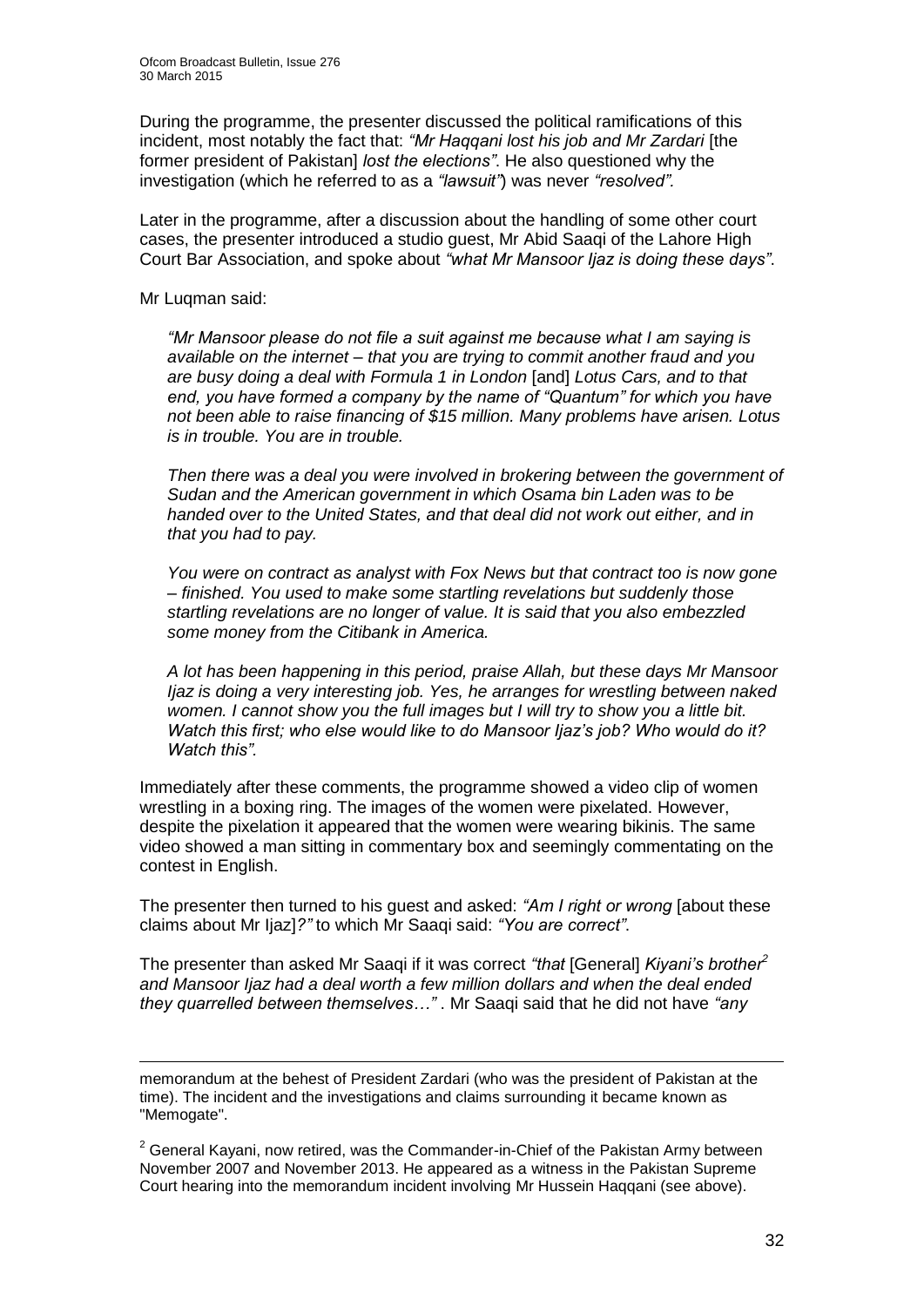*direct evidence about it but it* ha[d] *been heard that they had commercial interests on the basis of which a deal was done".*

The programme also included a telephone conversation between the presenter and Mr Haqqani. During this conversation, Mr Haqqani defended himself against the allegation that he had been involved in the incident regarding the memorandum. He said that the allegations against him *"were levelled by just one man* [i.e. Mr Ijaz]*"* but that he had *"disappeared somewhere"*.

Afterwards, the presenter said:

*"There is an allegation against him* [Mr Ijaz] *that after 1990 he offered* [his services] *to the Clinton Administration* [saying] *that he could play an active role regarding Pakistan's nuclear programme because several heads of Pakistan's nuclear installations were either his* [father's] *friends or had been his* [father's] *class-fellows. Then he wrote a four-page long letter to Benazir Bhutto* [the late prime minister of Pakistan]*, against General Ali Kuli Khan and Mr Yusuf Haroon. These* [two] *are very respectable men and I honour them a lot. Then, writing in American newspapers, he* [Mr Ijaz] *threw dirt at Pakistani Government and senior leaders. …I understand that we are told that he is a highly respectable and trustworthy man* [as opposed to] *the Pakistani Ambassador* [Mr Haqqani] [who] *is not trustworthy".* 

Turning to Mr Haqqani, the presenter added:

*"Although I have strong objections at many things about you – I am saying this to you on air – on many things, I disagree with you but I am speaking about the nature of the character of this man* [Mr Ijaz] *– it is proven that this man is a liar and yet, why so much value was placed on him* [upon his testimony against Ambassador Haqqani]*?"*

Mr Haqqani responded by saying that the investigation was politically motivated. He added that:

*"The truth is that though Mr Mansoor Ijaz levelled an allegation* [against me] *he was never able to prove it. Those to whom he had sent the Memo said that they did not receive it and if they did receive it, they said that it was from Mr Mansoor Ijaz – not from anyone else.* 

*After all was done and dusted, it should have been explicit that declaring your own ambassador a traitor on the basis of the statement of an unreliable man* [Mr Ijaz] *would not enhance the prestige and honour of Pakistan".*

Mr Haqqani also said that *"they* [the Pakistani authorities at the time] *made a man* [Mr Ijaz] *stand up and put on a show* [i.e. make the allegations regarding the memorandum against Mr Haqqani]". He added:

*"He* [Mr Ijaz] *arranges for naked wrestling matches and showed his drama in the courtroom too while sitting abroad. Thousands of dollars or pounds were spent to enable him to relay his statement* [to the Supreme Court] *via video link from London. It has never happened in any lawsuit before* [or] *after this. The legal procedure for testifying in the courts in Pakistan is that the witness presents himself to the court. The witness testifies and is then cross-examined".*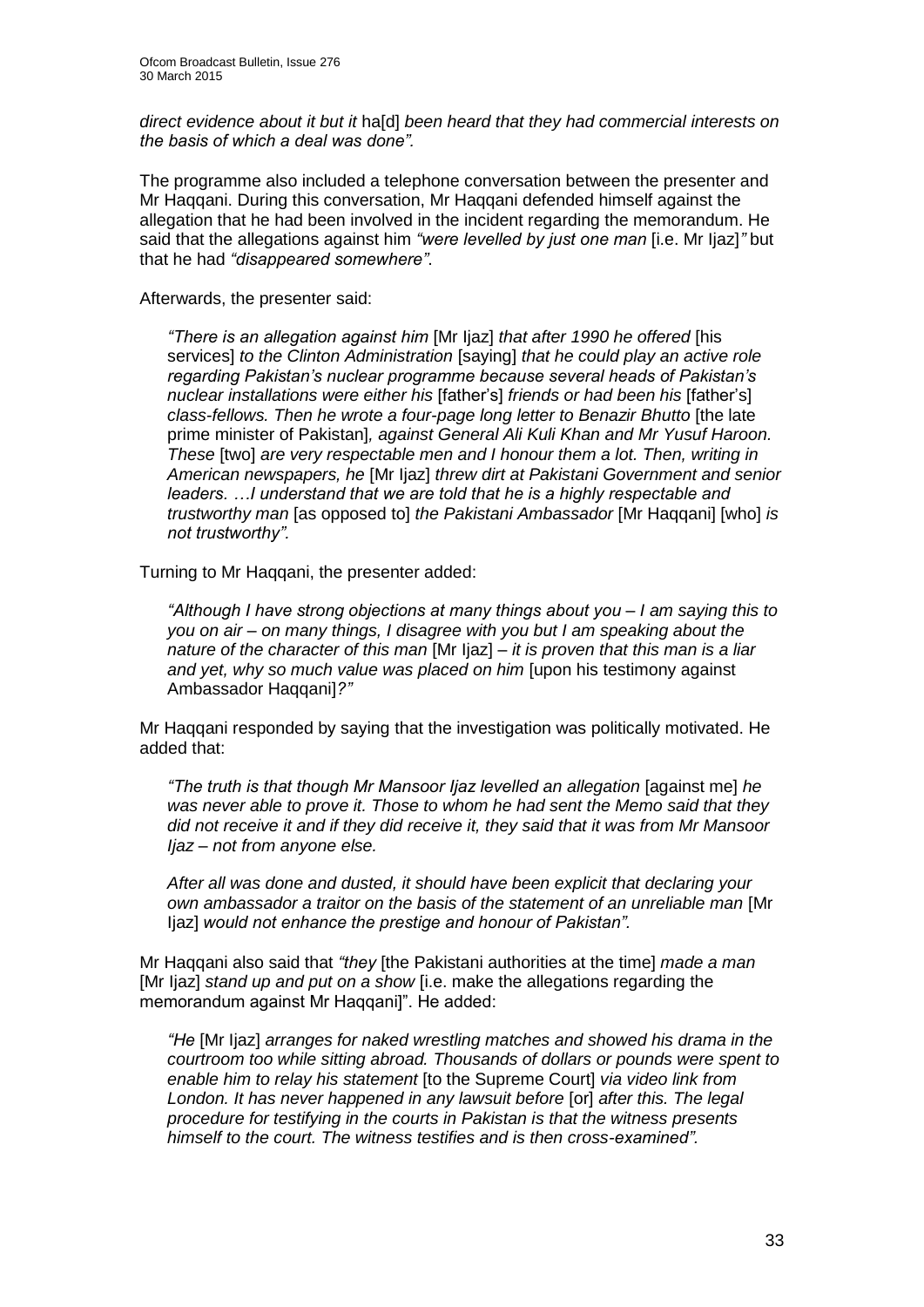## **Summary of the complaint and the broadcaster's response**

In summary, on behalf of Mr Mansoor Ijaz, his solicitors, McClure Naismith complained that Mr Ijaz was treated unjustly or unfairly in the programme as broadcast because material facts about or related to Mr Ijaz were presented, disregarded or omitted in a manner which gave viewers an unfair impression of him. In particular, McClure Naismith said that the programme included unfair misrepresentations and "malicious" factual inaccuracies, and repeatedly referred to Mr Ijaz "committing fraud or being engaged in other criminal or unscrupulous acts".

The following sections of the programme were illustrative of the material that McClure Naismith said resulted in unfairness to Mr Ijaz:

- The claim that Mr Ijaz was in the process of committing *"another fraud"* with regard to his business relationship with the Lotus Formula One team ("Lotus"). Mr Ijaz acknowledged that the deal between Quantum*<sup>3</sup>* and Lotus required restructuring but said that the programme was wrong to say that Quantum was unable to raise the necessary finance or that the deal "was somehow dead". He added that the level of finance required had never been disclosed and therefore the programme's reference to a figure of \$15 million had no basis in fact.
- The reference to a claim that Mr liaz stole funds from Citibank. Mr liaz said that it was "a flat lie" that he had embezzled funds from this bank.
- The claim that, at the time of the broadcast, Mr Ijaz was working as a commentator for nude female wrestling matches. Mr Ijaz said the footage of him commentating on such matters and included in ARY News was recorded for a music video and used out of context. He added that he had successfully sued the musician in question for the mis-use of that footage - namely, its use in X-rated videos.

By way of background, McClure Naismith said that Mr Ijaz considered that the allegations made against his business interests in the UK caused "great [and] potentially irreversible harm to him and his financial interests".

In response to the complaint, ARY News submitted to Ofcom a selection of news reports or articles about Mr Ijaz's business and political activities which it said "provide[d] substantiation for the points made [about Mr Ijaz] in the *Khara Sach* programme". The broadcaster argued that the programme did not result in unfair or unjust treatment of Mr Ijaz because the presenter referred to the reports of Mr Ijaz's activities which "had been checked with information available in the public domain". Relevant sections of the reports provided to Ofcom by the broadcaster are referred to in the "Decision" section below.

## **Representations on Ofcom's Preliminary View**

1

Ofcom prepared a Preliminary View in this case that Mr Ijaz's complaint should be upheld.

Both parties were given the opportunity to make representations on the Preliminary View. ARY News chose not to make any representations. However, McClure

 $3$  Quantum Motorsports is an Investment Partnership owned jointly by Crescent Investment Management LLC (which is operated by Mr Ijaz) and Al Manhal International Group LLC.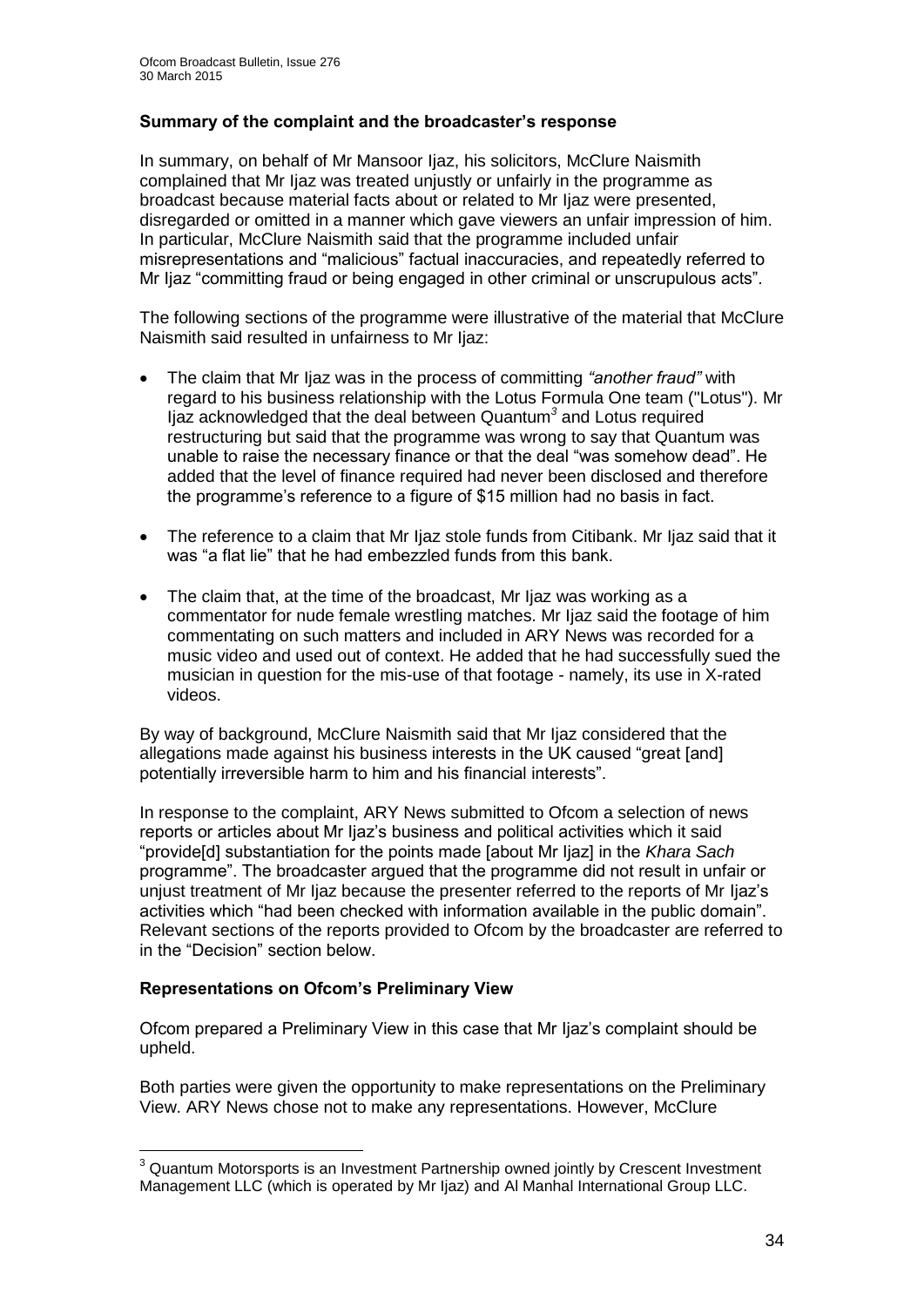Naismith provided Ofcom with a number of points relevant to Mr Ijaz's complaint which are summarised below.

## *Quantum-Lotus Formula 1 Transaction*

McClure Naismith said that the Preliminary View did not give sufficient weight to publicly available evidence that the size of the transaction was valued at approximately €120 million. It said that this data was readily available, but had been "completely ignored in analysing the irresponsibility of the broadcaster's research [in] this section [of the decision]". It argued that broadcast of the relevant element of the programme damaged Mr Ijaz by ridiculing him for not being able to raise \$15 million when the transaction was worth nearly ten times that amount and, notwithstanding the restructuring of the deal due to international banking and regulatory constraints (factors which were widely reported), the funds were not only raised but paid to the recipient.

## *BSI*

McClure Naismith said that the Preliminary View did not give sufficient weight to an article published in *The News* on 20 February 2012<sup>4</sup> which said that Judge Ramos had not made a finding of fraud against Mr Ijaz in this case.

McClure Naismith said that the court case was concerned with determining if it was appropriate for Mr Ijaz to be sued in New York State; that Mr Ijaz had rebutted all the claims made about him in the court and that Judge Ramos' findings did not support the bank's claims about him. Specifically, McClure Naismith said that Ofcom's Preliminary View did not give sufficient weight to the fact that "there was never a finding of fraud against [Mr Ijaz] nor a judgment in favor of any such claim". It said that after Judge Ramos allowed the case to proceed, the parties agreed to a financial settlement at a figure that was "far less than was claimed by the bank".

It added that it was therefore factually incorrect for Ofcom to state that there was ever a judgment against Mr Ijaz which found he was guilty of fraud and that this statement must be corrected<sup>5</sup>.

## *Citibank*

McClure Naismith also said the claim in the article published in *International The News* on 19 February 2012 (i.e. one of the article's on which the broadcaster had relied) that: "Citibank also has a judgment against him [Mr Ijaz] for a relatively small amount of \$16,021" was a "factually erroneous statement". It added that Mr Ijaz had never had a judgment against him in regard to Citibank; he had never borrowed money from Citibank and he had not held an account with Citibank in his own name until 2012.

## **Decision**

Ofcom's statutory duties include the application, in the case of all television and radio services, of standards which provide adequate protection to members of the public

<sup>1</sup> 4 <http://www.thenews.com.pk/TodaysPrintDetail.aspx?ID=12589&Cat=13&dt=2/20/2012>

 $5$  The Preliminary View did not state that there was a judgment against Mr Ijaz indicating that he was guilty of fraud. Rather, it noted that a specific newspaper article alleged that this was the case.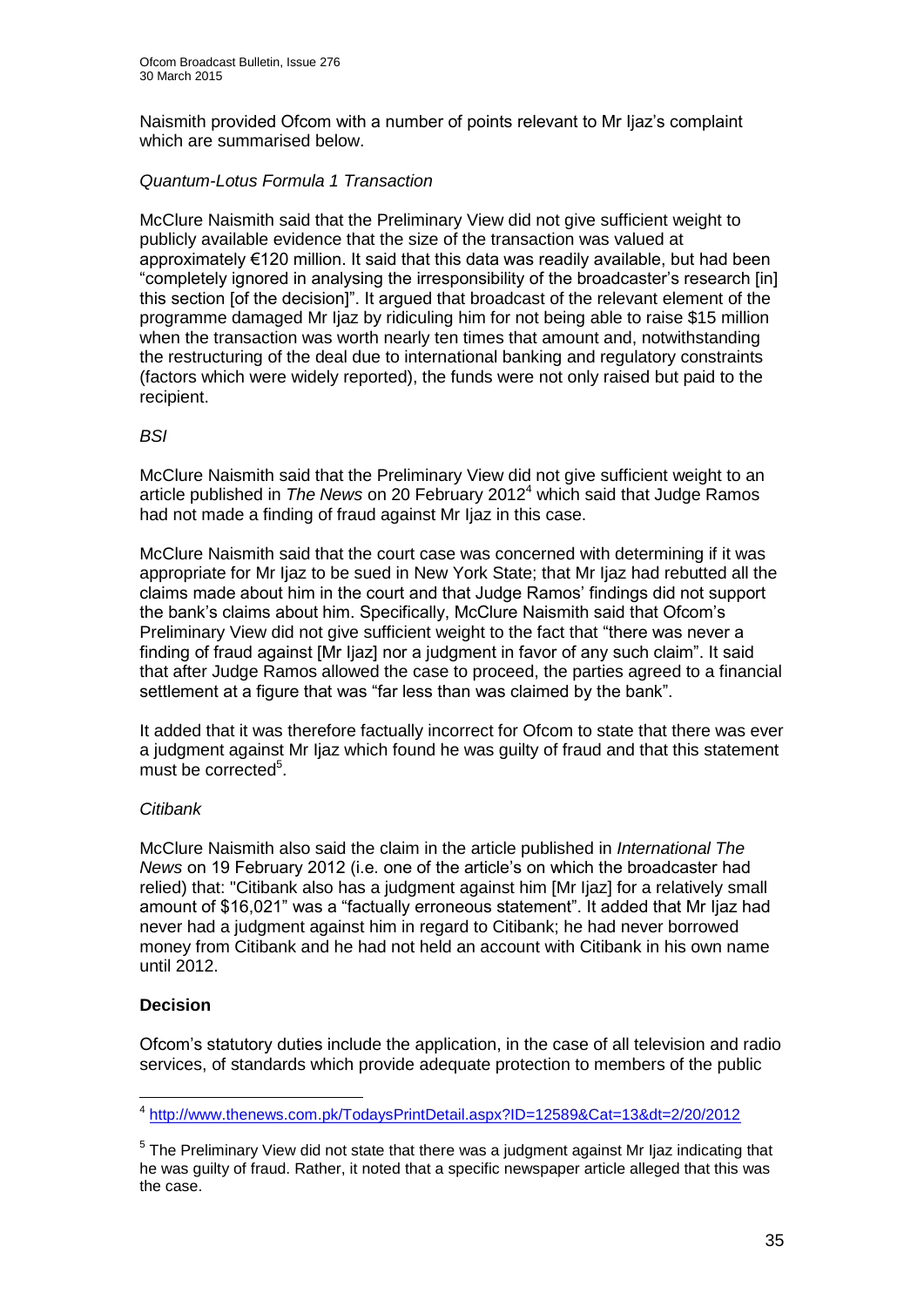and all other persons from unjust or unfair treatment and unwarranted infringement of privacy in, or in connection with the obtaining of material included in, programmes in such services.

In carrying out its duties, Ofcom has regard to the need to secure that the application of these standards is in the manner that best guarantees an appropriate level of freedom of expression. Ofcom is also obliged to have regard, in all cases, to the principles under which regulatory activities should be transparent, accountable, proportionate and consistent and targeted only at cases in which action is needed.

In reaching this decision, Ofcom carefully considered all the relevant material provided by both parties. This included: a recording of the programme as broadcast; an independently-sourced transcript of the full programme (translated from the original Urdu into English) which both parties confirmed accurately represented both the wider programme and the content which related specifically to the complainant; both parties' written submissions; and, video footage of Mr Ijaz commentating on a women's wrestling match which was available via the internet<sup>6</sup>. Ofcom also took careful account of the representations made by the complainant in response to Ofcom's Preliminary View.

Ofcom considered the complaint that Mr Ijaz was treated unjustly or unfairly because material facts about or related to him were presented, disregarded or omitted in a manner which gave viewers an unfair impression of him. When assessing the complaint, Ofcom had regard to whether the broadcaster's actions ensured that the programme as broadcast avoided unjust or unfair treatment of individuals and organisations, as set out in Rule 7.1 of Ofcom's Broadcasting Code ("the Code"). We also took account of Practice 7.9 of the Code which provides that before broadcasting a factual programme, broadcasters should take reasonable care to satisfy themselves that material facts have not been presented, disregarded or omitted in a way that is unfair to the individual or organisation.

The broadcaster and the complainant disagreed about the veracity of several claims involving Mr Ijaz made in the programme. It is important to clarify at the outset that it is not for Ofcom to investigate and adjudicate on whether information broadcast or omitted is factually correct or not. Rather, our role is to decide whether the inclusion or omission of the information amounted to unjust or unfair treatment of an individual or organisation. To reach a decision on this issue in this case, we first considered each part of the complaint made on Mr Ijaz's behalf in turn, and then all the sections of the programme which referred to Mr Ijaz as a whole, to reach an overall view as to whether or not he was treated unfairly in the programme as broadcast.

 We began by assessing the complaint that the claim in the programme that Mr Ijaz was in the process of committing *"another fraud"* with regard to his business relationship with the Lotus resulted in unfairness to him. Mr Ijaz acknowledged that the deal between Quantum and Lotus required restructuring but said that the programme was wrong to say that he was committing *"another fraud",* that Quantum was unable to raise the necessary finance or that the deal "was somehow dead". He added that the level of finance required had never been disclosed and therefore the programme's reference to a figure of \$15 million had no basis in fact.

 6 [http://www.dailymotion.com/video/x2fjfd\\_junior-jack-stupidisco-non-censure\\_music](http://www.dailymotion.com/video/x2fjfd_junior-jack-stupidisco-non-censure_music)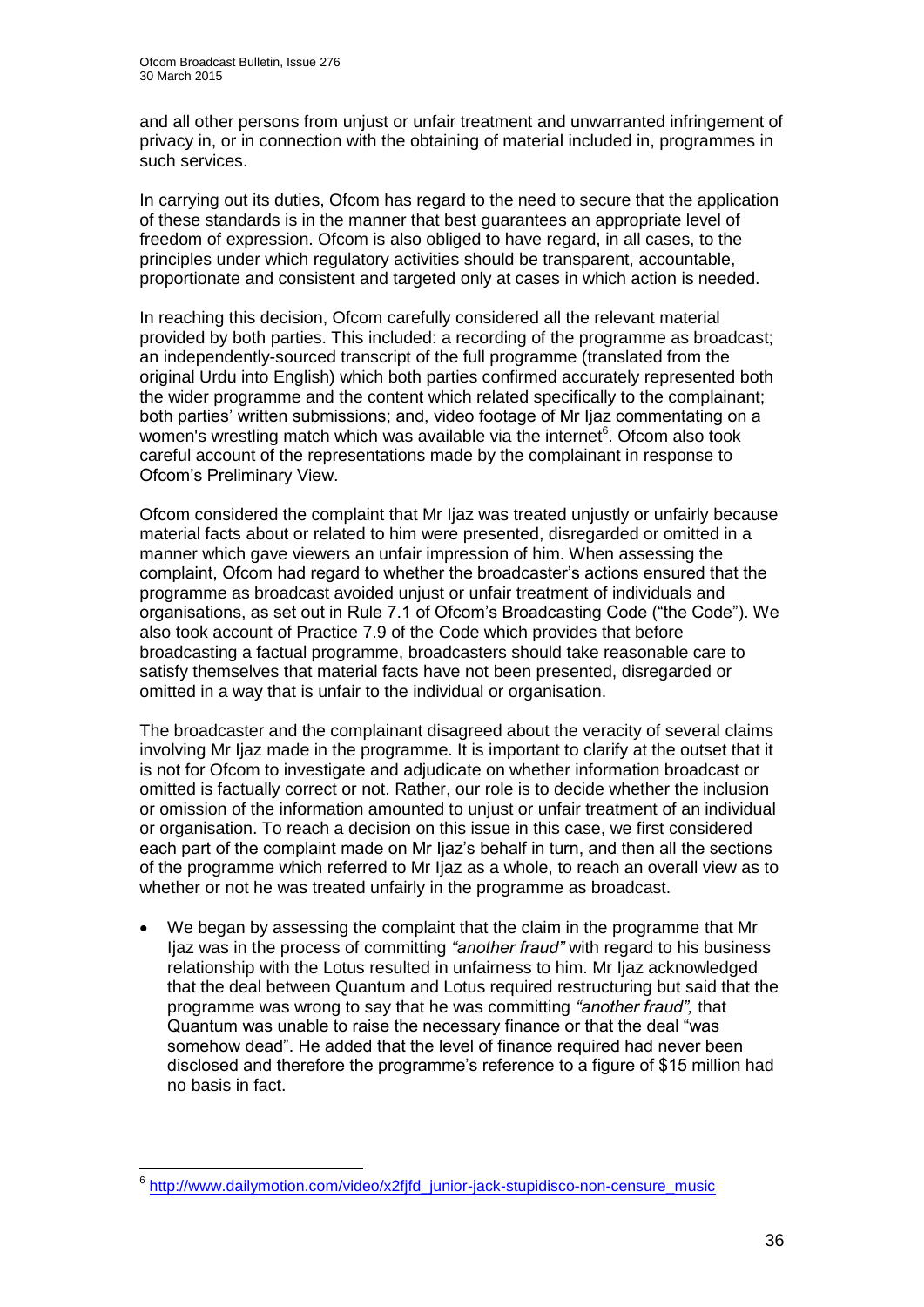As set out in the "Introduction and Programme Summary" section above, the programme included the presenter addressing the following comment to Mr Ijaz (in the apparent belief that he might be watching the programme):

*"you are trying to commit another fraud and you are busy doing a deal with Formula 1 in London* [and] *Lotus Cars, and to that end, you have formed a company by the name of "Quantum" for which you have not been able to raise financing of \$15 million. Many problems have arisen. Lotus is in trouble. You are in trouble".* 

In our opinion, viewers would have understood this first part of this commentary to have indicated that the programme was claiming that Mr Ijaz was in the process of trying to commit a fraud and, that he had previously committed a fraud in relation to an unspecified person or organisation. We noted that the comment about Mr Ijaz doing a deal with Formula 1 was separated from the earlier comment about fraud by the use of the word *"and"* between the two comments. Given the close juxtaposition of these comments, we considered that it was possible that some viewers might have connected the claim that Mr Ijaz was in the process of committing a fraud with the deal that he was negotiating with Formula 1. However, the presenter did not explicitly state that this was the case.

In response to the complaint, the broadcaster provided Ofcom with copies of reports which it said substantiated the claims made about Mr Ijaz. We assessed these news reports and noted they included a number of comments that could be seen to relate to the claims set out above.

As set out above, we noted that Mr Ijaz did not dispute that he was involved in negotiating a deal with Lotus and that the deal needed to be restructured. We also noted that one of the reports provided to Ofcom by the broadcaster (an article from Autosport.com website published on 17 January 2014) stated that "the failure to complete [the original] deal - caused by banking complications and the difficulties in bringing together the numerous backers - led Ijaz to conclude that the original investment structure was unworkable". It went on to talk about efforts Quantum (the consortium managed by Mr Ijaz) was making to restructure the deal.

Mr Ijaz said that there was no basis for the claim in the programme that he had been unable to raise \$15 million of financing needed for Quantum to make the proposed deal with Lotus. From the information provided to Ofcom by the broadcaster, the source of the specific figure allegedly required by Quantum (\$15 million) was unclear. However, the report mentioned above referred to (and Mr Ijaz has acknowledged), the original deal with Lotus not being completed because of difficulties securing the appropriate financial backing. We noted that the original complaint did not set out how, even if the claim that Mr Ijaz was unable to raise \$15 million dollars to finance the deal with Lotus was erroneous, the inclusion of the \$15 million figure resulted in unfairness to Mr Ijaz. However, in response to Ofcom's Preliminary View, McClure Naismith said that in making this claim the programme had ridiculed Mr Ijaz because the relevant transaction (which it said was subsequently completed) was worth nearly ten times this amount).

Ofcom noted that none of the reports provided by the broadcaster included references to Mr Ijaz attempting to commit a fraud, either with regard to the deal he was negotiating with Lotus or in connection with any other person or body, at the time the programme was broadcast. Nor did the broadcaster submit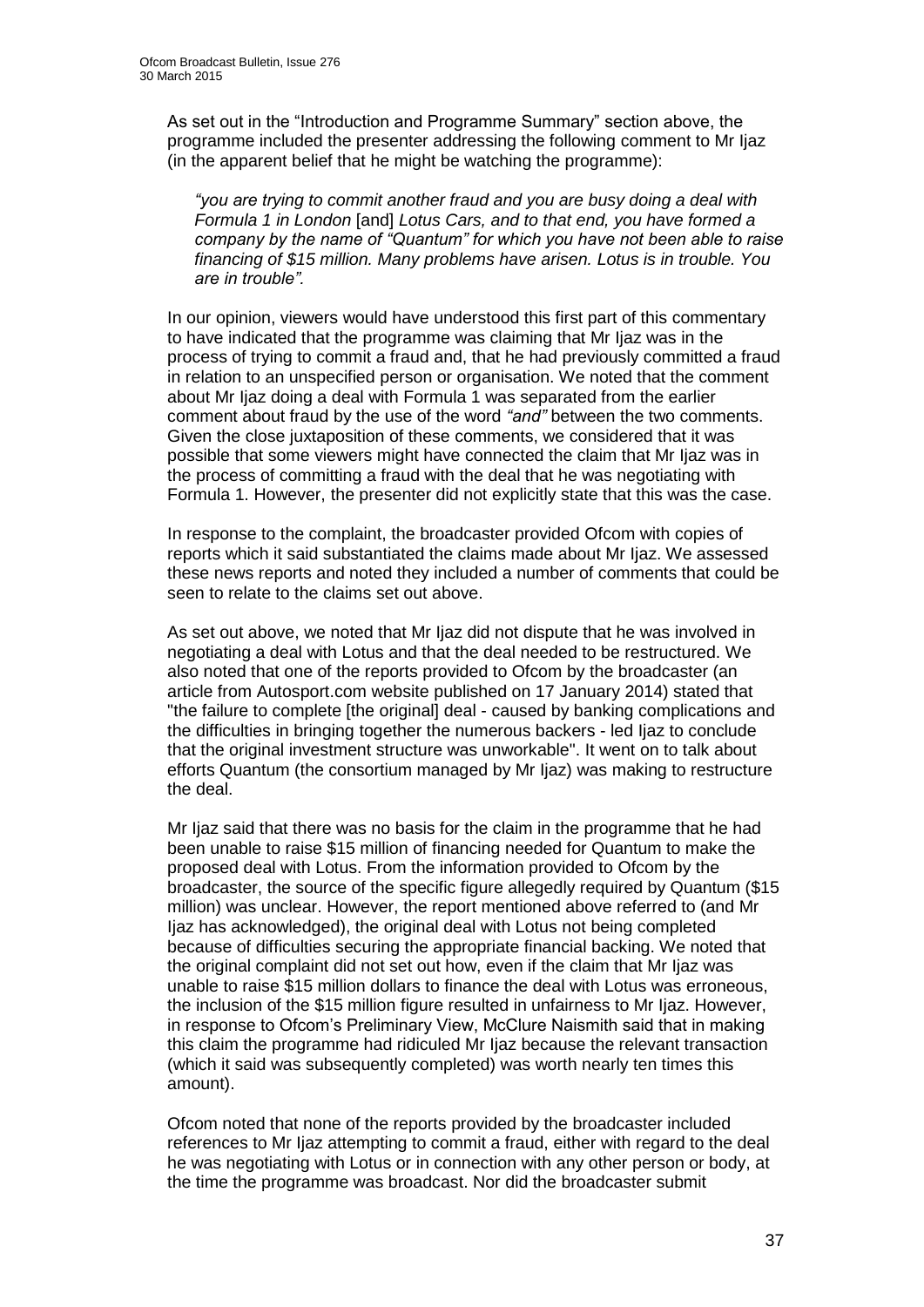information indicating that the programme makers had gathered evidence to support this claim prior to including it in the programme.

Several of the articles provided to Ofcom reported on a court judgment against Mr Ijaz in a case concerning the non-repayment of a loan made to two of Mr Ijaz's companies (Ijaz Group and Aquarius) by Banco Sammarinese di Investimento ("BSI") of San Marino. For example, on 28 February 2012 the Pakistan News Service website published an article which said that *The Hindu* (an Englishlanguage daily newspaper published in India) had reported that:

"in a September 25, 2010 judgement, Judge Charles Ramos<sup>7</sup> ruled in favour of BSI, and Ijaz agreed to settle by repaying the bank \$1.74 million. Peter Kurchen, the bank's attorney, says he is yet to do so. 'Given that he has not voluntarily satisfied the judgment in the past two years we are forced to commence enforcement action,' he said".

An article about the same story, published on 19 February 2012 by *International The News (*a Pakistan-based newspaper owned by the Jang group), said the following:

"The charge that most hurt Mansoor Ijaz's credibility was that 'Ijaz used control and domination over the Ijaz Group and Aquarius to (1) commit fraud and (2) to breach his legal duty and the legal duty of the controlled corporations to repay all monies due to the bank by such corporations.' The bank, located in the tax haven of San Marino in Europe, said that Mansoor Ijaz's representation to the bank was 'false, wilful, fraudulent and intended for BSI to rely on it'".

It added that:

"Judge Charles Ramos ordered in favour of the plaintiffs after the parties 'agreed to entry of judgement in favour of plaintiff' and ordered Mansoor Ijaz to pay \$1,474,000 to BSI".

However, we also noted that McClure Naismith said that the Preliminary View did not give sufficient weight to an article published in *The News* on 20 February  $2012<sup>8</sup>$  which said that Judge Ramos had not made a finding of fraud against Mr Ijaz in this case. The article in question said that:

"The News has learned exclusively that in the final judgment passed by the Supreme Court of the State of New York County Judge Charles E Ramos, there was never any mention of fraud or nor any wrongdoing on the part of Ijaz".

It also said:

1

"The two pages Court Consent Order, the copies of which have been seen by The News, show that a simple demand for repayment of an amount far less than what the bank demanded was entered into the record without any other finding and the matter was settled out of court. Such cases in the west against corporate companies are a routine occurrence".

 $7$  A judge of the New York County Supreme Court.

<sup>8</sup> <http://www.thenews.com.pk/TodaysPrintDetail.aspx?ID=12589&Cat=13&dt=2/20/2012>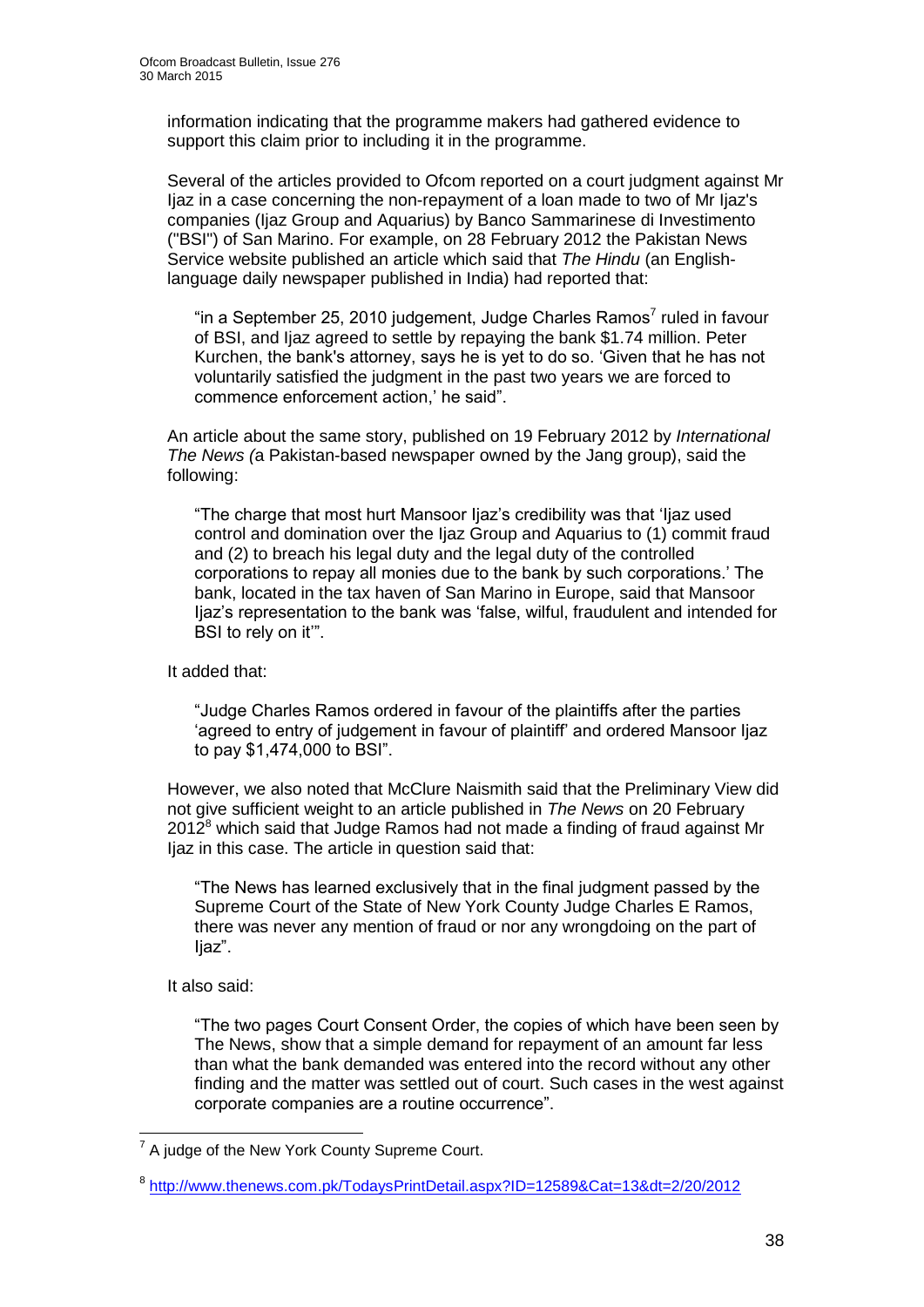In addition, we observed that Mr Ijaz's own recollections (as set out by McClure Naismith in response to the Preliminary View) matched the information provided in this article. He recalled that that Judge Ramos' findings did not support the bank's claims about him and that "there was never a finding of fraud against him, nor a judgment in favor of any such claim". He also said that after Judge Ramos allowed the case to proceed, the parties agreed to a financial settlement at a figure that was "far less than was claimed by the bank".

In its response to the complaint, ARY News said that the reports of Mr Ijaz's activities referred to in the programme "had been checked with information available in the public domain". However, the broadcaster neither identified which information from the reports was checked nor specified the sources against which it was checked.

We considered that the claims made in the programme in relation to Mr Ijaz having committed and attempting to commit fraud were serious in nature and therefore that their inclusion had the potential to result in unfairness to Mr Ijaz.

Taking account of all the factors noted above (and on the basis of the information available to Ofcom), we considered that the inclusion of the claim in the programme that that Mr Ijaz had previously committed a fraud in relation to an unspecified person or organisation resulted in unfairness to him. This was because, although prior to making this claim the programme makers appear to have been aware of reports that a court of law in New York had found against Mr Ijaz in a claim made against him for committing fraud and failing to repay loans by the BSI, on the information available, they do not appear to have taken reasonable steps to verify the news reports on which they relied. In particular, it appears that the programme makers did not access publicly available information regarding the court judgment in relation to the BSI claim against companies operated by Mr Ijaz – information which Ofcom understood indicated that Judge Ramos did not find that Mr Ijaz had committed fraud with regard to his business relationship with BSI.

We also considered that the inclusion of the separate claim in the programme that Mr Ijaz was attempting to commit *"another fraud"* at the time of the broadcast resulted in unfairness to Mr Ijaz. This was because, however brief (as here), an allegation of fraud is serious, as it involves criminal dishonesty, and in this case none of the material submitted to Ofcom by the broadcaster indicated that the programme makers had information to substantiate this claim prior to broadcasting it. Nor did the presenter attempt to place the allegation in context, nor did the programme set out any response by Mr Ijaz to the claim.

For these reasons, we concluded the programme makers did not have a reasonable and credible basis for the inclusion of these claims in the programme and that the broadcaster had not taken reasonable care to satisfy itself that, in relation to these claims, material facts were not presented, disregarded or omitted in a way that portrayed Mr Ijaz unfairly.

• We next assessed the complaint that the claim in the programme that Mr liaz stole funds from Citibank resulted in unfairness to him because it was "a flat lie" to say that he had embezzled funds from this bank.

As set out above, the presenter said: *"It is said that you* [i.e. Mr Ijaz] *also embezzled some money from the Citibank in America".*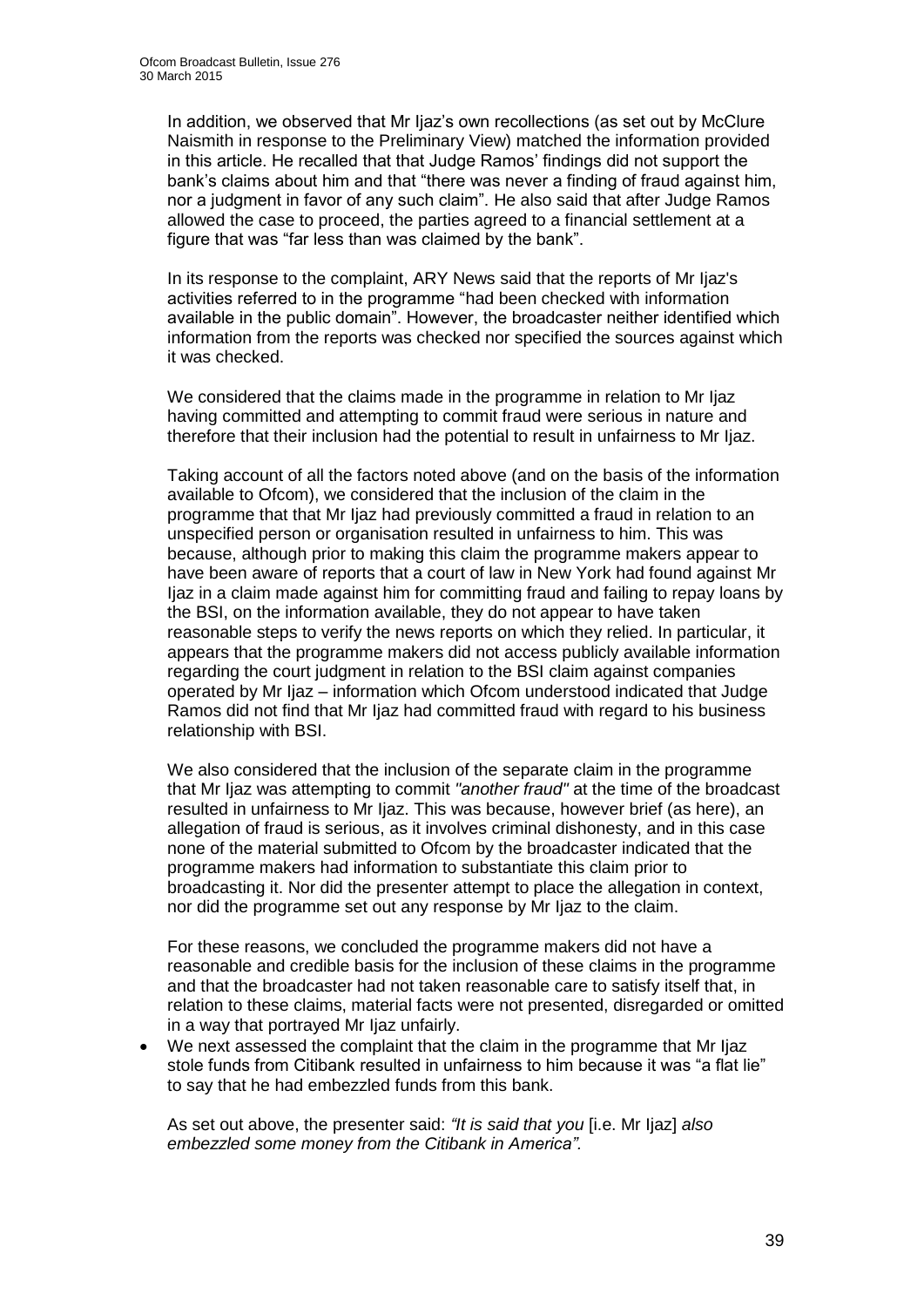As before, we considered that this claim was serious in nature and therefore its inclusion in the programme had the potential to result in unfairness to Mr Ijaz.

We noted that as well as discussing Judge Ramos' judgment against Mr Ijaz and other alleged financial difficulties, the article published in *International The News*  on 19 February 2012 said that: "Citibank also has a judgment against him [Mr Ijaz] for a relatively small amount of \$16,021." However, we also noted that in response to the Preliminary View, McClure Naismith said that Mr Ijaz had never had a judgment against him in regard to Citibank and that he had never borrowed money from Citibank.

The reports provided by the broadcaster included no other references to Citibank or to any connection between it and Mr Ijaz. Nor did the broadcaster indicate that the programme makers had checked the claim that Mr Ijaz had embezzled money from Citibank prior to or after allowing Mr Luqman to broadcast it, or what sources they had relied on.

In our opinion, the reference in the *International The News* article to Citibank having "a judgment against" Mr Ijaz indicated only that Mr Ijaz owed the bank the sum of \$16,021. The word used by Mr Luqman (*"embezzled"*) however means to steal or misappropriate.

In our view, the information in the report did not support a claim that Mr Ijaz either stole or misappropriated money from Citibank. Rather, it appeared to us to indicate that he owed Citibank money and that the bank had successfully made a legal claim for repayment of this money.

We also observed that in its response to the complaint the broadcaster did not indicate that the programme makers had established that Mr Ijaz had borrowed money from Citibank and had a judgment against in relation to alleged nonpayment of this loan (and as noted above, Mr Ijaz denied this was the case). Neither did it indicate that the programme makers had checked the claim that Mr Ijaz had *"embezzled"* money from Citibank prior to or after allowing Mr Luqman to broadcast it, or say what sources they had relied on. Nor did the presenter attempt to place the claim in context, nor did the programme set out any response by Mr Ijaz to this allegation.

For these reasons we considered that the programme makers did not have a reasonable and credible basis for the inclusion of this claim in the programme and that the broadcaster had not taken reasonable care to satisfy itself that, in relation to this claim, material facts were not presented, disregarded, or omitted in a way that portrayed Mr Ijaz unfairly. We therefore concluded that the broadcast of this claim in the programme in the circumstances of this case resulted in unfairness to Mr Ijaz.

 We next assessed the complaint that the claim in the programme that, at the time of the broadcast, Mr Ijaz was working as a commentator for nude female wrestling matches resulted in unfairness to him.

As set out above, before showing a video clip of women wrestling in a boxing ring, which included footage of a man in commentary box (that appeared to be close to the boxing ring) commentating on the contest in English the presenter said: "*these days Mr Mansoor Ijaz is doing a very interesting job. Yes, he arranges for wrestling between naked women".*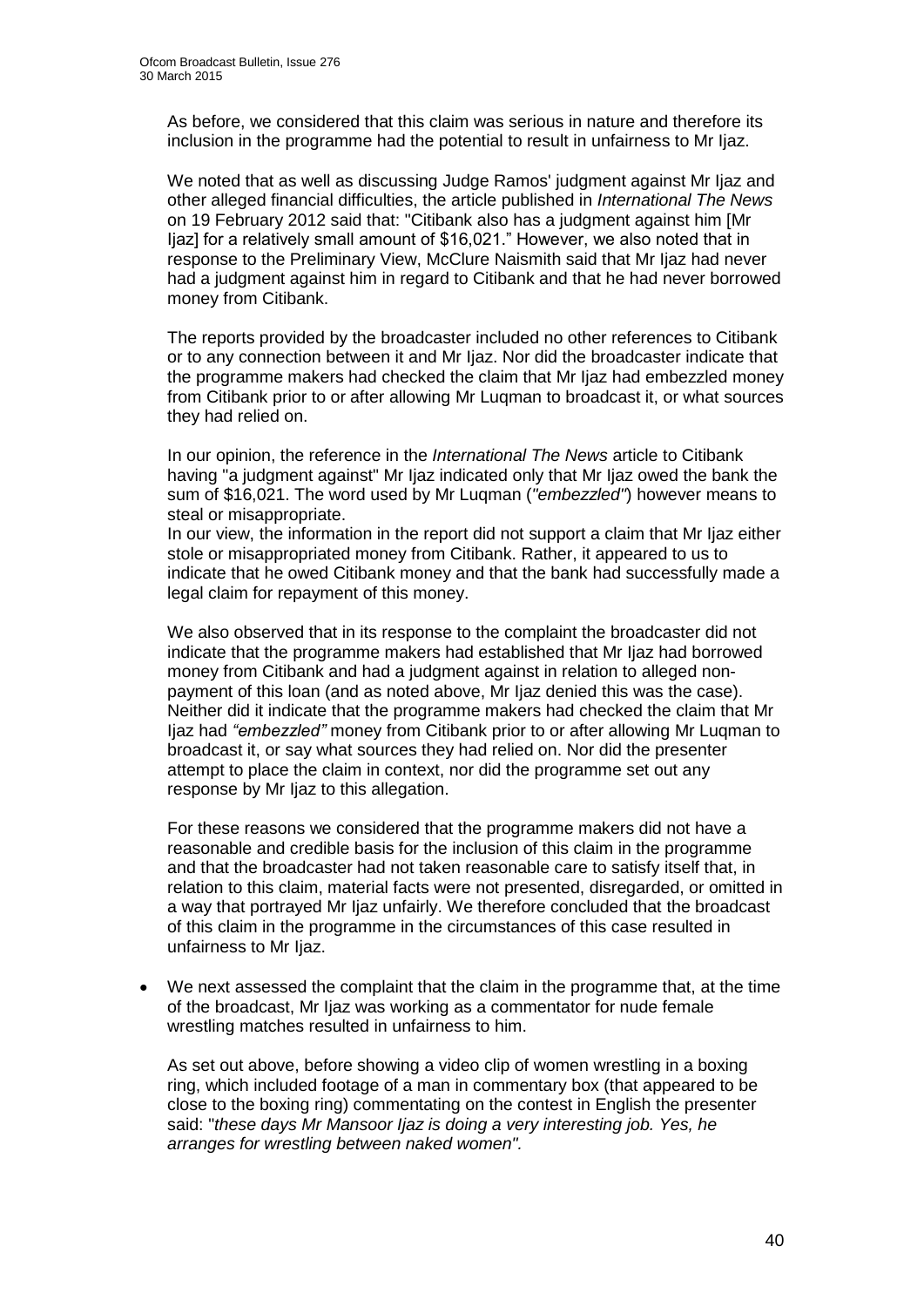Later on, the presenter said: *"these days he* [Mr Ijaz] *arranges wrestling*  [matches] *between naked women and has been* [seen] *doing a commentary about it"*.

In addition, Mr Haqqani (Pakistan's former ambassador to the United States, who contributed to the programme via telephone) said: *"He* [Mr Ijaz] *arranges for naked wrestling matches...".*

In the complaint, it was acknowledged that Mr Ijaz had appeared in the relevant footage. However, it was explained that the footage had been recorded for a music video and was used out of context. It was also explained that Mr Ijaz had successfully sued the musician in question for the misuse of that footage namely, in X-rated videos.

One of the news reports provided to Ofcom by the broadcaster mentioned this footage.

On 22 February 2012, the BBC News website published a profile of Mr Ijaz which included the following comments<sup>9</sup>:

"Soon after the 'memogate' row erupted eyebrows were raised when video emerged of him [Mr Ijaz] commentating for a mostly near-naked female wrestling bout in the US in 2004".

Later, the profile went on to say:

"But it could be that his [Mr Ijaz's] credibility has already been seriously undermined by the 'bootygate' tape.

Mr Ijaz has told the Associated Press the wrestling video was not a hoax, but he was convinced its sudden emergence was part of an effort to discredit him.

According to Mr Ijaz, he was unaware he would feature in a version of the video that contained full nudity, and he only agreed to appear on it 'as a favour for my wife's best friend when the scheduled actor did not show up'".

On the information available, it appeared to Ofcom that:

- Mr Ijaz was the man shown in the relevant footage;
- the footage was recorded in 2004;
- Mr Ijaz provided commentary for the wrestling match in the footage; and,
- prior to its inclusion in the programme Mr Ijaz had publicly stated that when he agreed to take part in the recording of the footage he was unaware that it would include woman who were entirely unclothed<sup>10</sup>.

 9 <http://www.bbc.co.uk/news/world-asia-16649034>

 $10$  As noted above, the images of the female wrestlers in the footage shown in the programme were pixelated but it appeared to Ofcom that these women were wearing bikinis. We observed that while the programme did not show the female wrestlers without any clothing, another version of the video, in which the female wrestlers were naked, is available on the internet.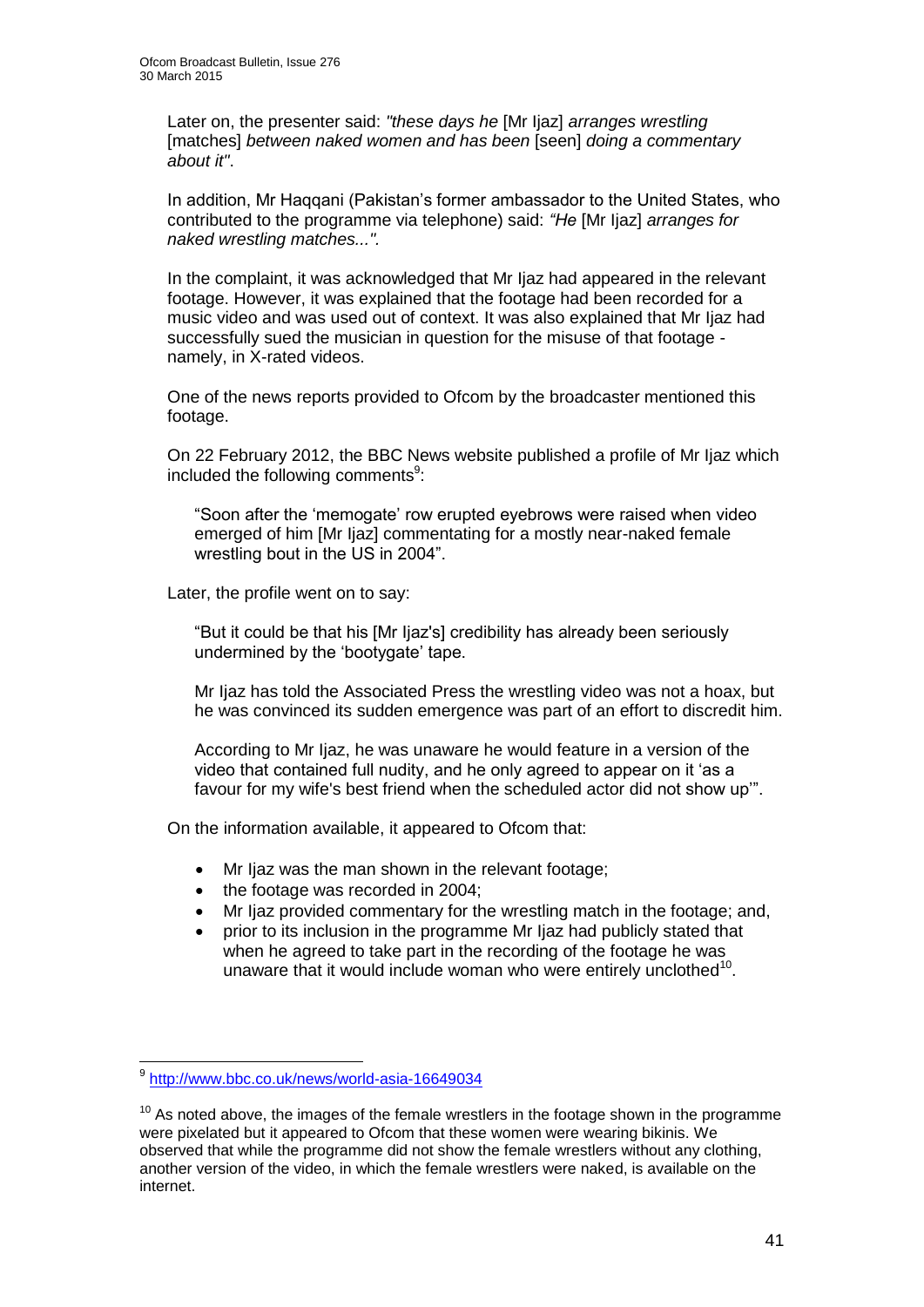Given this, it was clear to us that the *Khara Sach* programme complained about erroneously implied that the footage had been recorded recently and that it showed Mr Ijaz undertaking his *"job"* which was described as arranging nude women's wrestling matches. As a result, in our opinion the claim that Mr Ijaz arranged nude women's wrestling matches (either in the past or around the time of the broadcast) had the potential to materially and adversely affect his reputation, especially in the context of the more traditional and conservative values of an Islamic country like Pakistan.

However, Mr Ijaz did contribute to a video, which included bikini-clad, if not naked, women wrestling each other, and, as the footage included in the programme showed, he took the role of a ring-side commentator for this wrestling match. In addition, Mr Ijaz's commentary included references to the fact that he was watching a women's wrestling match and that the two contestants in the match were known as *"Double D"* and *"Nasty Nancy"*.

In our opinion, the main purpose of both versions of the video (i.e. the one in which the female contestants were wearing bikinis which was included in the programme and the other one in which they were naked) was the sexual objectification of the women who featured in it. We consider that this would have been clear to Mr Ijaz from his commentary – regardless of whether he actually saw the female contestants when recording his contribution and whether they were naked or clad in bikinis, and his motive for taking part.

Taking account of all the factors set out above, we concluded that the inclusion of this footage and the comments made about it in the programme, were unlikely to have materially and adversely affected viewers' understanding of Mr Ijaz's behaviour in a way that resulted in unfairness to him.

Ofcom had concerns about the accuracy of several aspects of the journalism in this programme. We took the view that, although the programme makers appeared to have considered some newspaper articles relating to Mr Ijaz's activities they had not either gathered sufficient evidence to support or taken appropriate steps to verify the most serious claims made in the programme about Mr Ijaz - most notably that he had committed fraud at some time prior to the broadcast; that he had attempted to commit *"another fraud"* at or around the time of the broadcast and that he had *"embezzled"* money from Citibank.

For these reasons, we considered that as regards each of these elements of the complaint, the broadcaster failed to take reasonable care to satisfy itself that material facts had not been presented, disregarded or omitted in a way that was unfair to Mr liaz.

Ofcom also carefully assessed the parts of the programme relating specifically to Mr Ijaz as a whole, to reach a view as to whether the sections of the programme which referred or related to him were in their entirety unfair. We evaluated whether the various examples taken together created a cumulative effect that might portray Mr Ijaz in a way that was unfair and whether this resulted in unfairness to him. In particular, we noted that prior to the broadcast of the programme the programme makers appeared to have gathered no evidence to substantiate three very serious claims made about Mr Ijaz in the programme – i.e. the claims relating to fraud, attempted fraud and embezzlement on his part. We also noted that nowhere in the sections of the programme which referred to the complainant, did the presenter attempt to place the three main claims against Mr Ijaz in context, nor did the programme set out any response by Mr Ijaz to these claims.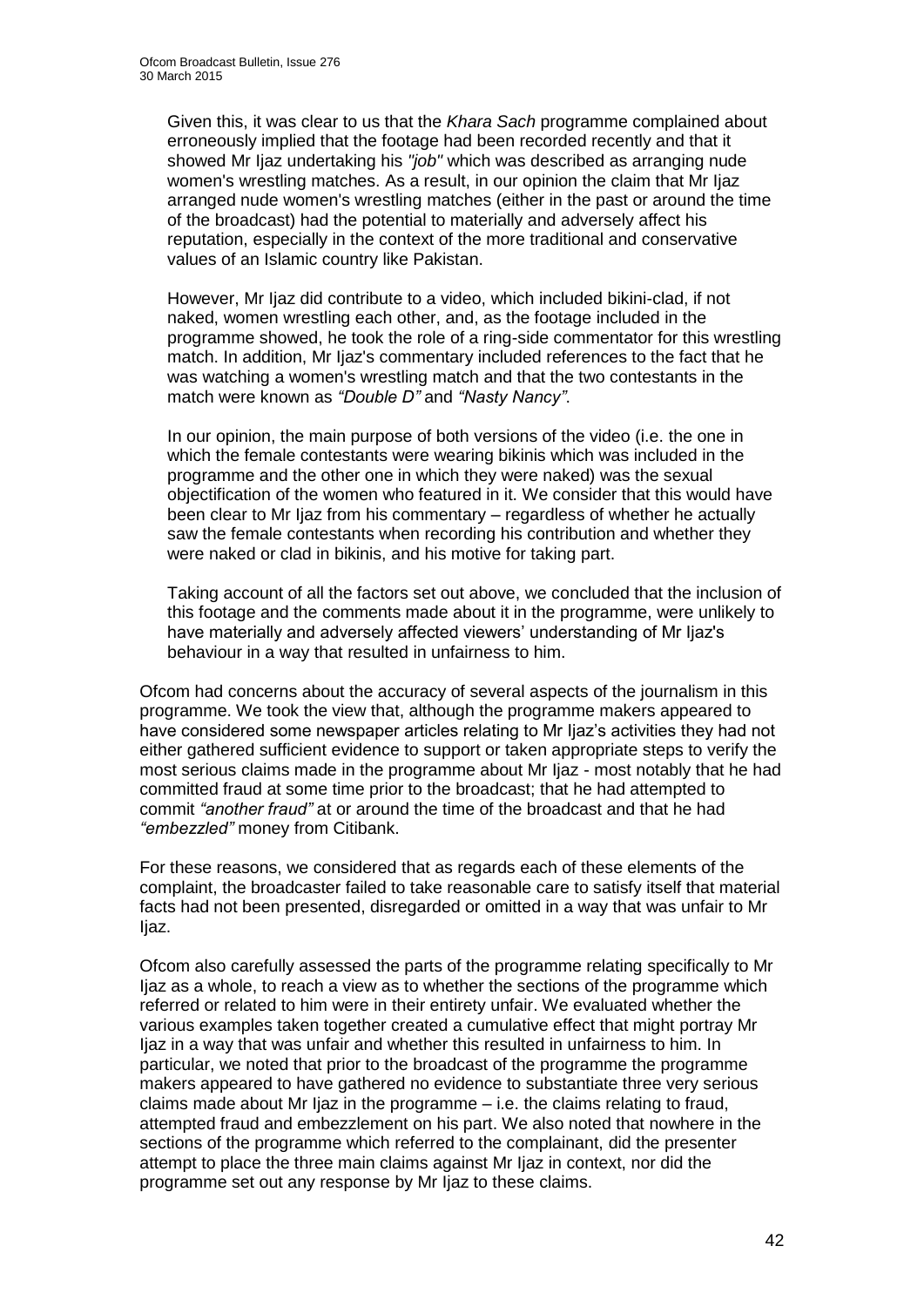After careful consideration, and for all the reasons set out above, Ofcom found that, when taken as a whole, the portrayal of Mr Ijaz in the programme as broadcast resulted in unfairness to him.

## **Therefore, Ofcom has upheld Mr Ijaz's complaint of unjust or unfair treatment in the programme as broadcast.**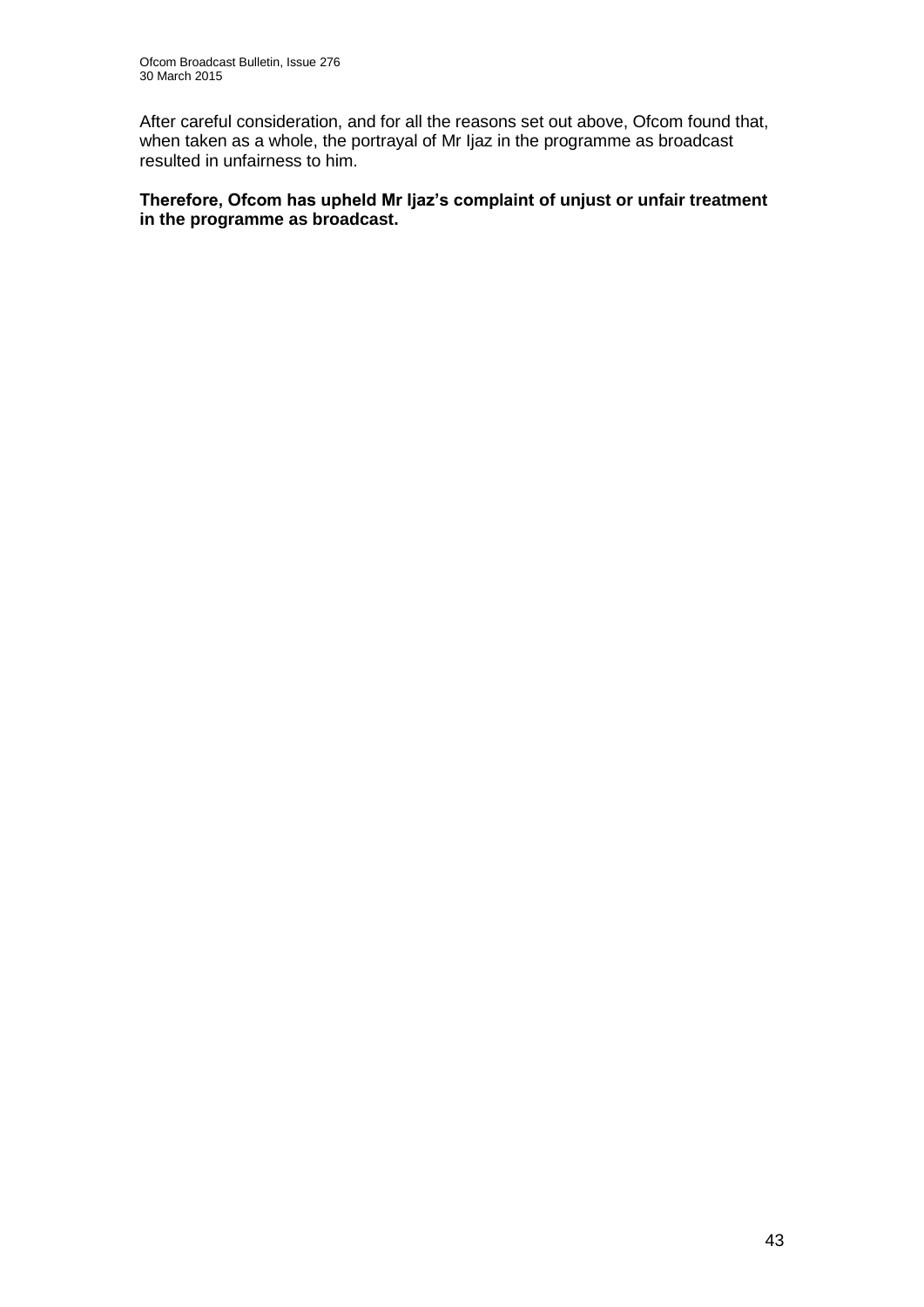## **Investigations Not in Breach**

Here are alphabetical lists of investigations that Ofcom has completed between 3 and 17 March 2015 and decided that the broadcaster did not breach Ofcom's codes, licence conditions or other regulatory requirements.

#### **Investigations conducted under the Procedures for investigating breaches of content standards for television and radio**

| Programme               | <b>Broadcaster</b> | <b>Transmission</b><br>date | <b>Categories</b>              |
|-------------------------|--------------------|-----------------------------|--------------------------------|
| <b>NCIS</b>             | <b>CBS Action</b>  | 30/11/2014                  | Scheduling                     |
| <b>Rush Hour</b>        | Channel 5          | 04/01/2015                  | Race<br>discrimination/offence |
| Advertising<br>minutage | Sikh<br>Channel    | 24/12/2014                  | Advertising minutage           |

For more information about how Ofcom conducts investigations about content standards, go to: [http://stakeholders.ofcom.org.uk/broadcasting/guidance/complaints](http://stakeholders.ofcom.org.uk/broadcasting/guidance/complaints-sanctions/standards/)[sanctions/standards/.](http://stakeholders.ofcom.org.uk/broadcasting/guidance/complaints-sanctions/standards/)

## **Investigations conducted under the General Procedures for investigating breaches of broadcast licences**

| Licensee            | <b>Licensed service</b> | <b>Categories</b>      |
|---------------------|-------------------------|------------------------|
| Angel Radio Limited | Angel Radio             | <b>Key Commitments</b> |
| Nation Radio Ltd    | <b>Nation Radio</b>     | Format                 |

For more information about how Ofcom conducts investigations about broadcast licences, go to: [http://stakeholders.ofcom.org.uk/broadcasting/guidance/complaints](http://stakeholders.ofcom.org.uk/broadcasting/guidance/complaints-sanctions/general-procedures/)[sanctions/general-procedures/.](http://stakeholders.ofcom.org.uk/broadcasting/guidance/complaints-sanctions/general-procedures/)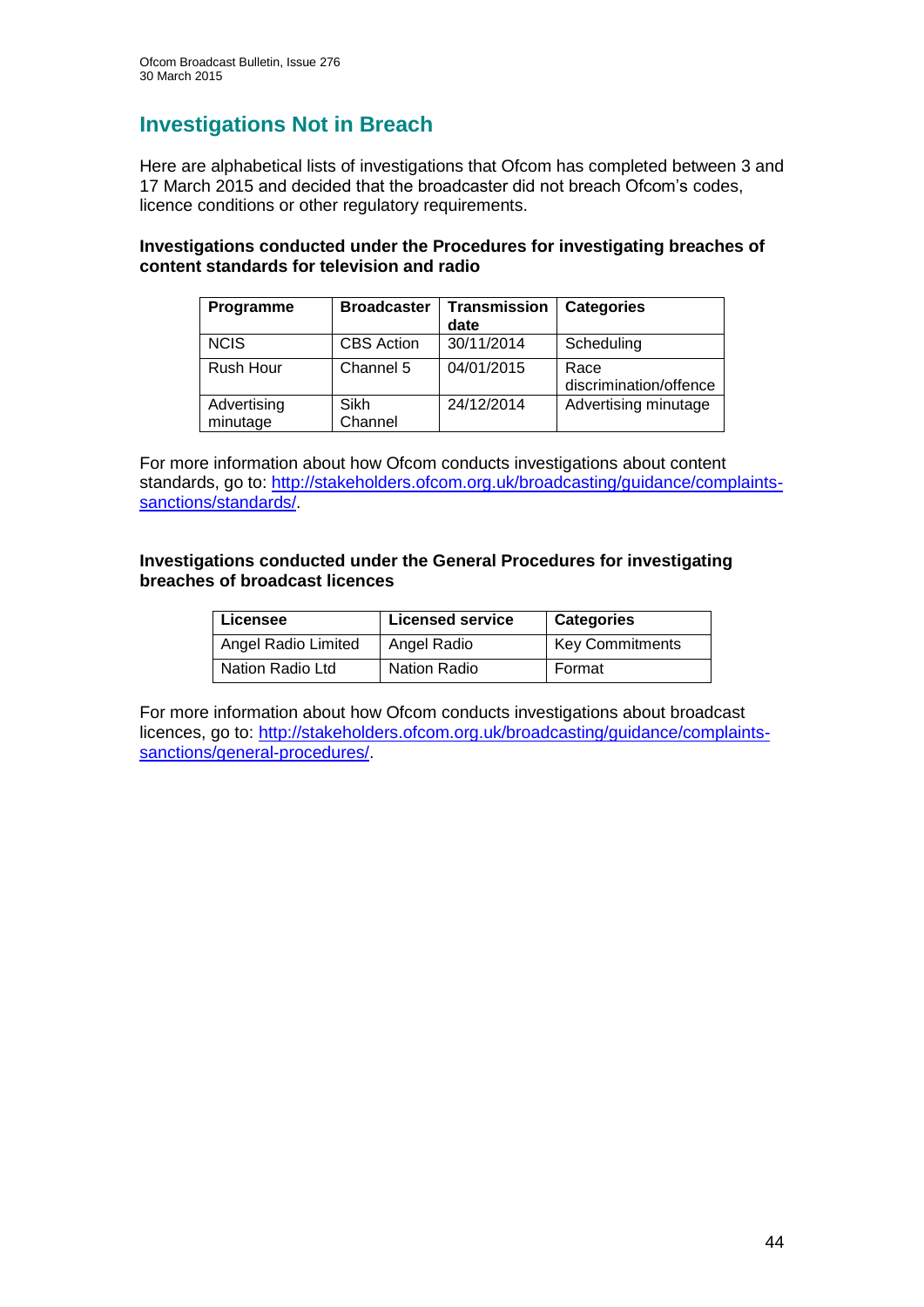## **Complaints Assessed, Not Investigated**

Here are alphabetical lists of complaints that, after careful assessment, Ofcom has decided not to pursue between 3 and 16 March 2015 because they did not raise issues warranting investigation.

## **Complaints assessed under the Procedures for investigating breaches of content standards for television and radio**

For more information about how Ofcom assesses conducts investigations about content standards, go to: [http://stakeholders.ofcom.org.uk/broadcasting/guidance/complaints](http://stakeholders.ofcom.org.uk/broadcasting/guidance/complaints-sanctions/standards/)sanctions/standards/

| Programme                        | <b>Broadcaster</b>      | <b>Transmission Date</b> | <b>Categories</b>                      | <b>Number of</b><br>complaints |
|----------------------------------|-------------------------|--------------------------|----------------------------------------|--------------------------------|
| <b>Benefits Britain: Life</b>    | $5*$                    | 11/02/2015               | Under 18s in                           | 1                              |
| on the Dole                      |                         |                          | programmes                             |                                |
| <b>Sky Sports'</b>               | <b>Absolute Radio</b>   | 26/01/2015               | Commercial                             | $\overline{1}$                 |
| sponsorship of                   |                         |                          | communications on                      |                                |
| Absolute Radio                   |                         |                          | radio                                  |                                |
| The Frank Skinner<br>Show        | Absolute Radio          | 21/02/2015               | Age<br>discrimination/offence          | 1                              |
| Raceday Live                     | Attheraces              | 18/02/2015               | Offensive language                     | $\overline{1}$                 |
| Babestation                      | Babestation             | 18/02/2015               | Sexual material                        | $\mathbf{1}$                   |
| Programming                      | Babestation             | 05/03/2015               | Sexual material                        | 1                              |
| <b>Babestation Xtra</b>          | <b>Babestation Xtra</b> | 18/02/2015               | Generally accepted<br>standards        | 1                              |
| <b>BBC News</b>                  | BBC <sub>1</sub>        | Various                  | Due impartiality/bias                  | $\overline{1}$                 |
| <b>BBC News at Six</b>           | BBC <sub>1</sub>        | 20/02/2015               | Violence and<br>dangerous behaviour    | $\overline{2}$                 |
| <b>BBC News at Six</b>           | BBC <sub>1</sub>        | 10/03/2015               | Due impartiality/bias                  | $\overline{2}$                 |
| <b>BBC News at Six</b>           | BBC <sub>1</sub>        | 12/03/2015               | Due impartiality/bias                  | $\overline{3}$                 |
| <b>BBC News at Ten</b>           | BBC <sub>1</sub>        | 10/03/2015               | Due impartiality/bias                  | $\overline{1}$                 |
| <b>Breakfast</b>                 | BBC <sub>1</sub>        | 13/02/2015               | Generally accepted<br>standards        | $\overline{1}$                 |
| Comic Relief - Face<br>the Funny | BBC <sub>1</sub>        | 13/03/2015               | Outside of remit / other               | 1                              |
| Countryfile                      | BBC <sub>1</sub>        | 15/02/2015               | Scheduling                             | $\mathbf{1}$                   |
| <b>EastEnders</b>                | BBC <sub>1</sub>        | 10/02/2015               | Drugs, smoking,<br>solvents or alcohol | $\overline{1}$                 |
| EastEnders                       | BBC <sub>1</sub>        | 12/02/2015               | Drugs, smoking,<br>solvents or alcohol | $\overline{3}$                 |
| EastEnders                       | BBC <sub>1</sub>        | 19/02/2015               | Information/warnings                   | $\mathbf{1}$                   |
| EastEnders                       | BBC <sub>1</sub>        | 19/02/2015               | Scheduling                             | $\mathbf{1}$                   |
| EastEnders                       | BBC <sub>1</sub>        | 20/02/2015               | Generally accepted<br>standards        | $\overline{1}$                 |
| EastEnders                       | BBC <sub>1</sub>        | 02/03/2015               | Generally accepted<br>standards        | $\overline{1}$                 |
| EastEnders                       | BBC <sub>1</sub>        | 15/03/2015               | Generally accepted<br>standards        | $\mathbf{1}$                   |
| EastEnders (trailer)             | BBC <sub>1</sub>        | Various                  | Violence and<br>dangerous behaviour    | $\overline{1}$                 |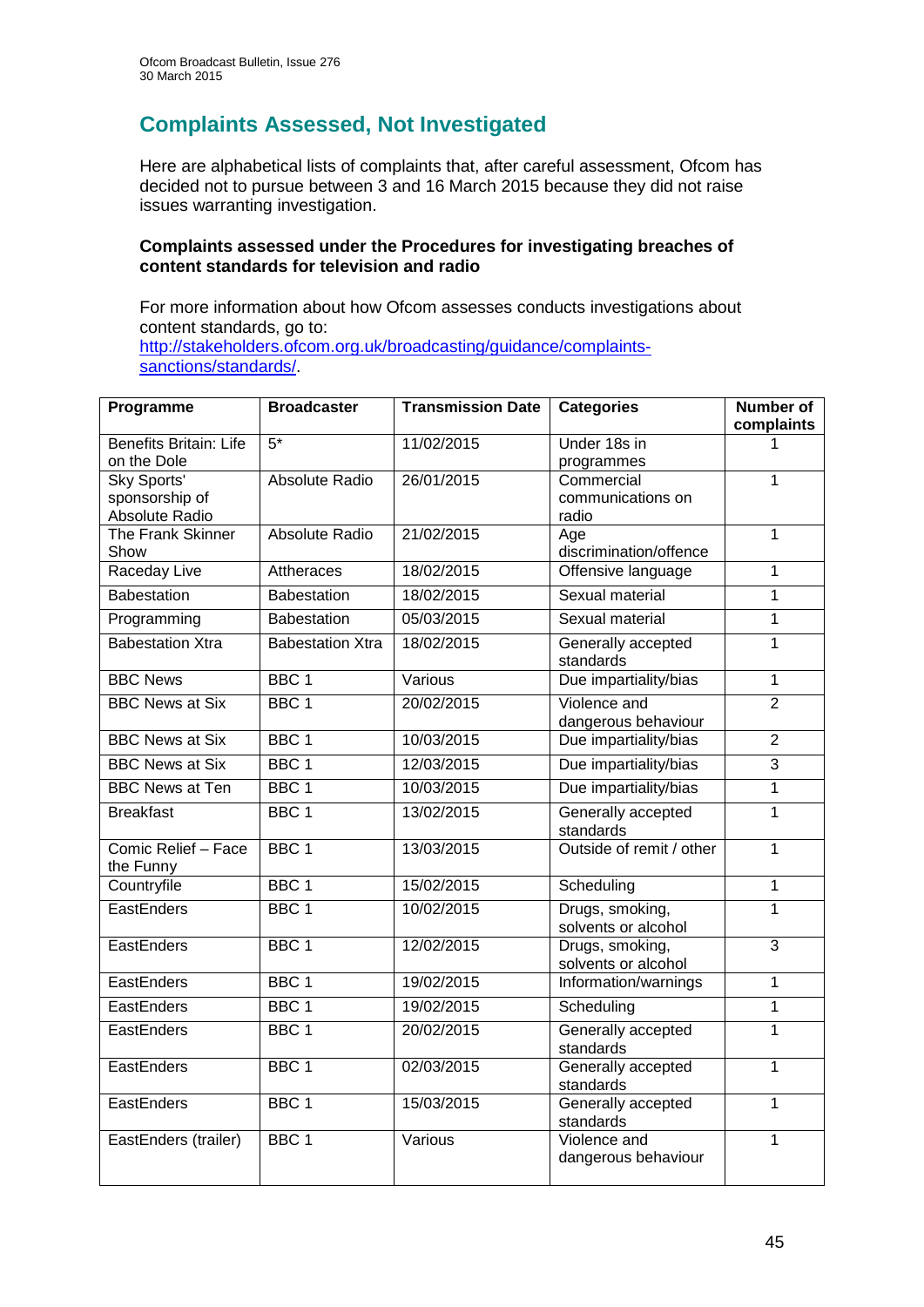| Programme                                           | <b>Broadcaster</b>               | <b>Transmission Date</b> | <b>Categories</b>                           | Number of<br>complaints |
|-----------------------------------------------------|----------------------------------|--------------------------|---------------------------------------------|-------------------------|
| EastEnders<br>Omnibus                               | BBC <sub>1</sub>                 | 31/01/2015               | Under 18s in                                | 1                       |
| Inside Out                                          | BBC <sub>1</sub>                 | 06/03/2015               | programmes<br>Due impartiality/bias         | 1                       |
| Inside Out                                          | BBC <sub>1</sub>                 | 06/03/2015               | Violence and<br>dangerous behaviour         | 1                       |
| Regional News and<br>Weather                        | BBC <sub>1</sub>                 | 10/03/2015               | Generally accepted<br>standards             | 1                       |
| <b>Six Nations Rugby</b><br>Union                   | BBC <sub>1</sub>                 | 14/03/2015               | Generally accepted<br>standards             | $\mathbf{1}$            |
| The Casual Vacancy                                  | BBC <sub>1</sub>                 | 15/02/2015               | Sexual material                             | $\mathbf{1}$            |
| The Casual Vacancy                                  | BBC <sub>1</sub>                 | 01/03/2015               | Due impartiality/bias                       | $\mathbf{1}$            |
| The Casual Vacancy                                  | BBC <sub>1</sub>                 | 01/03/2015               | Offensive language                          | $\mathbf{1}$            |
| The Graham Norton<br>Show                           | BBC <sub>1</sub>                 | 06/03/2015               | Religious/Beliefs<br>discrimination/offence | 1                       |
| The Musketeers                                      | BBC <sub>1</sub>                 | 20/02/2015               | Generally accepted<br>standards             | $\mathbf{1}$            |
| The Voice UK                                        | BBC <sub>1</sub>                 | 28/02/2015               | Race<br>discrimination/offence              | $\mathbf{1}$            |
| The Voice UK                                        | BBC <sub>1</sub>                 | 28/02/2015               | Religious/Beliefs<br>discrimination/offence | $\overline{2}$          |
| <b>WPC 56</b>                                       | BBC <sub>1</sub>                 | 09/03/2015               | Scheduling                                  | $\mathbf{1}$            |
| Nolan Live                                          | <b>BBC 1 Northern</b><br>Ireland | 11/02/2015               | <b>Disability</b><br>discrimination/offence | $\overline{2}$          |
| Sportscene                                          | <b>BBC 1 Scotland</b>            | 01/02/2015               | Religious/Beliefs<br>discrimination/offence | $\overline{3}$          |
| Banished                                            | BBC <sub>2</sub>                 | 05/03/2015               | Offensive language                          | $\mathbf{1}$            |
| <b>Modern Times</b>                                 | BBC <sub>2</sub>                 | 15/02/2015               | Generally accepted<br>standards             | $\mathbf{1}$            |
| <b>Nurse</b>                                        | BBC <sub>2</sub>                 | 10/03/2015               | Due impartiality/bias                       | $\mathbf{1}$            |
| Some Mothers Do<br>'Ave 'Em                         | BBC <sub>2</sub>                 | 02/03/2015               | <b>Disability</b><br>discrimination/offence | $\mathbf{1}$            |
| The Daily Politics                                  | BBC <sub>2</sub>                 | 16/03/2015               | Due impartiality/bias                       | $\mathbf 1$             |
| <b>The Great British</b><br>Sewing Bee              | BBC <sub>2</sub>                 | 26/02/2015               | Generally accepted<br>standards             | $\mathbf{1}$            |
| <b>Top Gear</b>                                     | BBC <sub>2</sub>                 | 22/02/2015               | Materially misleading                       | $\mathbf{1}$            |
| <b>Top Gear</b>                                     | $BBC$ <sub>2</sub>               | 22/02/2015               | Race<br>discrimination/offence              | $\overline{1}$          |
| <b>Top Gear</b>                                     | BBC <sub>2</sub>                 | 22/02/2015               | Violence and<br>dangerous behaviour         | $\overline{4}$          |
| <b>Top Gear</b>                                     | BBC <sub>2</sub>                 | 01/03/2015               | Generally accepted<br>standards             | 1                       |
| Wolf Hall                                           | BBC <sub>2</sub>                 | 18/02/2015               | Offensive language                          | $\overline{2}$          |
| <b>Russell Howard's</b><br>Good News                | BBC <sub>3</sub>                 | 04/03/2015               | Generally accepted<br>standards             | 1                       |
| <b>Top Gear</b>                                     | BBC <sub>3</sub>                 | 19/02/2015               | Generally accepted<br>standards             | $\mathbf{1}$            |
| <b>Top Gear</b>                                     | BBC <sub>3</sub>                 | 28/02/2015               | Violence and<br>dangerous behaviour         | $\mathbf{1}$            |
| A Horizon Guide:<br>The Mystery of<br>Murder        | BBC <sub>4</sub>                 | 09/03/2015               | Generally accepted<br>standards             | $\mathbf{1}$            |
| Storyville: The Great<br>European Disaster<br>Movie | BBC <sub>4</sub>                 | 01/03/2015               | Due impartiality/bias                       | 11                      |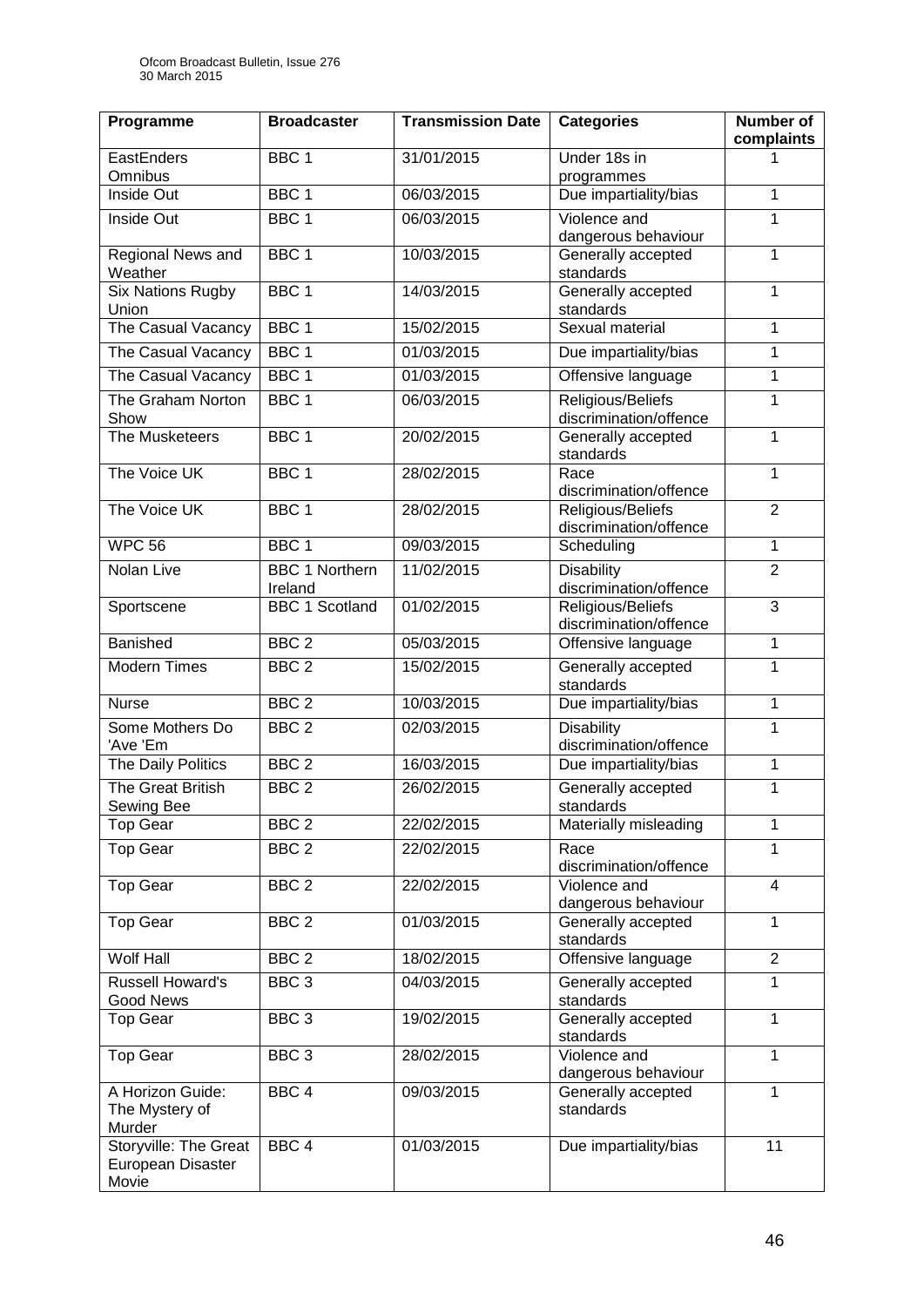| Programme                                                      | <b>Broadcaster</b>                        | <b>Transmission Date</b> | <b>Categories</b>                           | Number of<br>complaints |
|----------------------------------------------------------------|-------------------------------------------|--------------------------|---------------------------------------------|-------------------------|
| <b>BBC News</b>                                                | <b>BBC News</b><br>Channel                | 07/03/2015               | Due impartiality/bias                       | 1                       |
| The Radio 1                                                    | <b>BBC Radio 1</b>                        | 13/02/2015               | Scheduling                                  | 1                       |
| <b>Breakfast Show with</b><br>Nick Grimshaw                    |                                           |                          |                                             |                         |
| The Chris Evans<br><b>Breakfast Show</b>                       | <b>BBC Radio 2</b>                        | 04/02/2015               | Generally accepted<br>standards             | 1                       |
| The News Quiz                                                  | <b>BBC Radio 4</b>                        | 06/03/2015               | Gender<br>discrimination/offence            | 1                       |
| The News Quiz                                                  | <b>BBC Radio 4</b>                        | 13/03/2015               | Offensive language                          | 1                       |
| Today                                                          | <b>BBC Radio 4</b>                        | 04/03/2015               | Due impartiality/bias                       | 1                       |
| 5 Live Sport                                                   | <b>BBC Radio 5</b><br>Live                | 11/03/2015               | Generally accepted<br>standards             | 1                       |
| <b>Steve Nolan Show</b>                                        | <b>BBC Radio 5</b><br>Live                | 08/03/2015               | Generally accepted<br>standards             | 1                       |
| Sally Naden and                                                | <b>BBC Radio</b>                          | 23/02/2015               | Age                                         | $\mathbf{1}$            |
| <b>Brett Davison</b>                                           | Lancashire                                |                          | discrimination/offence                      |                         |
| <b>BBC News</b>                                                | <b>BBC Radio</b><br>Scotland              | Various                  | Generally accepted<br>standards             | 1                       |
| <b>Sunday Sequence</b>                                         | <b>BBC Radio</b><br><b>Ulster</b>         | 22/02/2015               | Scheduling                                  | $\mathbf{1}$            |
| lain Lee                                                       | <b>BBC Three</b><br><b>Counties Radio</b> | 06/03/2015               | Outside of remit / other                    | $\overline{1}$          |
| lain Lee                                                       | <b>BBC Three</b><br><b>Counties Radio</b> | 12/03/2015               | Outside of remit / other                    | 1                       |
| <b>BBC News</b>                                                | <b>BBC</b> website                        | 26/02/2015               | Outside of remit / other                    | $\mathbf{1}$            |
| <b>BBC News</b>                                                | <b>BBC World</b><br>Service               | 13/03/2015               | Outside of remit / other                    | 1                       |
| <b>Health Check</b>                                            | <b>BBC World</b><br>Service               | 08/02/2015               | Due impartiality/bias                       | $\mathbf{1}$            |
| Shongbad Nirrokkan                                             | Betar Bangla                              | 10/01/2015               | Due accuracy                                | $\mathbf{1}$            |
| <b>Live Scottish</b><br>Professional<br><b>Football League</b> | BT Sport 1                                | 20/02/2015               | Religious/Beliefs<br>discrimination/offence | $\overline{5}$          |
| <b>Toby Tarrant</b>                                            | Capital<br>Yorkshire                      | 08/03/2015               | Scheduling                                  | 1                       |
| Advertisement                                                  | Channel 4                                 | 02/03/2015               | Advertising content                         | 1                       |
| Advertisement                                                  | Channel 4                                 | 08/03/2015               | Advertising content                         | 1                       |
| Channel 4 News                                                 | Channel 4                                 | 20/01/2015               | Due accuracy                                | $\mathbf{1}$            |
| Channel 4 News                                                 | Channel 4                                 | 01/02/2015               | Due impartiality/bias                       | 1                       |
| <b>Channel 4 News</b>                                          | Channel 4                                 | 11/02/2015               | Due impartiality/bias                       | 1                       |
| Channel 4 News                                                 | Channel 4                                 | 13/02/2015               | Generally accepted<br>standards             | 1                       |
| Channel 4 News                                                 | Channel 4                                 | 16/02/2015               | Race<br>discrimination/offence              | 1                       |
| Channel 4 News                                                 | Channel 4                                 | 19/02/2015               | Religious/Beliefs<br>discrimination/offence | 9                       |
| Channel 4 News                                                 | Channel 4                                 | 26/02/2015               | Generally accepted<br>standards             | 1                       |
| Channel 4 News                                                 | Channel 4                                 | 10/03/2015               | Due accuracy                                | $\mathbf{1}$            |
| Crufts 2015                                                    | Channel 4                                 | 08/03/2015               | Animal welfare                              | 1                       |
| Cucumber                                                       | Channel 4                                 | 26/02/2015               | Information/warnings                        | 1                       |
| Cucumber                                                       | Channel 4                                 | 26/02/2015               | Sexual material                             | $\mathbf{1}$            |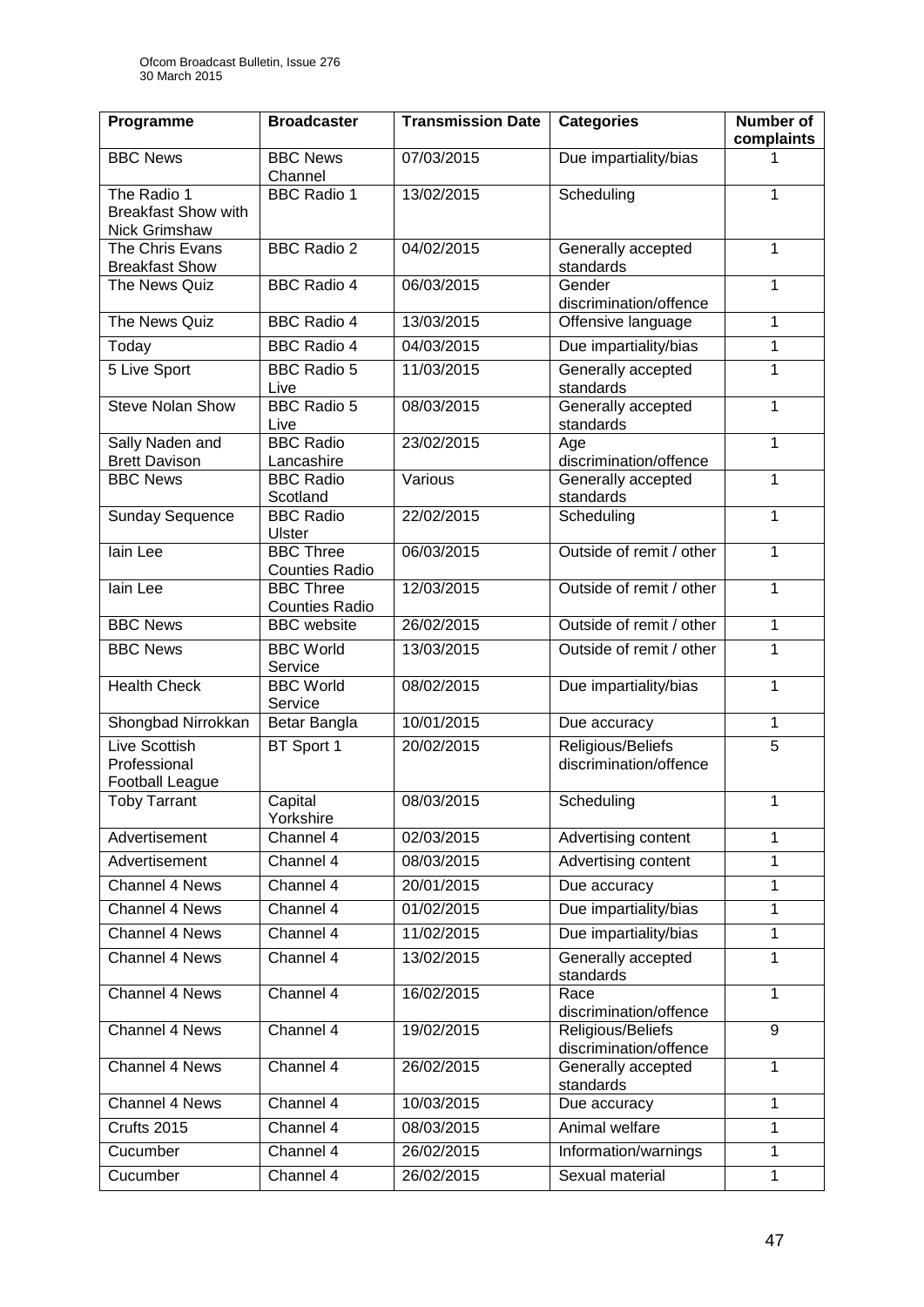| Programme                                    | <b>Broadcaster</b>                   | <b>Transmission Date</b> | <b>Categories</b>                           | <b>Number of</b><br>complaints |
|----------------------------------------------|--------------------------------------|--------------------------|---------------------------------------------|--------------------------------|
| Cucumber                                     | Channel 4                            | 26/02/2015               | Violence and                                | 5                              |
|                                              |                                      |                          | dangerous behaviour                         |                                |
| Cucumber                                     | Channel 4                            | 12/03/2015               | Sexual material                             | $\overline{4}$                 |
| Drugs Live:<br>Cannabis on Trial             | Channel 4                            | 03/03/2015               | Drugs, smoking,<br>solvents or alcohol      | 1                              |
| Drugs Live:<br>Cannabis on Trial             | Channel 4                            | 03/03/2015               | Materially misleading                       | 4                              |
| Everybody Loves<br>Raymond                   | Channel 4                            | 13/03/2015               | Outside of remit / other                    | 1                              |
| <b>Immigration Street</b>                    | Channel 4                            | 24/02/2015               | Generally accepted<br>standards             | 13                             |
| <b>Immigration Street</b>                    | Channel 4                            | 24/02/2015               | Race<br>discrimination/offence              | $\mathbf{1}$                   |
| Live: Superbowl<br>(trailer)                 | Channel 4                            | 05/01/2015               | Gender<br>discrimination/offence            | 1                              |
| NHS: £2 Billion a<br>Week and Counting       | Channel 4                            | 23/02/2015               | Due impartiality/bias                       | $\mathbf{1}$                   |
| Advertisement                                | Channel 5                            | 05/03/2015               | Advertising content                         | 1                              |
| <b>Benefits Britain: Life</b><br>on the Dole | Channel 5                            | 16/02/2015               | Crime                                       | $\overline{2}$                 |
| <b>Benefits Britain: Life</b><br>on the Dole | Channel 5                            | 04/03/2015               | Race<br>discrimination/offence              | 1                              |
| Celebrity Big Brother                        | Channel 5                            | Various                  | Voting                                      | 1                              |
| <b>GPs: Behind Closed</b><br>Doors           | Channel 5                            | 04/02/2015               | Disability<br>discrimination/offence        | 9                              |
| My Daughter Stole<br>My Husband              | Channel 5                            | 16/02/2015               | Offensive language                          | 1                              |
| The Wright Stuff                             | Channel 5                            | 11/02/2015               | Gender<br>discrimination/offence            | $\mathbf{1}$                   |
| World's Biggest Hips                         | Channel 5                            | 18/02/2015               | Generally accepted<br>standards             | 1                              |
| The Munch Box                                | <b>CITV</b>                          | 07/03/2015               | Generally accepted<br>standards             | 1                              |
| Super Scoreboard                             | Clyde 1                              | 21/02/2015               | Generally accepted<br>standards             | 6                              |
| Crossbenchers                                | <b>CSR</b>                           | 06/03/2015               | Due impartiality/bias                       | $\mathbf 1$                    |
| QI XL                                        | Dave                                 | 24/02/2015               | Race<br>discrimination/offence              | 1                              |
| No Place Like Home                           | Drama                                | 26/01/2015               | Race<br>discrimination/offence              | 1                              |
| Banana (trailer)                             | E <sub>4</sub>                       | 27/02/2015               | Scheduling                                  | 1                              |
| Banana (trailer)                             | E <sub>4</sub>                       | Various                  | Scheduling                                  | 1                              |
| Jirga                                        | <b>Geo News</b>                      | 17/12/2014               | Crime                                       | 1                              |
| Subh-e-Pakistan                              | Geo TV                               | 29/12/2014               | Religious/Beliefs<br>discrimination/offence | $\mathbf{1}$                   |
| Subh-e-Pakistan                              | Geo TV                               | 29/12/2014               | Religious/Beliefs<br>discrimination/offence | 1                              |
| Programming                                  | Holiday and<br><b>Cruise Channel</b> | 09/01/2015               | Materially misleading                       | 1                              |
| Advertisement                                | <b>Ideal World</b>                   | 05/03/2015               | Advertising content                         | $\mathbf{1}$                   |
| Advertisement                                | <b>ITV</b>                           | 04/03/2015               | Advertising content                         | 1                              |
| Advertisement                                | <b>ITV</b>                           | 08/03/2015               | Advertising content                         | $\overline{2}$                 |
| Advertisement                                | <b>ITV</b>                           | 11/03/2015               | Advertising content                         | $\mathbf{1}$                   |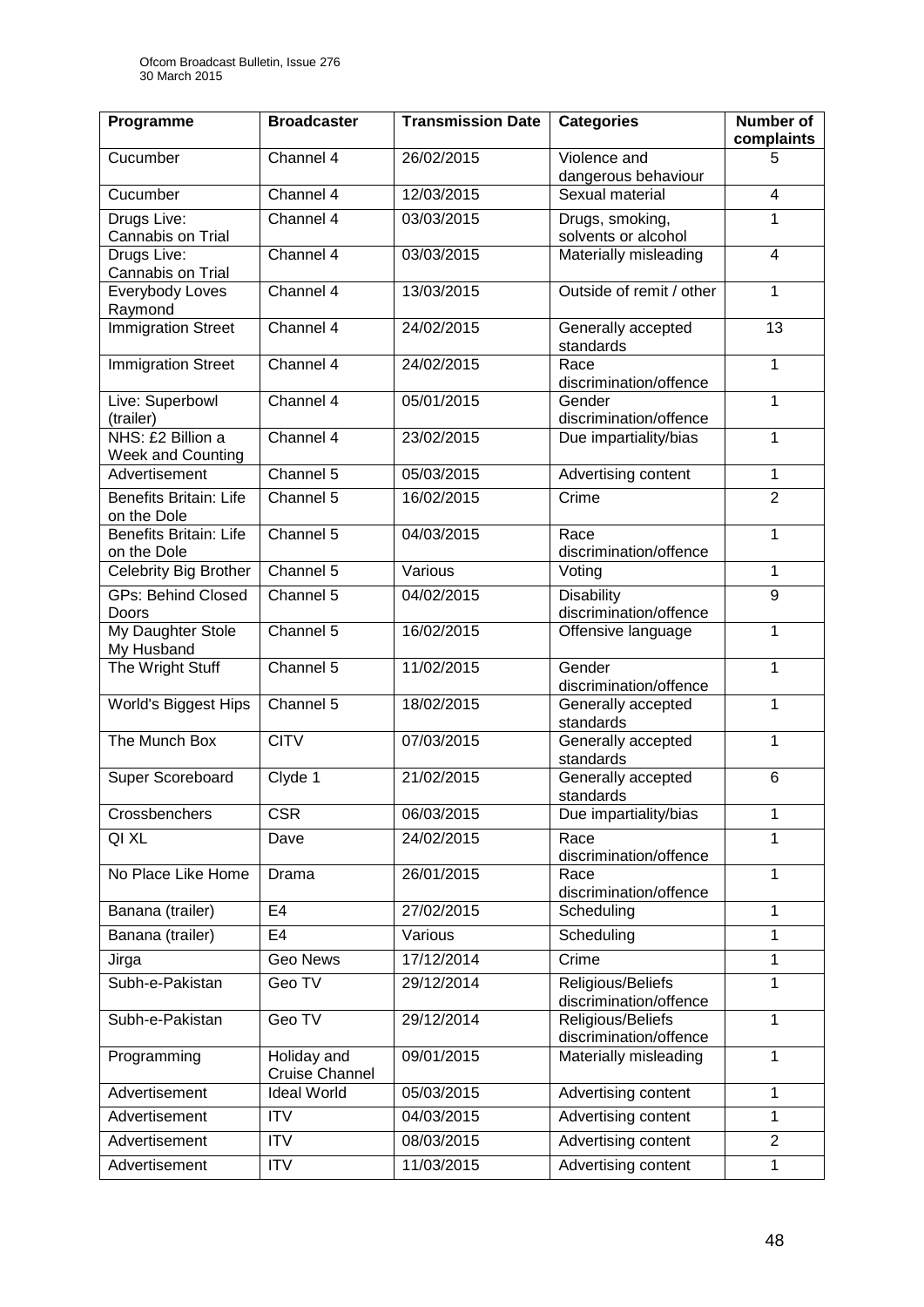| Programme                                           | <b>Broadcaster</b>      | <b>Transmission Date</b> | <b>Categories</b>                           | Number of<br>complaints |
|-----------------------------------------------------|-------------------------|--------------------------|---------------------------------------------|-------------------------|
| Advertisement                                       | <b>ITV</b>              | 13/03/2015               | Advertising content                         | 1                       |
| Advertisement                                       | $\overline{ITV}$        | 15/03/2015               | Advertising content                         | 1                       |
| Advertisement                                       | $\overline{ITV}$        | 16/03/2015               | Advertising content                         | 1                       |
| Advertisement                                       | <b>ITV</b>              | Various                  | Advertising content                         | 1                       |
| Ant and Dec's<br>Saturday Night<br>Takeaway         | $\overline{ITV}$        | 21/02/2015               | Competitions                                | 1                       |
| Ant and Dec's<br>Saturday Night<br>Takeaway         | $\overline{IV}$         | 21/02/2015               | Generally accepted<br>standards             | $\overline{2}$          |
| Ant and Dec's<br>Saturday Night<br>Takeaway         | $\overline{IV}$         | 07/03/2015               | Animal welfare                              | $\overline{2}$          |
| Arthur and George                                   | $\overline{ITV}$        | 02/03/2015               | Outside of remit / other                    | $\overline{2}$          |
| <b>Bear Grylls: Mission</b><br>Survive              | $\overline{\text{IV}}$  | 13/03/2015               | Generally accepted<br>standards             | 1                       |
| <b>Broadchurch</b>                                  | $\overline{IV}$         | 09/02/2015               | Materially misleading                       | 1                       |
| <b>Coronation Street</b>                            | <b>ITV</b>              | 20/02/2015               | <b>Disability</b><br>discrimination/offence | 1                       |
| <b>Coronation Street</b>                            | <b>ITV</b>              | 20/02/2015               | Generally accepted<br>standards             | $\mathbf{1}$            |
| <b>Coronation Street</b>                            | $\overline{\text{IV}}$  | 23/02/2015               | Violence and<br>dangerous behaviour         | $\mathbf{1}$            |
| <b>Coronation Street</b>                            | $\overline{ITV}$        | 02/03/2015               | Promotion of<br>products/services           | $\mathbf{1}$            |
| <b>Coronation Street</b>                            | <b>ITV</b>              | 13/03/2015               | Generally accepted<br>standards             | 1                       |
| <b>DCI Banks</b>                                    | $\overline{ITV}$        | 04/03/2015               | Generally accepted<br>standards             | $\mathbf{1}$            |
| Emmerdale                                           | <b>ITV</b>              | 11/12/2014               | <b>Disability</b><br>discrimination/offence | $\mathbf{1}$            |
| Emmerdale                                           | $\overline{ITV}$        | 12/02/2015               | Under 18s in<br>programmes                  | $\mathbf{1}$            |
| Emmerdale                                           | $\overline{IV}$         | 18/02/2015               | Scheduling                                  | $\mathbf{1}$            |
| Emmerdale                                           | <b>ITV</b>              | 19/02/2015               | Generally accepted<br>standards             | 1                       |
| Emmerdale                                           | ITV                     | 02/03/2015               | Generally accepted<br>standards             | $\mathbf{1}$            |
| Emmerdale                                           | $\overline{\text{ITV}}$ | 02/03/2015               | Generally accepted<br>standards             | 11                      |
| Emmerdale                                           | $\overline{IV}$         | 02/03/2015               | Scheduling                                  | $\overline{4}$          |
| Emmerdale                                           | <b>ITV</b>              | 03/03/2015               | Generally accepted<br>standards             | 14                      |
| Emmerdale                                           | $\overline{IV}$         | 03/03/2015               | Outside of remit / other                    | $\mathbf{1}$            |
| Emmerdale                                           | <b>ITV</b>              | 12/03/2015               | Sexual material                             | $\overline{2}$          |
| Emmerdale                                           | <b>ITV</b>              | 13/03/2015               | Generally accepted<br>standards             | $\overline{2}$          |
| <b>Exposure: Charities</b><br><b>Behaving Badly</b> | <b>ITV</b>              | 18/02/2015               | Crime                                       | 8                       |
| <b>Exposure: Charities</b><br><b>Behaving Badly</b> | <b>ITV</b>              | 18/02/2015               | Due accuracy                                | 813                     |
| <b>Exposure: Charities</b><br><b>Behaving Badly</b> | <b>ITV</b>              | 18/02/2015               | Religious/Beliefs<br>discrimination/offence | $\overline{2}$          |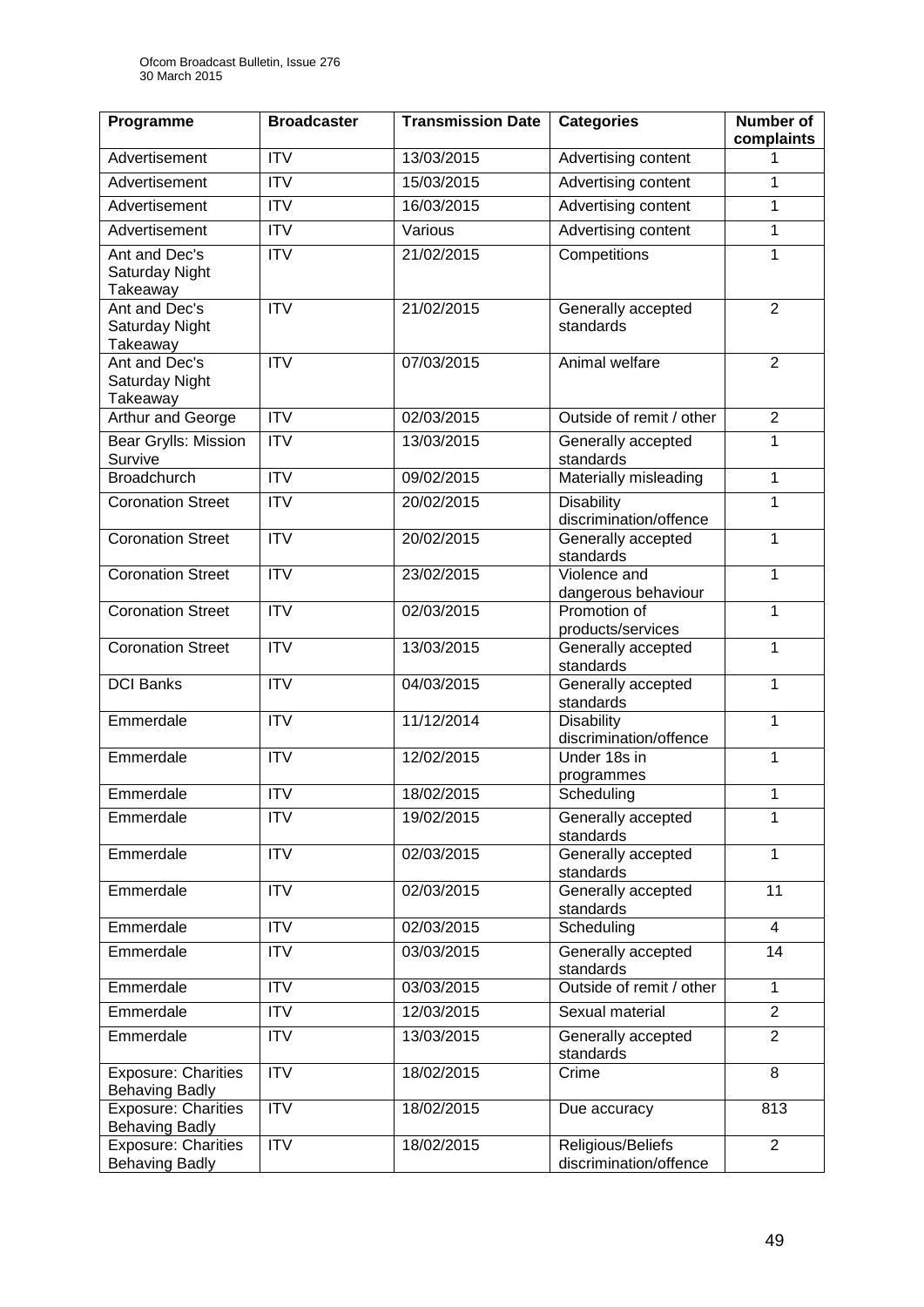| Programme                                                | <b>Broadcaster</b>     | <b>Transmission Date</b> | <b>Categories</b>                   | Number of<br>complaints |
|----------------------------------------------------------|------------------------|--------------------------|-------------------------------------|-------------------------|
| <b>Exposure: Charities</b><br><b>Behaving Badly</b>      | <b>ITV</b>             | 18/02/2015               | Under 18s in<br>programmes          | 15                      |
| Get Your Act<br>Together                                 | <b>ITV</b>             | 08/02/2015               | Due impartiality/bias               | 1                       |
| Good Morning<br><b>Britain</b>                           | ITV                    | 06/03/2015               | Competitions                        | 1                       |
| Harry Hill's Stars in<br><b>Their Eyes</b>               | <b>ITV</b>             | 07/02/2015               | Violence and<br>dangerous behaviour | $\mathbf{1}$            |
| <b>ITV News and</b><br>Weather                           | $\overline{\text{IV}}$ | 16/02/2015               | Generally accepted<br>standards     | 1                       |
| <b>ITV News and</b><br>Weather                           | $\overline{\text{IV}}$ | 17/02/2015               | Scheduling                          | $\overline{2}$          |
| <b>ITV News and</b><br>Weather                           | $\overline{\text{IV}}$ | 10/03/2015               | Outside of remit / other            | 1                       |
| <b>ITV News and</b><br>Weather                           | <b>ITV</b>             | 11/03/2015               | Due impartiality/bias               | 1                       |
| <b>ITV News at Ten</b><br>and Weather                    | <b>ITV</b>             | 13/03/2015               | Outside of remit / other            | $\mathbf{1}$            |
| <b>ITV News West</b><br>Country                          | $\overline{ITV}$       | 13/02/2015               | Due accuracy                        | 1                       |
| Jeremy Kyle                                              | <b>ITV</b>             | 08/02/2015               | Scheduling                          | 1                       |
| Judge Rinder                                             | <b>ITV</b>             | 05/02/2015               | Generally accepted<br>standards     | 1                       |
| Judge Rinder                                             | <b>ITV</b>             | 03/03/2015               | Generally accepted<br>standards     | $\overline{2}$          |
| Loose Women                                              | <b>ITV</b>             | 17/02/2015               | Due impartiality/bias               | 1                       |
| Loose Women                                              | $\overline{IV}$        | 11/03/2015               | Generally accepted<br>standards     | $\overline{1}$          |
| Loose Women                                              | <b>ITV</b>             | 12/03/2015               | Generally accepted<br>standards     | $\overline{2}$          |
| Loose Women                                              | ITV                    | Various                  | Outside of remit / other            | $\mathbf{1}$            |
| Lorraine                                                 | <b>ITV</b>             | 06/03/2015               | Race<br>discrimination/offence      | $\mathbf{1}$            |
| Programming                                              | <b>ITV</b>             | Various                  | Competitions                        | 1                       |
| Skoda's sponsorship<br>of mystery drama on<br><b>ITV</b> | <b>ITV</b>             | Various                  | Crime                               | 1                       |
| Skoda's sponsorship<br>of mystery drama on<br><b>ITV</b> | <b>ITV</b>             | Various                  | Generally accepted<br>standards     | $\mathbf{1}$            |
| <b>Summer Holiday</b>                                    | <b>ITV</b>             | 07/03/2015               | Outside of remit / other            | $\mathbf{1}$            |
| The Jeremy Kyle<br>Show                                  | <b>ITV</b>             | 11/02/2015               | Generally accepted<br>standards     | 1                       |
| The Jeremy Kyle<br>Show                                  | <b>ITV</b>             | 19/02/2015               | Generally accepted<br>standards     | 1                       |
| The Jeremy Kyle<br>Show                                  | ITV                    | 28/02/2015               | Scheduling                          | $\mathbf{1}$            |
| The Jeremy Kyle<br>Show                                  | <b>ITV</b>             | 05/03/2015               | Generally accepted<br>standards     | $\mathbf{1}$            |
| The Jonathan Ross<br>Show                                | <b>ITV</b>             | 07/02/2015               | Generally accepted<br>standards     | 1                       |
| The Jonathan Ross<br>Show                                | ITV                    | 21/02/2015               | Race<br>discrimination/offence      | $\mathbf{1}$            |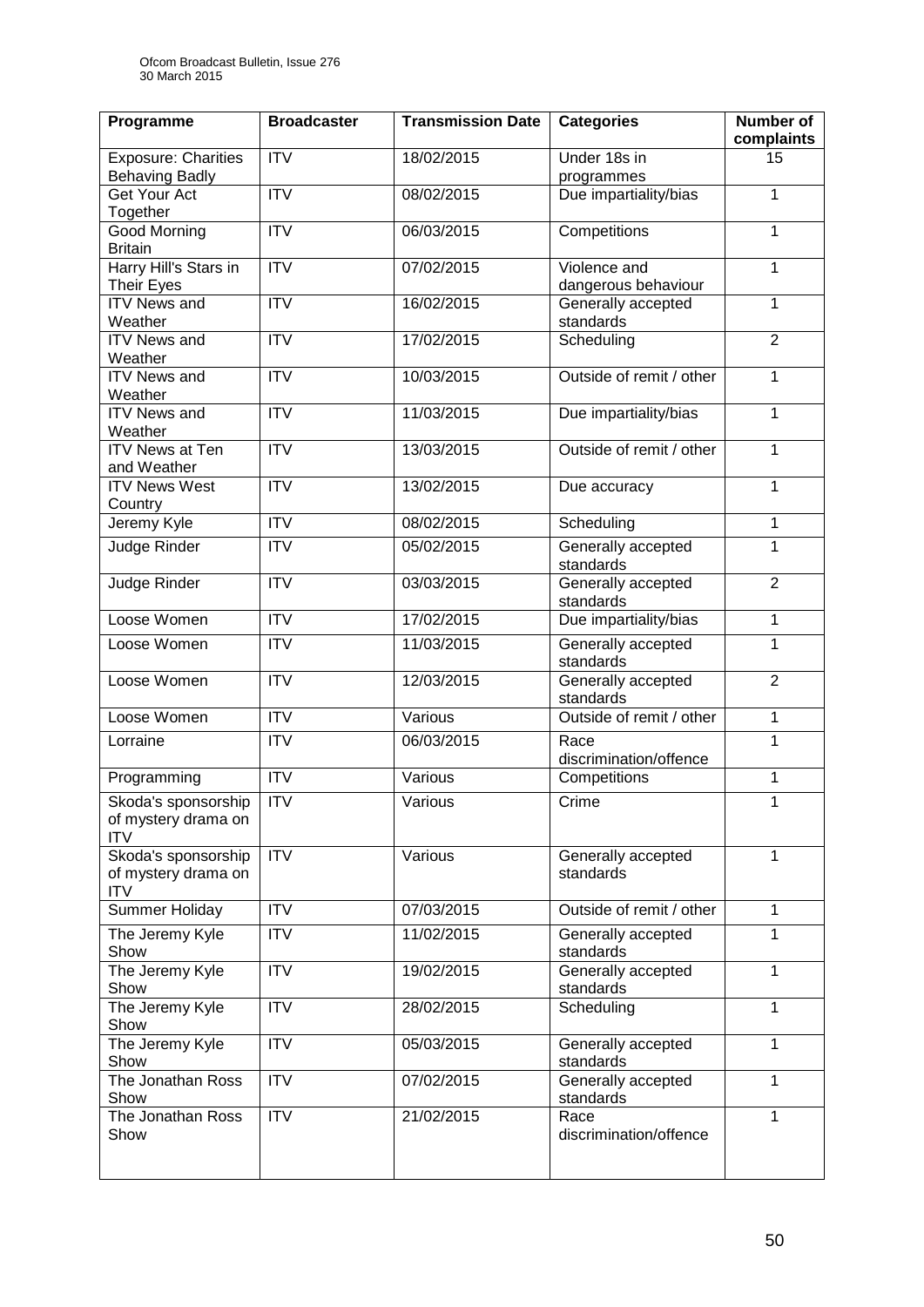| Programme                                             | <b>Broadcaster</b>  | <b>Transmission Date</b> | <b>Categories</b>                           | <b>Number of</b><br>complaints |
|-------------------------------------------------------|---------------------|--------------------------|---------------------------------------------|--------------------------------|
| The Mafia with<br><b>Trevor McDonald</b><br>(trailer) | <b>ITV</b>          | 11/03/2015               | Crime                                       | 1                              |
| <b>This Morning</b>                                   | $\overline{ITV}$    | 19/02/2015               | Materially misleading                       | $\overline{3}$                 |
| This Morning                                          | <b>ITV</b>          | 19/02/2015               | Nudity                                      | 1                              |
| This Morning                                          | <b>ITV</b>          | 13/03/2015               | Generally accepted<br>standards             | 1                              |
| 118118.com's<br>sponsorship of<br>movies on ITV       | ITV2                | 07/02/2015               | Scheduling                                  | $\mathbf{1}$                   |
| Emmerdale                                             | ITV2                | 27/02/2015               | Scheduling                                  | $\mathbf{1}$                   |
| Emmerdale<br>Omnibus                                  | ITV2                | 28/02/2015               | Scheduling                                  | 1                              |
| Plebs                                                 | ITV <sub>2</sub>    | 10/02/2015               | Generally accepted<br>standards             | $\mathbf{1}$                   |
| The Keith Lemon<br><b>Sketch Show</b>                 | ITV2                | 26/02/2015               | Generally accepted<br>standards             | $\overline{1}$                 |
| You've Been<br>Framed!                                | ITV2                | 18/02/2015               | Race<br>discrimination/offence              | 1                              |
| Advertisement                                         | ITV3                | 02/03/2015               | Advertising content                         | $\mathbf{1}$                   |
| Advertisement                                         | ITV3                | 12/03/2015               | Advertising content                         | 1                              |
| Advertisement                                         | ITV4                | 07/03/2015               | Advertising content                         | $\mathbf{1}$                   |
| <b>Dinner Date</b>                                    | <b>ITVBe</b>        | 30/01/2015               | Race<br>discrimination/offence              | $\mathbf{1}$                   |
| <b>Top Gear</b>                                       | Kanal 9             | 10/02/2015               | Animal welfare                              | $\mathbf{1}$                   |
| <b>Kiss Breakfast</b>                                 | <b>Kiss 101</b>     | 11/03/2005               | Age<br>discrimination/offence               | $\mathbf{1}$                   |
| James O'Brien                                         | LBC 97.3 FM         | 13/02/2015               | Generally accepted<br>standards             | $\mathbf{1}$                   |
| Nick Ferrari                                          | <b>LBC 97.3FM</b>   | 02/03/2015               | Race<br>discrimination/offence              | 1                              |
| <b>Steve Allen</b>                                    | <b>LBC 97.3FM</b>   | 26/02/2015               | Generally accepted<br>standards             | 1                              |
| Inside Spearmint<br>Rhino                             | London Live         | 13/02/2015               | Generally accepted<br>standards             | 1                              |
| Cucumber (trailer)                                    | More4               | 28/02/2015               | Scheduling                                  | 1                              |
| <b>Bike World</b>                                     | Motors TV           | 12/02/2015               | Outside of remit / other                    | $\mathbf{1}$                   |
| Programming                                           | Movie Mix           | Various                  | <b>Television Access</b><br><b>Services</b> | $\mathbf{1}$                   |
| <b>News</b>                                           | <b>Rother FM</b>    | 02/03/2015               | Due accuracy                                | $\mathbf{1}$                   |
| The Weekly                                            | <b>RT</b>           | 01/02/2015               | Due accuracy                                | $\mathbf{1}$                   |
| Volvo's sponsorship<br>of Blue Bloods                 | <b>Sky Atlantic</b> | 05/02/2015               | Materially misleading                       | 1                              |
| Murnaghan                                             | <b>Sky News</b>     | 22/02/2015               | Due impartiality/bias                       | $\mathbf{1}$                   |
| News on the Hour                                      | <b>Sky News</b>     | 18/02/2015               | Generally accepted<br>standards             | 1                              |
| <b>Sky News</b>                                       | <b>Sky News</b>     | 14/03/2015               | Generally accepted<br>standards             | $\mathbf{1}$                   |
| Sky News at Nine                                      | <b>Sky News</b>     | 21/02/2015               | Animal welfare                              | 1                              |
| Sky News with Kay<br><b>Burley</b>                    | <b>Sky News</b>     | 26/02/2015               | Generally accepted<br>standards             | 157                            |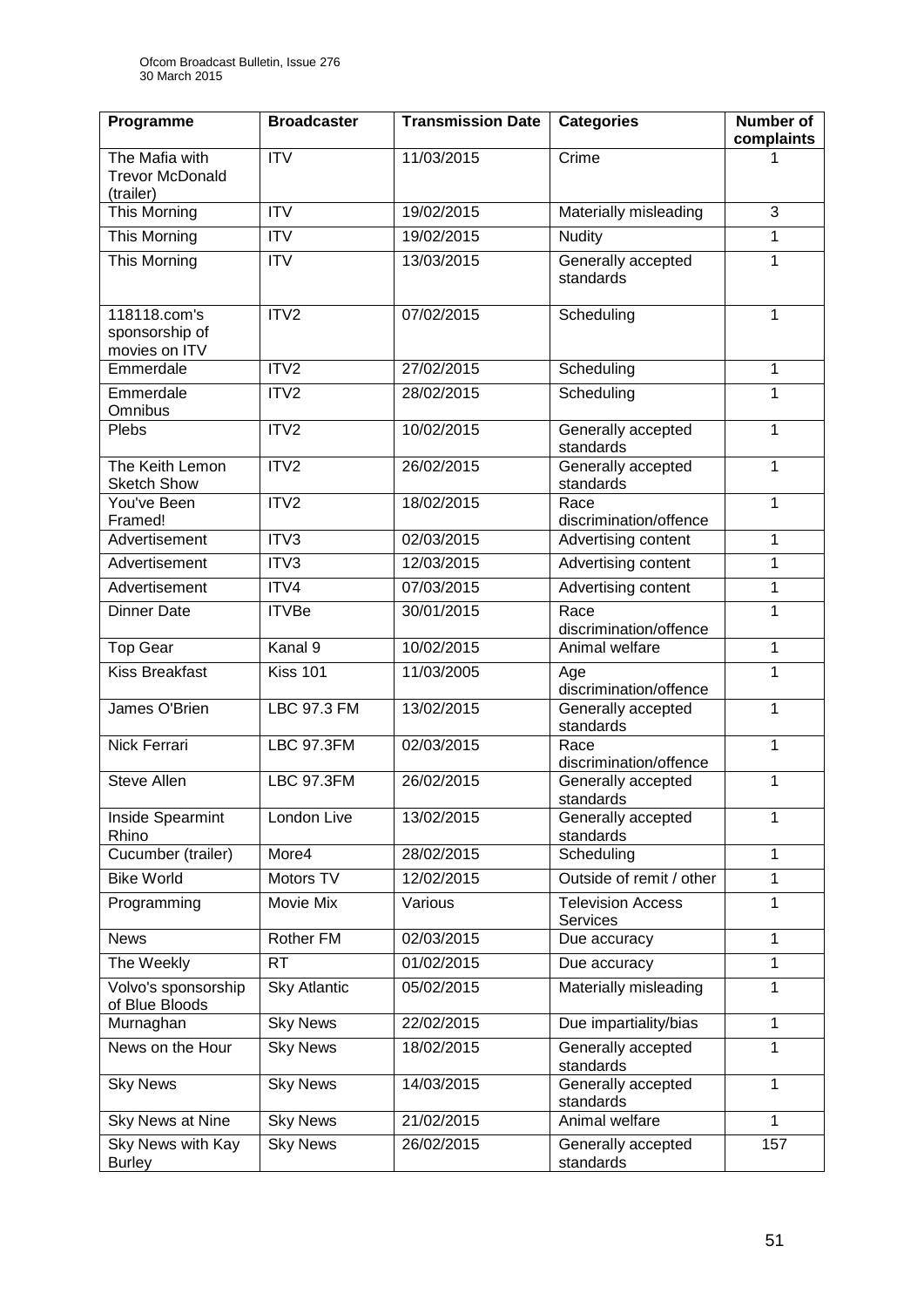| Programme                                                           | <b>Broadcaster</b> | <b>Transmission Date</b> | <b>Categories</b>                           | <b>Number of</b><br>complaints |
|---------------------------------------------------------------------|--------------------|--------------------------|---------------------------------------------|--------------------------------|
| <b>Sky News with</b><br><b>Martin Stanford</b>                      | <b>Sky News</b>    | 07/02/2015               | Due accuracy                                |                                |
| <b>Sunrise</b>                                                      | <b>Sky News</b>    | 14/02/2015               | Generally accepted<br>standards             | 1                              |
| Chelsea vs<br>Liverpool                                             | Sky Sports 1       | 27/01/2015               | Religious/Beliefs<br>discrimination/offence | 1                              |
| Fortitude (trailer)                                                 | Sky Sports 1       | 03/03/2015               | Scheduling                                  | 1                              |
| Live World Club<br>Challenge                                        | Sky Sports 1       | 22/02/2015               | Race<br>discrimination/offence              | 1                              |
| <b>Vitality Health's</b><br>sponsorship of ICC<br>Cricket World Cup | Sky Sports 2       | 21/02/2015               | Advertising content                         | 1                              |
| Sun Perks'<br>sponsorship of The<br>Simpsons                        | Sky1               | Various                  | Advertising content                         | 1                              |
| Programming                                                         | <b>Starz</b>       | Various                  | Advertising minutage                        | 1                              |
| Programming                                                         | Sunrise Radio      | 16/02/2015               | Format                                      | 1                              |
| <b>Colin Murray</b>                                                 | Talksport          | 05/02/2015               | Generally accepted<br>standards             | 1                              |
| The Box+ Streaming<br>Chart                                         | The Box            | 15/03/2015               | Generally accepted<br>standards             | 1                              |
| Djurens Hjältar                                                     | TV3 (Sweden)       | 03/02/2015               | Animal welfare                              | 1                              |
| Advertisement                                                       | Various            | Various                  | Advertising content                         | 1                              |
| <b>BBC News</b>                                                     | Various            | Various                  | Due impartiality/bias                       | 1                              |
| <b>News</b>                                                         | Various            | 02/03/2015               | Scheduling                                  | 1                              |
| Programming                                                         | Various            | Various                  | Advertising content                         | 1                              |
| Programming                                                         | Various            | Various                  | Outside of remit / other                    | 1                              |
| Programming                                                         | Various            | Various                  | <b>Television Access</b><br><b>Services</b> | $\overline{2}$                 |

## **Complaints assessed under the General Procedures for investigating breaches of broadcast licences**

For more information about how Ofcom conducts investigations about broadcast licences, go to: [http://stakeholders.ofcom.org.uk/broadcasting/guidance/complaints](http://stakeholders.ofcom.org.uk/broadcasting/guidance/complaints-sanctions/general-procedures/)[sanctions/general-procedures/.](http://stakeholders.ofcom.org.uk/broadcasting/guidance/complaints-sanctions/general-procedures/)

| Licensee             | Licensed<br>service | <b>Categories</b>      | Number of<br>complaints |
|----------------------|---------------------|------------------------|-------------------------|
| Radio Scilly Limited | <b>Radio Scilly</b> | <b>Key Commitments</b> |                         |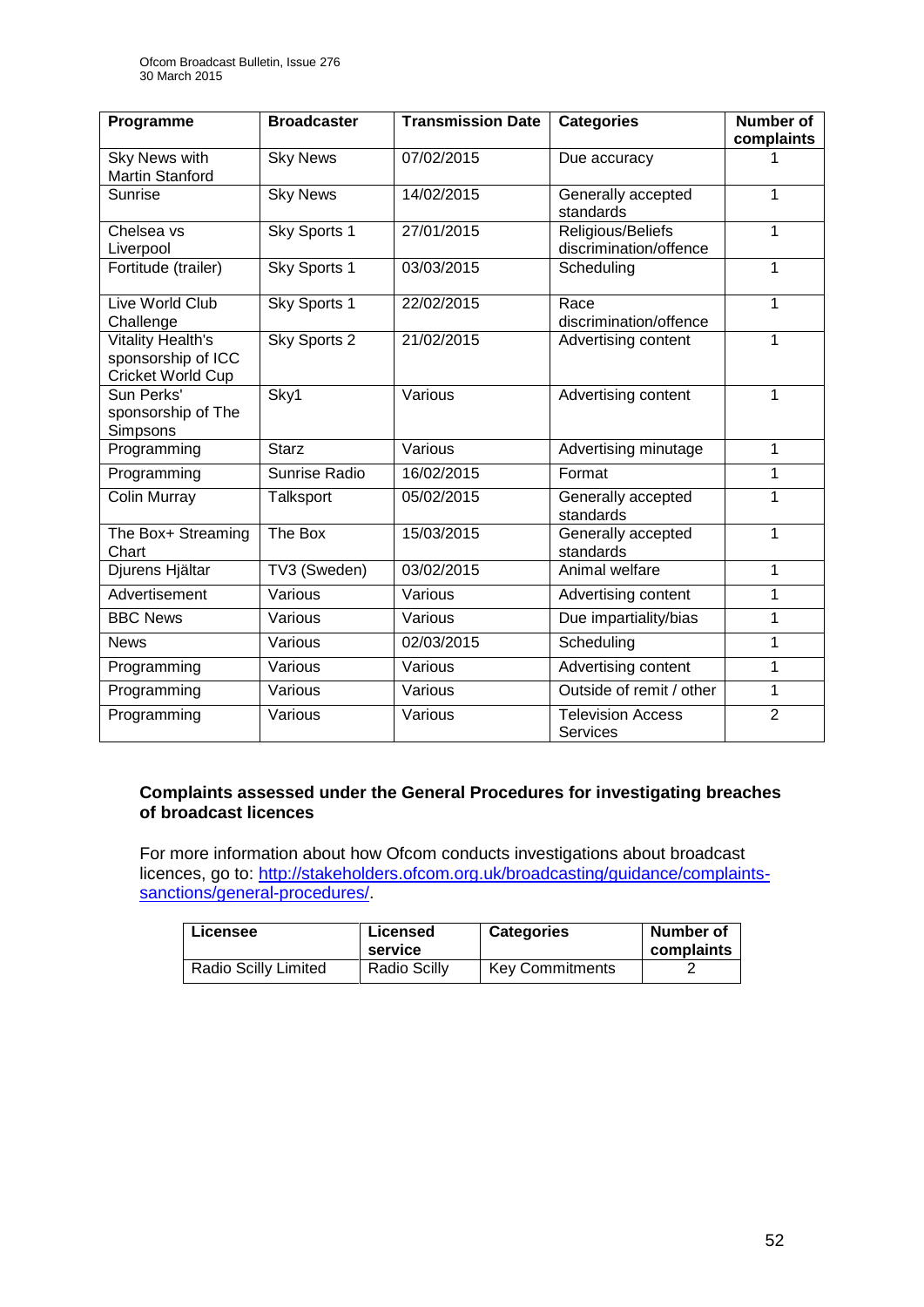## **Investigations List**

If Ofcom considers that a broadcaster may have breached its codes, a condition of its licence or other regulatory requirements, it will start an investigation.

**It is important to note that an investigation by Ofcom does not necessarily mean the broadcaster has done anything wrong. Not all investigations result in breaches of the licence or other regulatory requirements being recorded.**

Here are alphabetical lists of new investigations launched between 5 and 18 March 2015.

**Investigations launched under the Procedures for investigating breaches of content standards for television and radio**

| Programme                   | <b>Broadcaster</b>                        | <b>Transmission date</b> |
|-----------------------------|-------------------------------------------|--------------------------|
| Alapcharita                 | ATN Bangla                                | 22 December 2014         |
| lain Lee                    | <b>BBC Three</b><br><b>Counties Radio</b> | 20 February 2015         |
| Brit Asia Music Awards 2014 | <b>Brit Asia TV</b>                       | 4 January 2015           |
| The Romanians Are Coming    | Channel 4                                 | Various                  |
| Hillside Night              | Channel i                                 | 23 December 2014         |
| Bangla Sur                  | <b>CHSTV</b>                              | 23 December 2014         |
| Makka Twin Peaks Challenge  | <b>CHSTV</b>                              | 28 November 2014         |
| Subh-e-Pakistan             | Geo TV                                    | 29 December 2014         |
| The Verdict                 | <b>Movie Mix</b>                          | 14 December 2014         |
| <b>Style and Trends</b>     | <b>NTV</b>                                | 23 October 2014          |
| Du Methay Bhool             | Unity FM<br>(Birmingham)                  | 19 November 2014         |
| Catch Me If You Can         | Vox Africa                                | 13 January 2015          |

For more information about how Ofcom assesses complaints and conducts investigations about content standards, go to: [http://stakeholders.ofcom.org.uk/broadcasting/guidance/complaints](http://stakeholders.ofcom.org.uk/broadcasting/guidance/complaints-sanctions/standards/)[sanctions/standards/.](http://stakeholders.ofcom.org.uk/broadcasting/guidance/complaints-sanctions/standards/)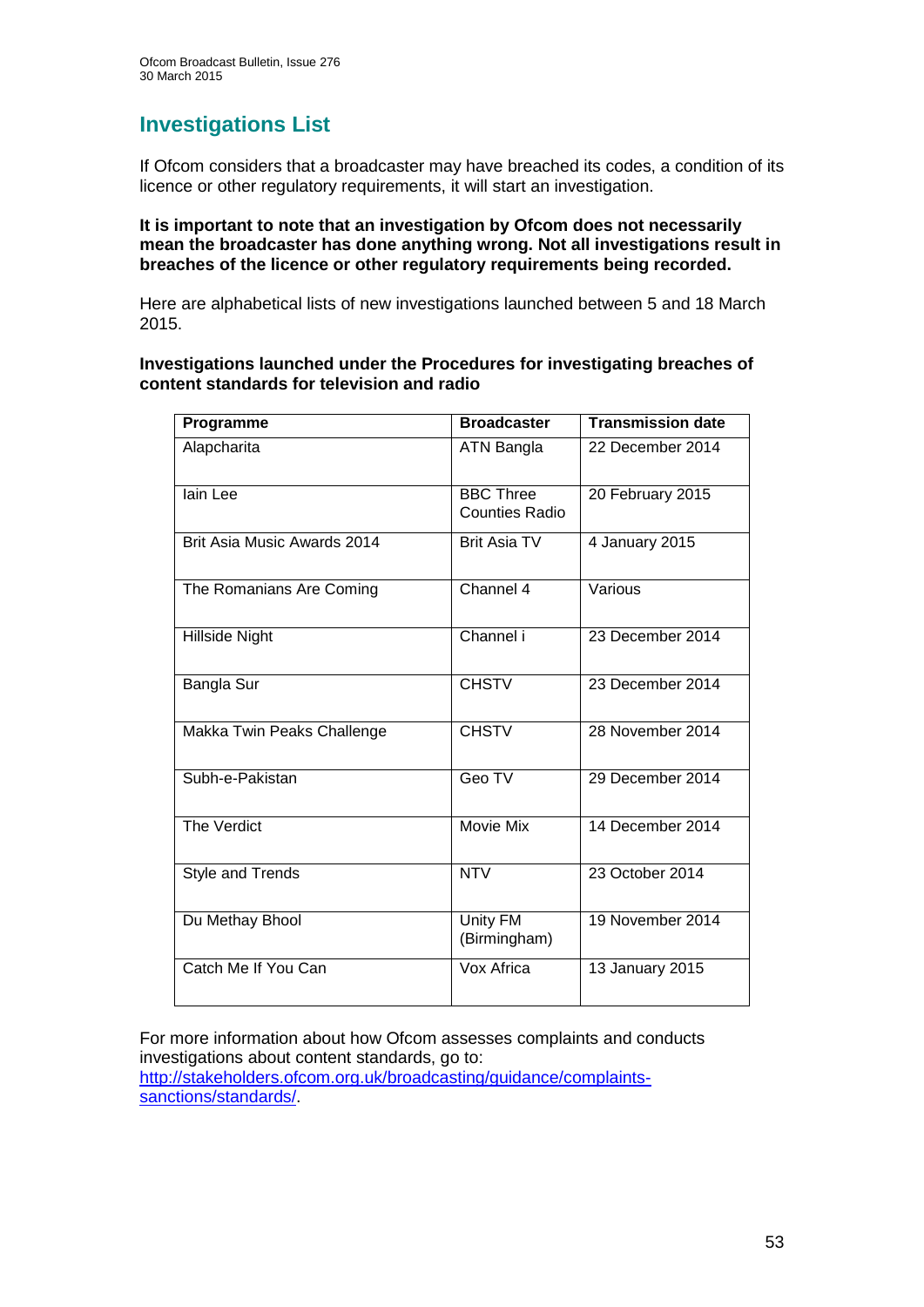#### **Investigations launched under the Procedures for the consideration and adjudication of Fairness and Privacy complaints**

| Programme                          | <b>Broadcaster</b> | <b>Transmission date</b> |
|------------------------------------|--------------------|--------------------------|
| Today                              | BBC Radio 4        | 28 November 2014         |
| Benefits Britain: Life on the Dole | Channel 5          | 26 November 2014         |

For more information about how Ofcom considers and adjudicates upon Fairness and Privacy complaints, go to:

[http://stakeholders.ofcom.org.uk/broadcasting/guidance/complaints](http://stakeholders.ofcom.org.uk/broadcasting/guidance/complaints-sanctions/fairness/)[sanctions/fairness/.](http://stakeholders.ofcom.org.uk/broadcasting/guidance/complaints-sanctions/fairness/)

#### **Investigations launched under the General Procedures for investigating breaches of broadcast licences**

| Licensee                                        | <b>Licensed Service</b>             |
|-------------------------------------------------|-------------------------------------|
| 24 Live UK Limited                              | 24 Live                             |
| A&A Inform Limited                              | <b>Russian Hour</b>                 |
| <b>Absolute Radio Limited</b>                   | Absolute Radio                      |
| Ariana Radio & Television Network               | Ariana International                |
| <b>ARY Network Limited</b>                      | <b>ARY Digital</b>                  |
| <b>ARY Network Limited</b>                      | <b>ARY Entertainment</b>            |
| <b>ARY Network Limited</b>                      | <b>ARY News</b>                     |
| <b>ARY Network Limited</b>                      | <b>ARY QTV</b>                      |
| <b>ARY Network Limited</b>                      | <b>ARY World News</b>               |
| <b>ARY Network Limited</b>                      | QTV - Islamic<br>Education          |
| Diverse FM                                      | Diverse FM                          |
| <b>Fashion Television International Limited</b> | <b>Fashion Television</b>           |
| Geo TV Limited                                  | <b>Geo News</b>                     |
| <b>Geo TV Limited</b>                           | Geo TEZ                             |
| Geo TV Limited                                  | Geo TV                              |
| <b>Greener Technology Limited</b>               | <b>BENTV</b>                        |
| <b>H&amp;C TV Limited</b>                       | Horse & Country TV                  |
| <b>H&amp;C TV Limited</b>                       | Horse & Country TV<br>(Netherlands) |